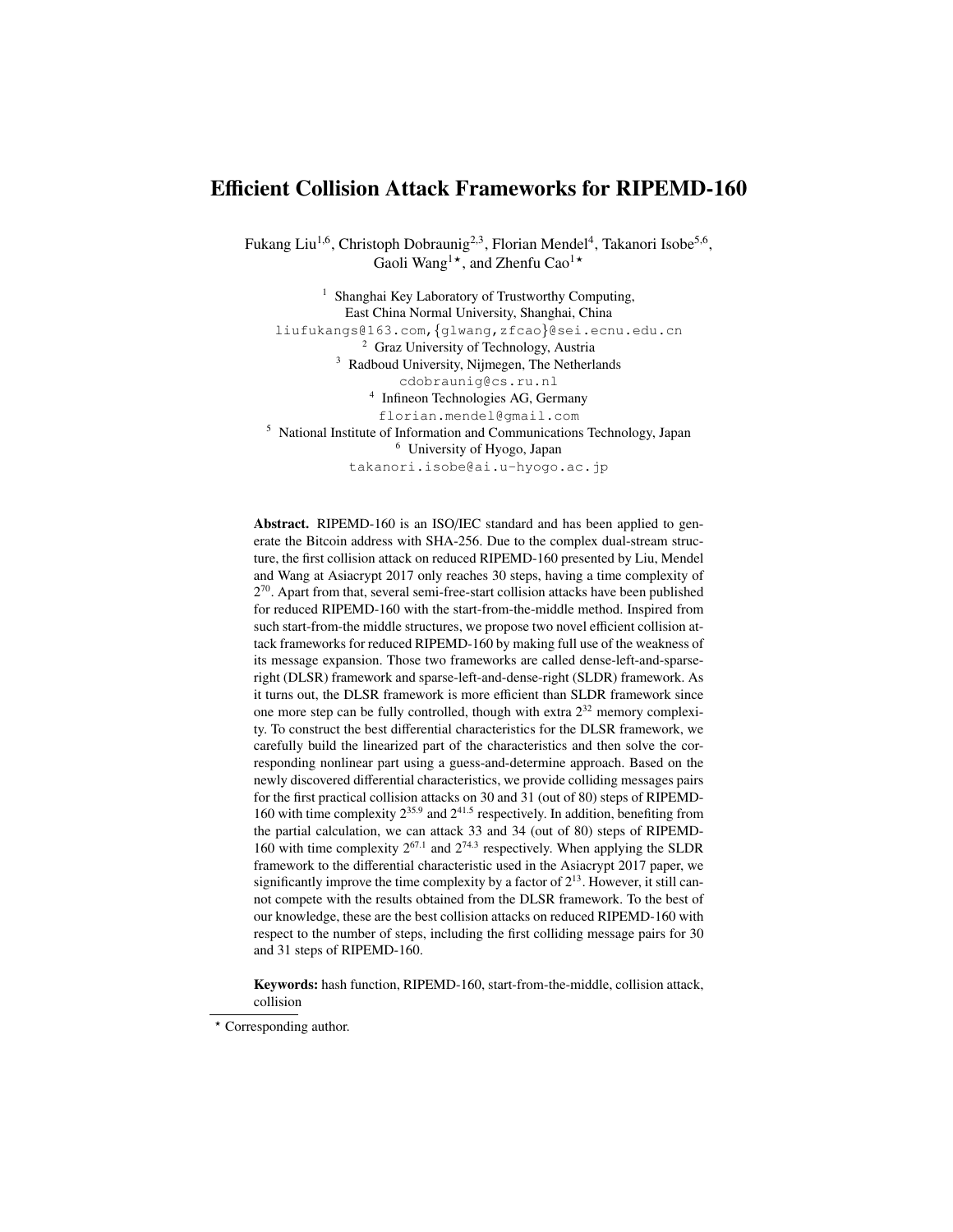# 1 Introduction

A cryptographic hash function is a function which takes arbitrary long messages as input and output a fixed-length hash value. Traditionally, such a cryptographic hash function has to fulfill the three basic requirements of collision resistance, preimage resistance and second preimage resistance in order to be considered secure. Most standardized hash functions, like SHA-1, SHA-2, HAS-160, or RIPEMD-160 are based on the Merkle-Damgård paradigm [\[3,](#page-24-0)[22\]](#page-26-0) which iterates a compression function with fixedsize input to compress arbitrarily long messages. Furthermore, the aforementioned hash functions have in common that their compression function is built by utilization of additions, rotations, xor and boolean functions in an unbalanced Feistel network. This way of designing hash functions has been greatly threatened, starting with a series of results as well as advanced message modification techniques by Wang et al. [\[28,](#page-26-1)[29,](#page-26-2)[30,](#page-26-3)[31\]](#page-26-4).

Before Wang et al. proposed a series of collision attacks on MD-SHA hash family, there existed substantial efforts to analyze the security of MD-SHA hash functions. Historically, the start-from-the-middle structure was first exploited by den Boer et al. at Eurocrypt 1993 to break the compression function of MD5 [\[6\]](#page-24-1). Later at FSE 1996, Dobbertin applied the start-from-the-middle approach to break full MD4 [\[7\]](#page-24-2). Since the target is the hash function rather than the compression function, the initial value must be consistent with its definition of the primitive, which is costly under the start-from-themiddle structure. To overcome this obstacle, Dobbertin introduced a connecting phase to connect the correct initial value with the starting point in the middle by exploiting the property of the round boolean function and the freedom of message words [\[7\]](#page-24-2). As will be shown, our SLDR framework is almost the same with Dobbertin's structure to break MD4. Moreover, the neutral bits introduced by Biham and Chen [\[1\]](#page-24-3) at Crypto 2004 serve as an important tool to analyze MD-SHA hash family as well till now. A message bit is neutral up to step *n* if flipping this bit does not influence the differential characteristic conditions up to step *n* with a high probability. Due to the low diffusion of SHA-0/SHA-1's step functions, there exist many neutral bits up to a few steps.

Soon after Wang et al. presented their exciting work on MD4/MD5/SHA-0/SHA-1, where all the differential characteristics were hand-crafted, De Cannière and Rechberger invented the first automatic search tool to solve the nonlinear part of the differential characteristic of SHA-1 with the guess-and-determine technique [\[5\]](#page-24-4). With such a guessand-determine technique, Mendel et al. designed a tool to find the differential characteristic of SHA-2 at Asiacrypt 2011 [\[18\]](#page-25-0). Later, tools to solve the nonlinear characteristics of SHA-2, RIPEMD-128 and RIPEMD-160 progressed well and a series of results were published [\[10,](#page-24-5)[11](#page-25-1)[,16](#page-25-2)[,17](#page-25-3)[,19](#page-25-4)[,20](#page-25-5)[,21\]](#page-25-6). After Wang et al. presented the differential characteristic as well as the corresponding sufficient conditions used to break MD5 in [\[30\]](#page-26-3), cryptographers soon observed that the differential characteristic conditions were not sufficient in [\[30\]](#page-26-3). Specifically, Stevens revealed that the differential rotations must hold if the differential characteristic hold [\[24\]](#page-26-5). Consequently, Stevens further investigated the influence of the carry and added some extra bit conditions to have the differential rotations hold with probability close to 1. A highly-related work is the recently proposed method to theoretically calculate the probability of the step function of RIPEMD-160 at Asiacrypt 2017 [\[16\]](#page-25-2), where the authors introduced the influence of the modular dif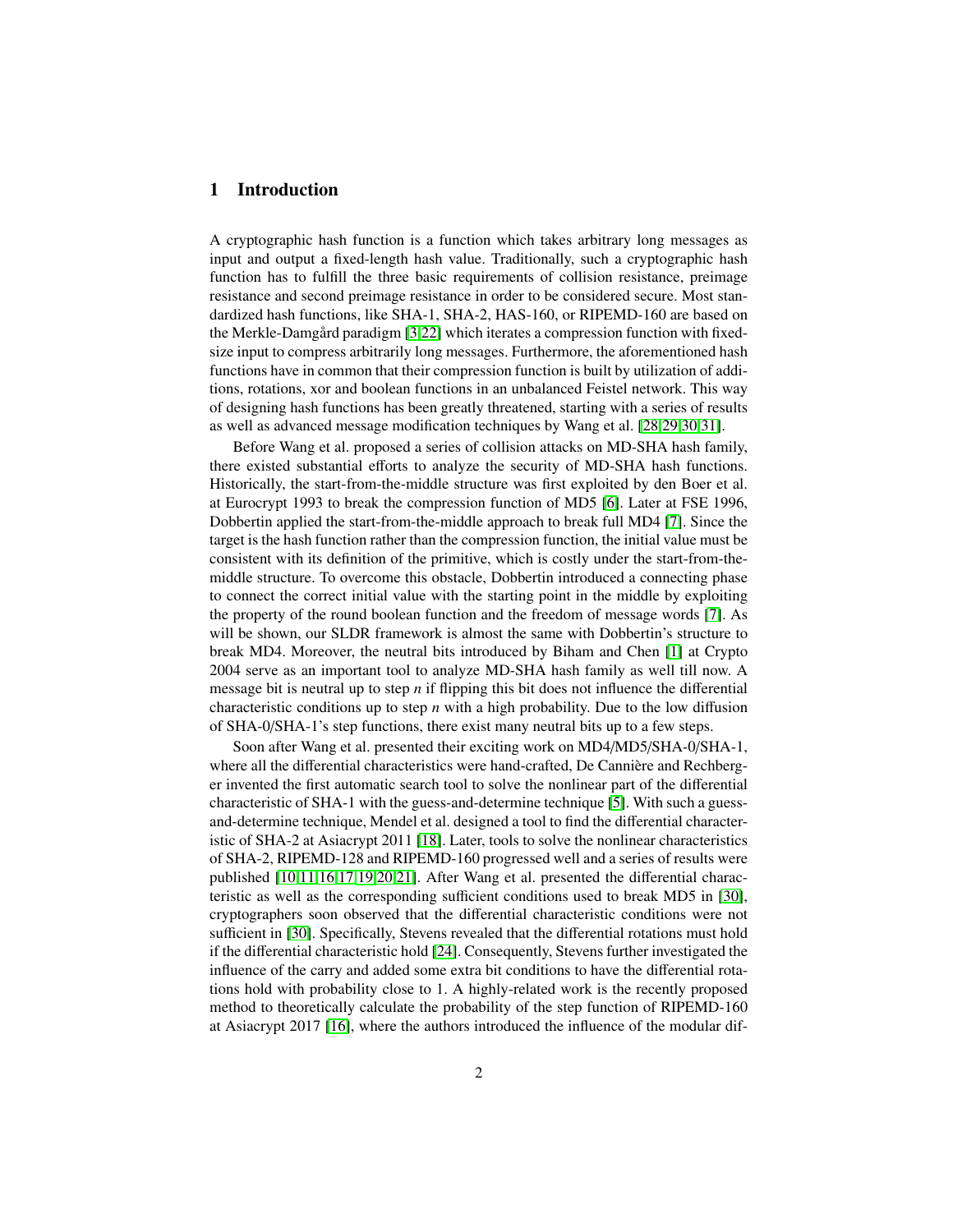ference propagation and also presented how to add extra conditions for RIPEMD-160 to ensure the modular difference propagates correctly.

The very first theoretical collision attack on full SHA-1 was achieved by Wang et al. at Crypto 2005 [\[29\]](#page-26-2), which required about  $2^{69}$  calls to SHA-1's compression function. However, practical collisions were still out-of-reach. After a decade's effort, Stevens et al. presented the first practical collision of full SHA-1 at Crypto 2017 [\[25\]](#page-26-6). In that work, Stevens et al. utilized the SHA-1 collision search GPU framework [\[13\]](#page-25-7) and the speed-up techniques such as neutral bits and boomerangs and finally found the practical collision of SHA-1. Boomerangs were introduced by Joux and Peyrin at Crypto 2007 [\[12\]](#page-25-8) to speed up the collision search for SHA-1. It consists in carefully selecting a few bits that are all flipped together in a way that this effectively flips only one state bit in the first 16 steps, and therefore the diffusion of uncontrollable changes is greatly slowed down.

The RIPEMD family can be considered as a subfamily of the MD-SHA-family, since, for instance, RIPEMD [\[2\]](#page-24-6) consists of two MD4-like functions computed in parallel with totally 48 steps. The security of RIPEMD was first put into question by Dobbertin [\[8\]](#page-24-7) and a practical collision attack on it was proposed by Wang et al. [\[28\]](#page-26-1). In order to reinforce the security of RIPEMD, Dobbertin, Bosselaers and Preneel [\[9\]](#page-24-8) proposed two strengthened versions of RIPEMD in 1996, which are RIPEMD-128 and RIPEMD-160 with 128/160 bits output and 64/80 steps, respectively. In order to make both computation branches more distinct from each other, not only different constants, but also different rotation values, message expansions and boolean functions are used for RIPEMD-128 and RIPEMD-160 in both of their branches.

Due to the complicated structure of the dual-stream RIPEMD-128 and RIPEMD-160, collision attacks on the two primitives progressed slowly. For RIPEMD-128, a practical collision attack on 38 steps was achieved at FSE 2012 with a new structure [\[19\]](#page-25-4). Later, a practical collision attack on 40 steps was achieved at CT-RSA 2014 [\[26\]](#page-26-7). A break-through was made at Eurocrypt 2013, when Landelle and Peyrin employed the start-from-the-middle approach to break the compression function of full RIPEMD-128 [\[14\]](#page-25-9). As for RIPEMD-160, no collision attack was presented before Asiacrypt 2017 [\[16\]](#page-25-2). However, several results of semi-free-start collision attacks on the compression function of RIPEMD-160 were obtained with the start-from-the-middle approach [\[17](#page-25-3)[,21\]](#page-25-6), only one of them started from the first step and the remaining started from the middle, further showing the difficulty to cryptanalyze the collision resistance of RIPEMD-160. In the work of [\[21\]](#page-25-6), a partial calculation to ensure that more uncontrolled bit conditions hold was also introduced with a few statements. Later, a thorough discussion was presented at ToSC 2017 [\[27\]](#page-26-8).

At Asiacrypt 2017, the authors proposed a strategy to mount collision attacks on the dual-stream RIPEMD-160 [\[16\]](#page-25-2). Specifically, they inserted the difference at the message word *m*15, which is used to update the last internal state of the left branch in the first round. Then, they utilized the search tool [\[21\]](#page-25-6) to find a differential characteristic whose left branch was linear and sparse and the right branch was as sparse as possible. At last, they applied single-step and multi-step message modification only to the dense right branch to make as many bit conditions as possible hold in a very traditional way, i.e. starting modification from the first step. Typically, multi-step message modification requires a lot of complicated hand-crafted work for different discovered differential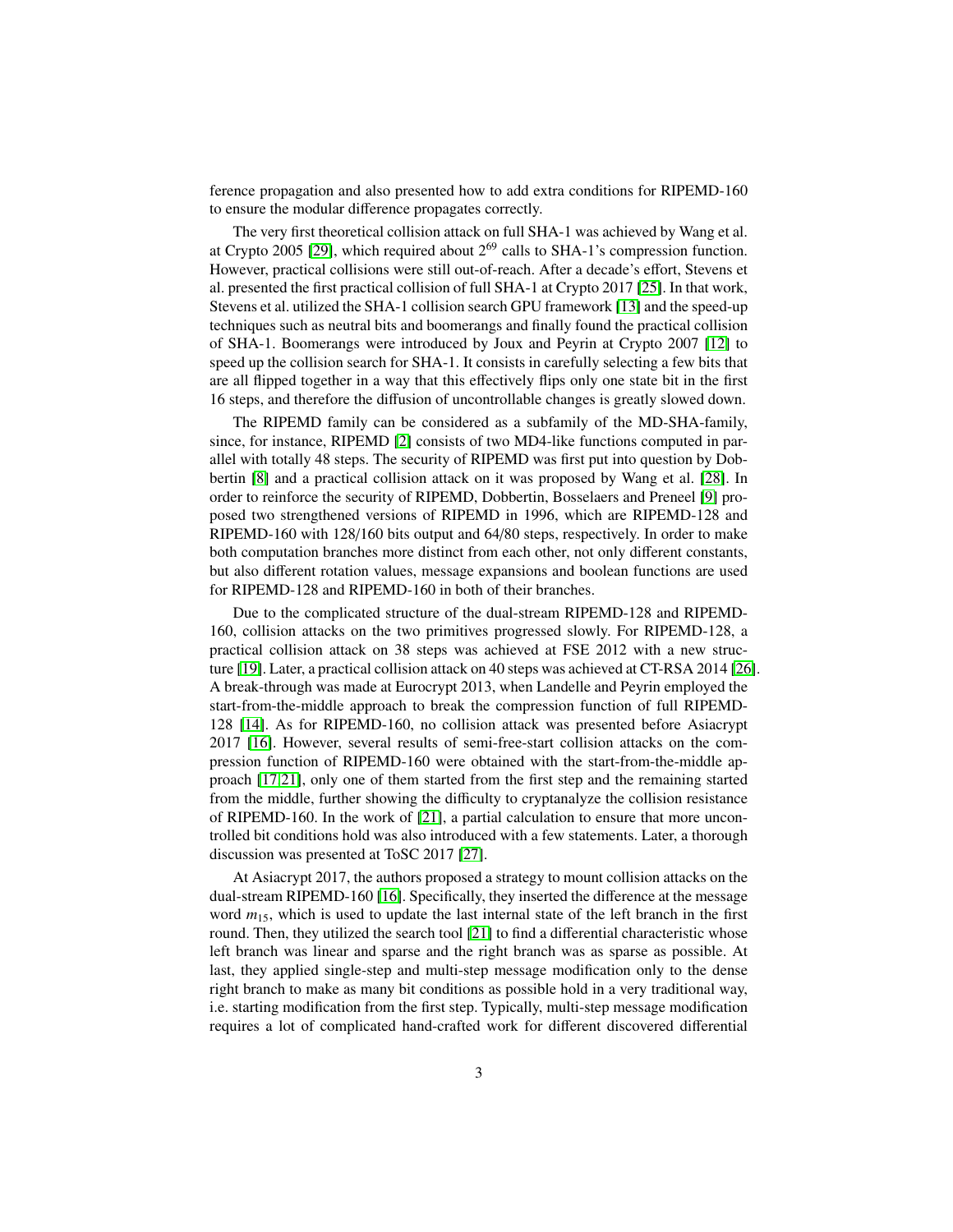characteristics and therefore is very time-consuming. This motivates us to come up with two efficient collision attack frameworks.

Since SHA-3 does not provide the 160-bit digest and the first collision of full SHA-1 has been presented [\[25\]](#page-26-6), as an ISO/IEC standard, RIPEMD-160 is often used as a drop-in replacement of SHA-1 and therefore worth analyzing. For instance, RIPEMD-160 and SHA-256 have been used to generate the Bitcoin address. For completeness, we list some related work of RIPEMD-160 in Table [1.](#page-3-0)

This paper is organized as follows. The preliminaries of this paper are introduced in Section [2,](#page-4-0) including some notations, description of RIPEMD-160, start-from-themiddle structure to find collisions, single-step message modification, and how to estimate the probability of the uncontrolled part. In Section [3,](#page-9-0) the details of the two efficient collision attack frameworks are explained. Then, we will show how to construct suitable differential characteristics for the DLSR framework and report the newly discovered 30/31/33/34-step differential characteristics in Section [4.](#page-14-0) The application of the frameworks to the differential characteristics is shown in Section [5.](#page-16-0) Finally, our paper is summarized in Section [6.](#page-23-0)

| Target         | <b>Attack Type</b>                       | Steps Time        |            | Memory     | Ref.               |
|----------------|------------------------------------------|-------------------|------------|------------|--------------------|
| comp. function | preimage                                 | 31                | $2^{148}$  | $2^{17}$   | [23]               |
| hash function  | preimage                                 | 31                | $2^{155}$  | $2^{17}$   | $\lceil 23 \rceil$ |
|                | semi-free-start collision                | 36 <sup>a</sup>   | low        | negligible | $[17]$             |
|                | semi-free-start collision                | 36                | $2^{70.4}$ | $2^{64}$   | $\lceil 21 \rceil$ |
|                | comp. function semi-free-start collision | 36                | $2^{55.1}$ | $2^{32}$   | [16]               |
|                | semi-free-start collision                | $42^{\mathrm{a}}$ | $2^{75.5}$ | $2^{64}$   | [21]               |
|                | semi-free-start collision                | 48 <sup>a</sup>   | $2^{76.4}$ | $2^{64}$   | $[27]$             |
|                | collision                                | 30                | $2^{70}$   | negligible | [16]               |
|                | collision                                | 30 <sup>b</sup>   | $2^{57}$   | negligible | App. A             |
| hash function  | collision                                | 30                | $2^{35.9}$ | $2^{32}$   | Sect. 5.1          |
|                | collision                                | 31                | $2^{41.5}$ | $2^{32}$   | Sect. 5.2          |
|                | collision                                | 33                | $2^{67.1}$ | $2^{32}$   | Sect. 5.3          |
|                | collision                                | 34                | $2^{74.3}$ | $2^{32}$   | Sect. 5.4          |

<span id="page-3-0"></span>Table 1: Summary of preimage and collision attack on RIPEMD-160.

<sup>a</sup> An attack starting at an intermediate step.

 $<sup>b</sup>$  Based on the differential characteristic in [\[16\]](#page-25-2).</sup>

Our Contributions. With the start-from-the-middle structure, we propose two efficient collision attack frameworks for reduced RIPEMD-160. For the sake of clearness, we differentiate the two frameworks by dense-left-and-sparse-right (DLSR) framework and sparse-left-and-dense-right (SLDR) framework. The two frameworks significantly simplify the procedure of finding collisions after a differential characteristic is discovered and provide an efficient way to choose the best differential characteristic from many candidates discovered by a search tool. To the best of our knowledge, we obtained the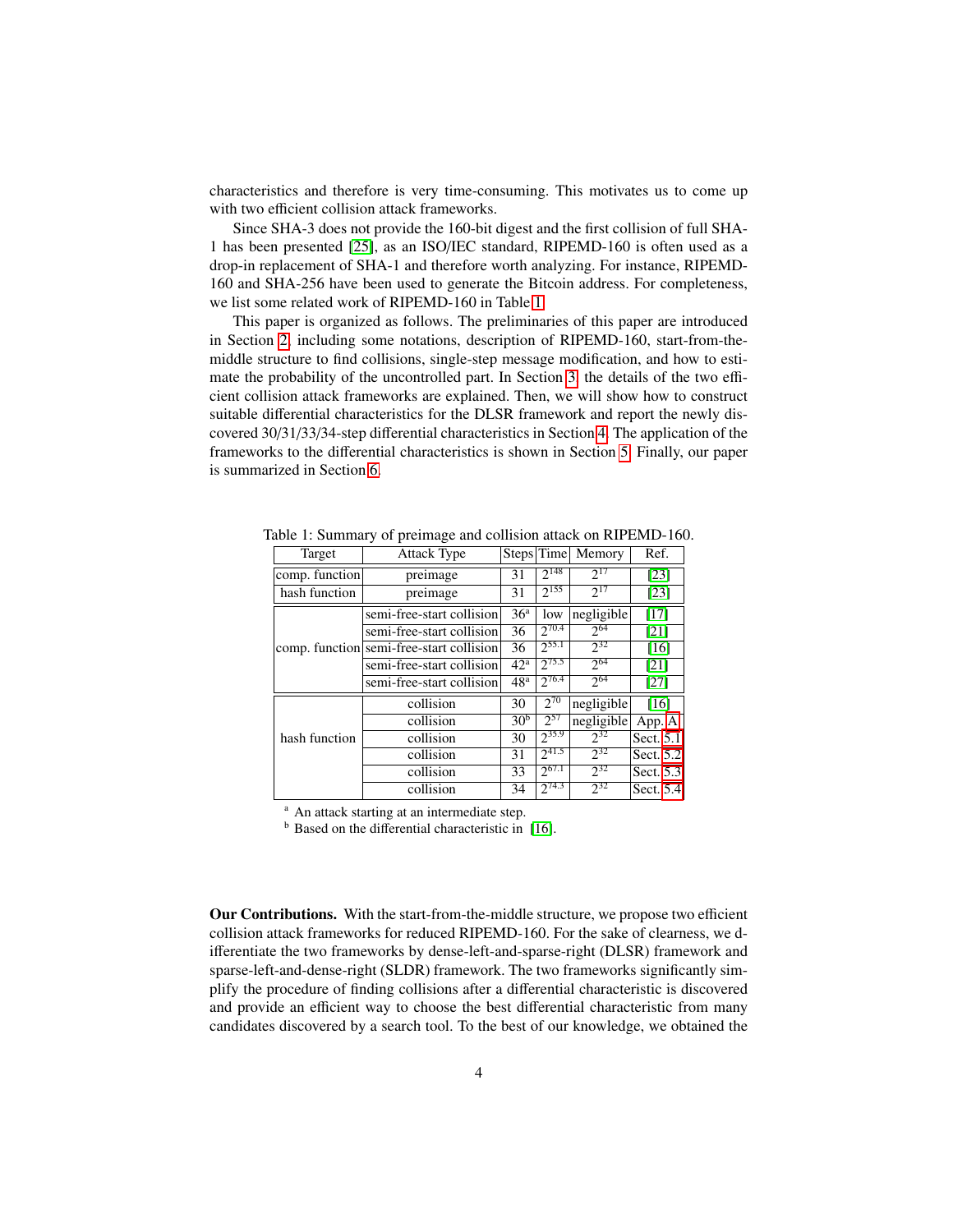best collision attacks on reduced RIPEMD-160 with respect to the number of steps, including the first practical attack. Specifically, the contribution of this paper can be summarized as follows.

- Two novel efficient collision attack frameworks for reduced RIPEMD-160 are proposed. The DLSR framework is much more efficient than SLDR framework since one more step can be fully controlled, though with extra  $2^{32}$  memory complexity.
- With a guess-and-determine technique, new 30/31/33/34-step differential characteristics of RIPEMD-160 are discovered, whose left branch is dense and right branch is linear and sparse.
- By applying the DLSR framework to the newly discovered 30-step and 31-step differential characteristics, practical collision attacks on 30 and 31 steps of RIPEMD-160 are achieved. The instances of collision are provided as well.
- With the partial calculation technique that fully exploits the property of the round boolean function of RIPEMD-160 and the differential characteristic conditions, we introduce a clever way to dynamically choose the value of free message words under the DLSR framework. Thus, based on the newly discovered 33-step and 34 step differential characteristics, we can mount collision attack on 33 and 34 steps of RIPEMD-160 with time complexity  $2^{67.1}$  and  $2^{74.3}$  respectively.
- Applying the SLDR framework to the discovered 30-step differential characteristic of Liu, Mendel and Wang [\[16\]](#page-25-2), we improve the collision attack on 30 steps of RIPEMD-160 by a factor of  $2^{13}$ .

# <span id="page-4-0"></span>2 Preliminaries

In this section, several preliminaries of this paper will be introduced.

### 2.1 Notation

For a better understanding of this paper, we introduce the following notations.

- 1. , ≪, ≫, ⊕, ∨, ∧ and ¬ represent respectively the logic operation: *shift right, rotate left, rotate right, exclusive or, or, and, negate*.
- 2.  $\equiv$  and  $\equiv$  represent respectively the modular addition and modular substraction on 32 bits.
- 3.  $M = (m_0, m_1, ..., m_{15})$  and  $M' = (m'_0, m'_1, ..., m'_{15})$  represent two 512-bit message blocks.
- 4.  $K_j^l$  and  $K_j^r$  represent the constant used at the left and right branch for round *j*.
- 5.  $\Phi^l_j$  and  $\Phi^r_j$  represent respectively the 32-bit boolean function at the left and right branch for round *i* branch for round *j*.
- 6.  $s_i^l$  and  $s_i^r$  represent respectively the rotation constant used at the left and right branch during step *i*.
- 7.  $\pi_1(i)$  and  $\pi_2(i)$  represent the index of the message word used at the left and right branch during step *i*.
- 8. *X<sup>i</sup>* , *Y<sup>i</sup>* represent respectively the 32-bit internal state of the left and right branch updated during step *i* for compressing *M*.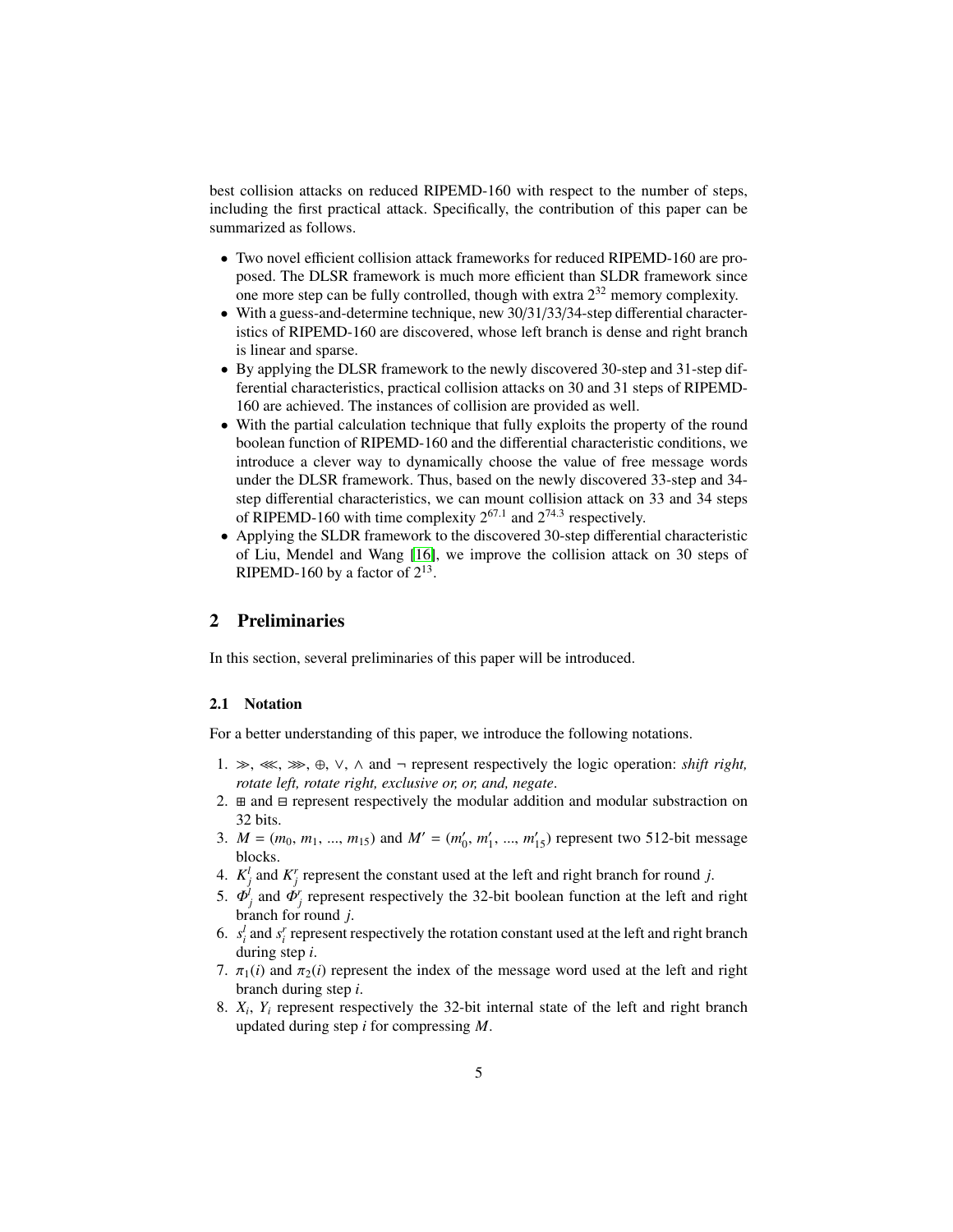- 9. *V*<sup>*j*</sup> represent the (*j* + 1)-th bit of *V* (*V* can be  $X_i$ ,  $Y_i$ ,  $Q_i$ ,  $F...$ ), where the least significant bit is the 32<sup>nd</sup> bit. For example  $X^0$ icant bit is the  $1<sup>st</sup>$  bit and the most significant bit is the  $32<sup>nd</sup>$  bit. For example,  $X_i^0$ represents the least significant bit of *X<sup>i</sup>* .
- 10.  $V^{p \sim q}$ (0  $\le q < p \le 31$ ) represents the  $(q + 1)$ -th bit to the  $(p + 1)$ -th bit of the 32-bit word  $V$  ( $V$  can be  $X_i$ ,  $Y_i$ ,  $Q_i$ ,  $F...$ ). For example,  $X_i^{1 \sim 0}$  represents the two bits  $X_i^1$  and  $X^0$  of  $Y$ .  $X_i^0$  of  $X_i$ .

<span id="page-5-0"></span>Moreover, we adopt the concept of generalized conditions in [\[5\]](#page-24-4). Some related notations for differential characteristics are presented in Table [2.](#page-5-0)

| $(x, x^*)$ |  | $\overline{(0,1)}$ | (1,1) |        | $(x, x^*) (0,0)$ | (1,0) | (0,1) | (1,1) |
|------------|--|--------------------|-------|--------|------------------|-------|-------|-------|
| റ          |  |                    |       |        |                  |       |       |       |
|            |  |                    |       |        |                  |       |       |       |
| X          |  |                    |       |        |                  |       |       |       |
| 0          |  |                    |       |        | Α                |       |       |       |
| u          |  |                    |       |        | B                |       |       |       |
| n          |  |                    |       |        | C                |       |       |       |
|            |  |                    |       |        | D                |       |       |       |
|            |  |                    |       |        | E                |       |       |       |
|            |  |                    |       | $\sim$ |                  |       |       |       |

Table 2: Notations for differential characteristics

• *x* represents one bit of the first message and *x* ∗ represents the same bit of the second message.

### 2.2 Description of RIPEMD-160

RIPEMD-160 is a 160-bit hash function that uses the Merkle-Damgård construction as domain extension algorithm: the hash function is built by iterating a 160-bit compression function *H* which takes as input a 512-bit message block *M<sup>i</sup>* and a 160-bit chaining variable *CV<sup>i</sup>* :

$$
CV_{i+1} = H(CV_i, M_i)
$$

where a message to hash is padded beforehand to a multiple of 512 bits and the first chaining variable is set to the predetermined initial value *IV*, that is  $CV_0 = IV$ . We refer to [\[9\]](#page-24-8) for a detailed description of RIPEMD-160.

The RIPEMD-160 compression function is a wider version of RIPEMD-128 and is based on MD5, but with the particularity that it consists of two different and almost independent parallel instances of it. We differentiate the two computation branches by left and right branch. The compression function consists of 80 steps divided into 5 rounds of 16 steps each in both branches.

Initialization The 160-bit input chaining variable *CV<sup>i</sup>* is divided into five 32-bit words  $h_i$  ( $i = 0, 1, 2, 3, 4$ ), initializing the left and right branch 160-bit internal state in the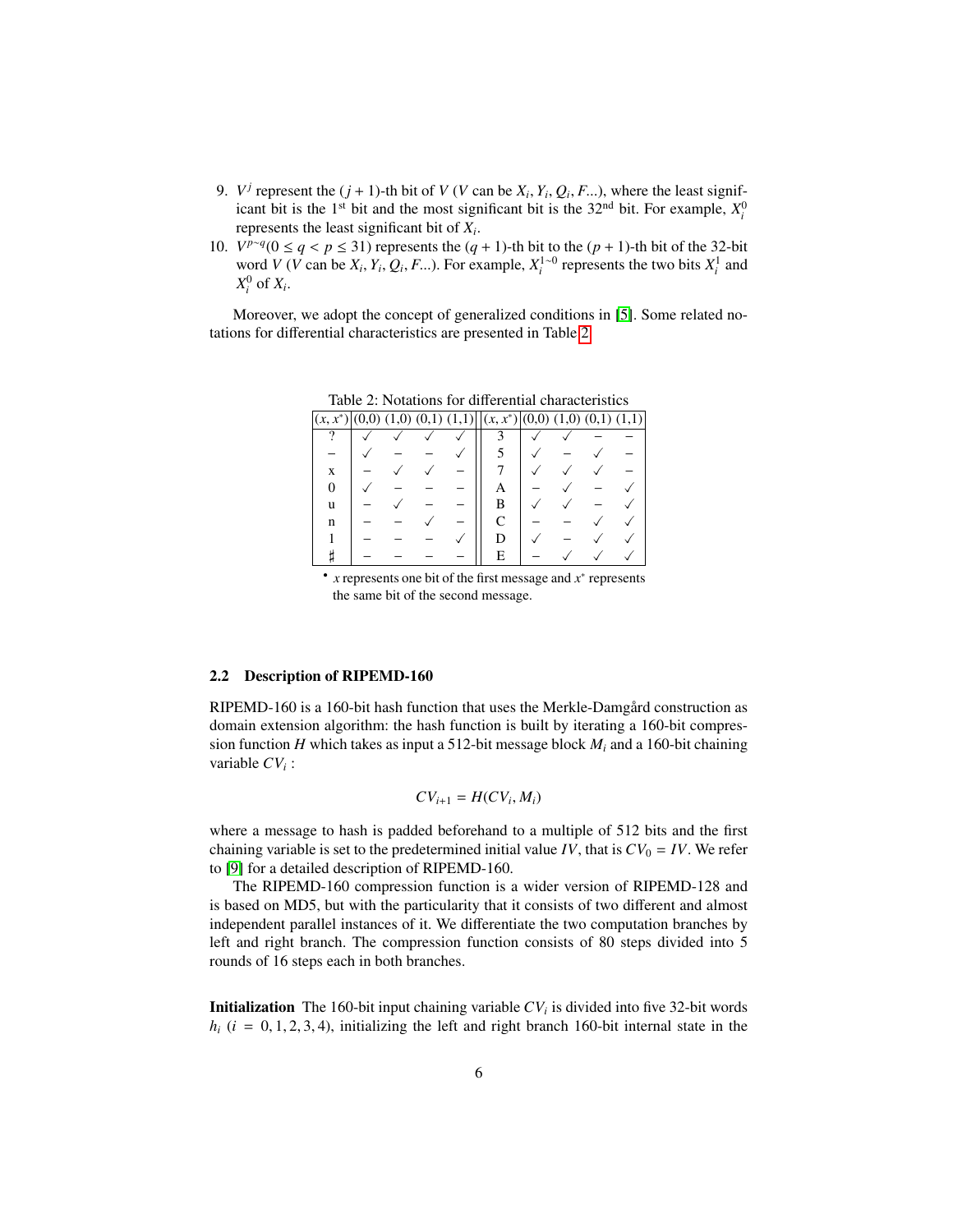following way:

$$
X_{-4} = h_0^{*}{}^{*}{}^{10}
$$
,  $X_{-3} = h_4^{*}{}^{*}{}^{10}$ ,  $X_{-2} = h_3^{*}{}^{10}$ ,  $X_{-1} = h_2$ ,  $X_0 = h_1$ .  
\n $Y_{-4} = h_0^{*}{}^{*}{}^{10}$ ,  $Y_{-3} = h_4^{*}{}^{*}{}^{10}$ ,  $Y_{-2} = h_3^{*}{}^{*}{}^{10}$ ,  $Y_{-1} = h_2$ ,  $Y_0 = h_1$ .

Particularly,  $CV_0$  corresponds to the following five 32-bit words:

$$
X_{-4} = Y_{-4} = 0 \times 059 \text{d}148, X_{-3} = Y_{-3} = 0 \times 7 \text{c}30 \text{f}4b8, X_{-2} = Y_{-2} = 0 \times 1 \text{d}840 \text{c}95, X_{-1} = Y_{-1} = 0 \times 98 \text{badcfe}, X_0 = Y_0 = 0 \times 61 \text{cde89}.
$$

Message Expansion The 512-bit input message block is divided into 16 message words  $m_i$  of size 32 bits. Each message word  $m_i$  will be used once in every round in a permuted order  $\pi$  for both branches.

Step Function At round *j*, the internal state is updated in the following way.

$$
LQ_i = X_{i-5}^{* \le 10} \boxplus \Phi_j^l(X_{i-1}, X_{i-2}, X_{i-3}^{* \le 10}) \boxplus m_{\pi_1(i)} \boxplus K_j^l,
$$
  
\n
$$
X_i = X_{i-4}^{* \le 10} \boxplus (LQ_i)^{* \le s_i^l},
$$
  
\n
$$
RQ_i = Y_{i-5}^{* \le 10} \boxplus \Phi_j^r(Y_{i-1}, Y_{i-2}, Y_{i-3}^{* \le 10}) \boxplus m_{\pi_2(i)} \boxplus K_j^r,
$$
  
\n
$$
Y_i = Y_{i-4}^{* \le 10} \boxplus (RQ_i)^{* \le s_i^r},
$$

where  $i = (1, 2, 3, ..., 80)$  and  $j = (0, 1, 2, 3, 4)$ . The details of the boolean functions and round constants for RIPEMD-160 are displayed in Table [3.](#page-6-0) The other parameters can be found in the specification [\[9\]](#page-24-8).

| Round i | $\phi^l$ . | $\phi^r$ . | $K^l$ | $K^r$                                                | Function | Expression                                                                                          |
|---------|------------|------------|-------|------------------------------------------------------|----------|-----------------------------------------------------------------------------------------------------|
|         |            |            |       | $XOR$ ONX 0x00000000 0x50a28be6 $ XOR(x,y,z) $       |          | x⊕y⊕z                                                                                               |
|         |            |            |       |                                                      |          | IFX   IFZ   0x5a827999   0x5c4dd124     IFX(x,y,z)   (x $\wedge$ y) $\oplus$ ( $\neg$ x $\wedge$ z) |
|         |            |            |       |                                                      |          | $ ONZ $ ONZ $ OX6ed9eba1 0x6d703ef3 $ IFZ(x,y,z) $ (x\land z)\oplus(y\land\neg z)$                  |
|         |            |            |       | IFZ   IFX   0x8f1bbcdc   0x7a6d76e9   $ ONX(x,y,z) $ |          | $X \oplus (V \vee \neg Z)$                                                                          |
|         |            |            |       | $ ONX XOR 0xa953fd4e 0x00000000 0X(x,y,z) $          |          | $(x \vee \neg y) \oplus z$                                                                          |

<span id="page-6-0"></span>Table 3: Boolean Functions and Round Constants in RIPEMD-160

Finalization A finalization and a feed-forward is applied when all 80 steps have been computed in both branches. The five  $32$ -bit words  $h_i$ <sup>'</sup> composing the output chaining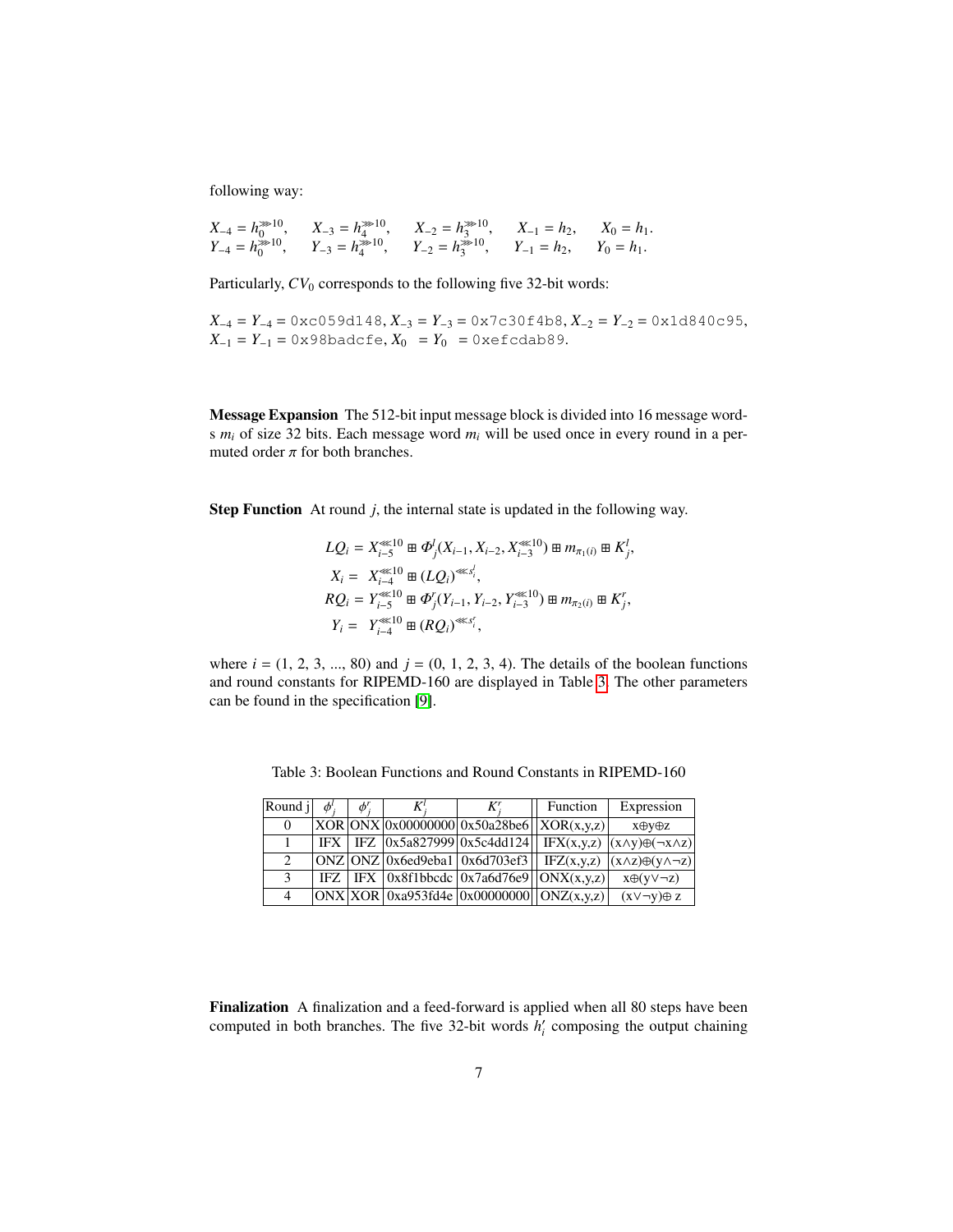variable are computed in the following way.

$$
h'_0 = h_1 \boxplus X_{79} \boxplus Y_{78}^{\ll 10},
$$
  
\n
$$
h'_1 = h_2 \boxplus X_{78}^{\ll 10} \boxplus Y_{77}^{\ll 10},
$$
  
\n
$$
h'_2 = h_3 \boxplus X_{77}^{\ll 10} \boxplus Y_{76}^{\ll 10},
$$
  
\n
$$
h'_3 = h_4 \boxplus X_{76}^{\ll 10} \boxplus Y_{80},
$$
  
\n
$$
h'_4 = h_0 \boxplus X_{80} \boxplus Y_{79}.
$$

#### 2.3 Start-from-the-middle Structure

The start-from-the-middle structure was first used to break the compression function of MD5 [\[6\]](#page-24-1). However, when applying such a structure to find collisions, an extra phase is essential to match the correct initial value. Historically, Dobbertin was the first to use it to find real collisions [\[7\]](#page-24-2). In order to match the correct initial value of MD4, Dobbertin introduced a connecting phase in the framework. Exploting the property of the boolean function and the freedom degree of message words, Dobbertin could achieve a connection with a very low cost. Due to the high cost once there is no efficient approach to achieve a connection, the start-from-the-middle structure is generally applied to find semi-free-start or free-start collisions, which do not require the match with the predefined initial value. Although such a structure has been used to find collisions in [\[10](#page-24-5)[,15\]](#page-25-10), the situation is much simpler than Dobbertin's work [\[7\]](#page-24-2). Specifically, since the length of the middle part is short, only a few message words are fixed [\[10](#page-24-5)[,15\]](#page-25-10) and the connection can be achieved trivially.

Formally, suppose there are *r* consecutive internal states  $s_1, s_2, ..., s_r$  to be connect-<br>which are undated with the messages words m m m respectively In [7] ed, which are updated with the messages words  $m_{w_1}, m_{w_2}, ..., m_{w_r}$  respectively. In [\[7\]](#page-24-2), one of *m*<sub>*m*</sub> *m*<sub>*m*</sub> is fixed so as to extend the length of the middle part. Therefore one of  $m_{w_1}, m_{w_2}, ..., m_{w_r}$  is fixed so as to extend the length of the middle part. Therefore, an efficient approach to solve it is non-trivial. For the start-from-the-middle structure an efficient approach to solve it is non-trivial. For the start-from-the-middle structure used in [\[10,](#page-24-5)[15\]](#page-25-10) to find real collisions, none of  $m_{w_1}, m_{w_2}, ..., m_{w_r}$  are fixed in order to obtain a solution of the middle part. In this situation, they could achieve connection obtain a solution of the middle part. In this situation, they could achieve connection trivially when computing from the first step, i.e. obtain the value of  $m_{w_i}$  according to the already computed  $s_i, s_{i-1}, ..., s_{i-r}$ . However, the length of the middle part is great-<br>Iv limited, thus leaving more uncontrolled conditions in such a situation. Or else, the ly limited, thus leaving more uncontrolled conditions in such a situation. Or else, the authors made a tradeoff and finally determined not to consider the complex situation.

As will be shown in our two frameworks, we also use the start-from-the-middle approach to find real collisions in a complex situation similar to Dobbertin's work [\[7\]](#page-24-2). Our motivation is to ensure that as many conditions as possible hold in the second round, which sometimes is almost impossible with multi-step message modification or requires sophisticated and time-consuming manual work. Therefore, in the SLDR framework, one of the message words used to update the internal states to be connected will be fixed. In the DLSR framework, we even fix two of the message words used to update the internal states to be connected, thus greatly extending the controllable part of the differential characteristic and leaving fewer uncontrolled conditions. Fortunately, because of the property of the round boolean function and the weakness of the message expansion of RIPEMD-160, we can manage to achieve a connection with a low cost for the two frameworks.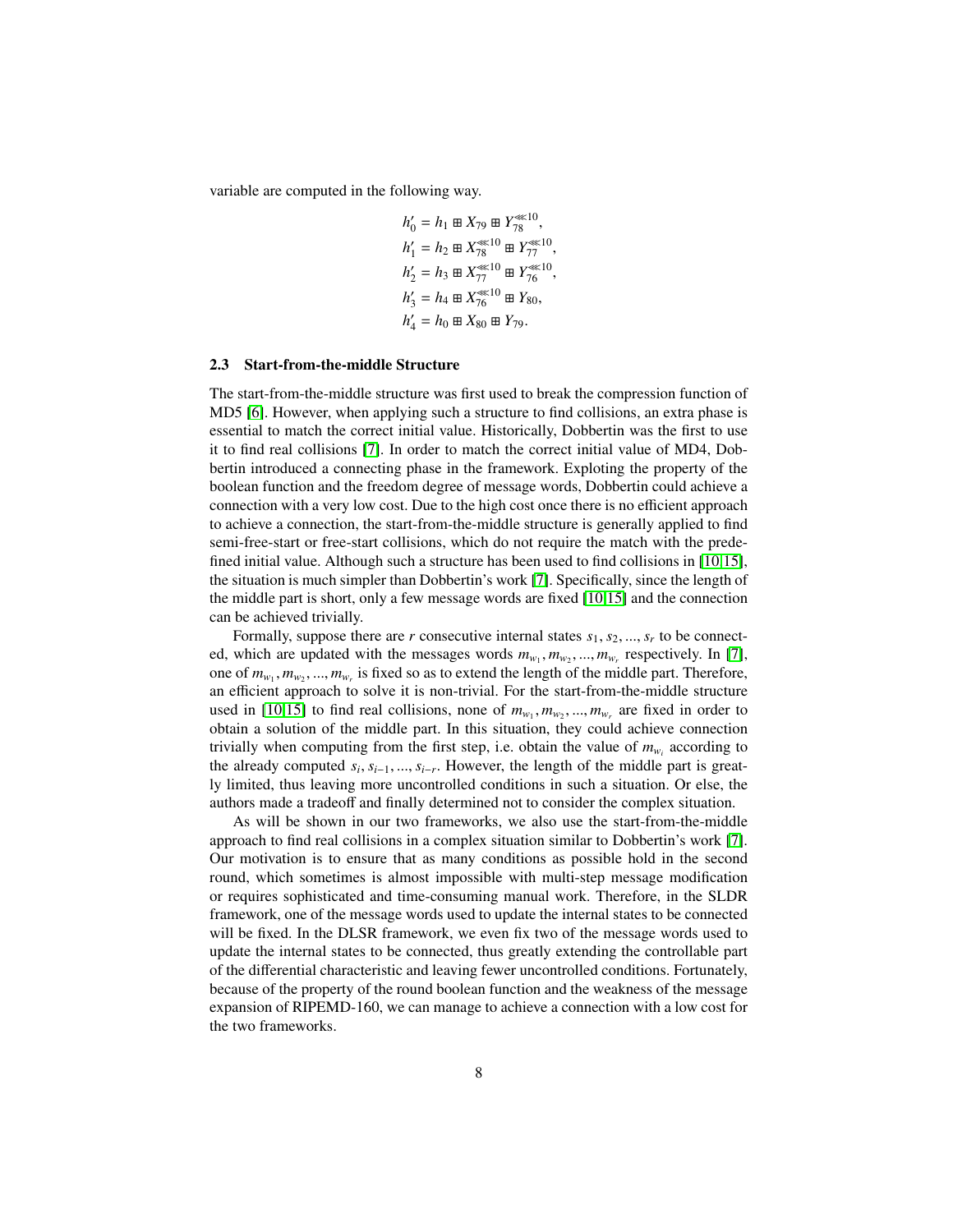#### 2.4 Single-step Message Modification

Since only single-step message modification [\[28\]](#page-26-1) will be used in this paper, we give a brief description of it. Generally, single-step message modification can ensure all the conditions in the first round for most MD-SHA-like hash functions. The implied reason is that the message words are used for the first time in the first round. Therefore, the attackers can randomly choose values for the internal states while satisfying the conditions in the first round, i.e. randomly choose values for the free bits of internal states. Then, the corresponding message words can be computed according to the already fixed internal states in the first round. For the sake of clearness, we take the step function of RIPEMD-160 as instance.

Suppose the following pattern represents the conditions on  $X_i$ .

 $X_i = -11$ - ---- ---- -1-- 1--- n-un -u-- --11.

Then, we can first choose a random value for  $X_i$  and then correct it in the following way to ensure the conditions on it hold.

$$
X_i \leftarrow X_i \land 0 \times \text{effff9ff},
$$
  

$$
X_i \leftarrow X_i \lor 0 \times 60048243.
$$

If there are two-bit conditions on *X<sup>i</sup>* , we then check them and correct them. Suppose  $X_i^4 = X_{i-1}^4$  is one two-bit condition, we first check whether  $X_i^4 = X_{i-1}^4$  holds. If it does not hold, we simply flip  $X_i^4$ . In this way, all conditions on  $X_i$  can hold. Finally, we compute the corresponding message word to update  $X_i$  with  $X_i, X_{i-1}, ..., X_{i-5}$ . The above description of single-step message modification is different from the original one [28] description of single-step message modification is different from the original one [\[28\]](#page-26-1), but the implied idea is the same.

### 2.5 Propagation of Modular Difference

At Asiacrypt 2017, theoretical calculation of the probability of the step function of RIPEMD-160 was described by introducing the influence of the propagation of modular difference [\[16\]](#page-25-2). The complete description of the calculation procedure is complex. Generally, the authors divided the problem into two parts. The first part is to calculate the characteristics of  $Q_i$  ( $LQ_i/RQ_i$  for the left/right branch) which satisfies an equation like  $(Q_i \boxplus c_0)^{\lll s} = Q_i^{\lll s} \boxplus c_1$  ( $c_0$  and  $c_1$  are constants) to ensure the correct propagation of modular difference. Then, they calculate the probability that the bit conditions on the internal state  $(X_i/Y_i)$  for left/right branch) hold under the condition that  $Q_i$  satisfies the equation  $(Q_i \boxplus c_0)^{\lll s} = Q_i^{\lll s} \boxplus c_1$ . In other words, they considered the dependency between the bit conditions and the propagation of modular difference and this obviously is a more accurate assumption.

In this paper, since the dense part of the differential characteristic will be first fixed and the remaining part is very sparse and short, we can simply assume the independency between the bit conditions and the propagation of modular difference. Thus, the product of the probability of correct propagation of modular difference and the probability of bit conditions will represent the final probability of the uncontrolled part. Specifically, supposing  $Q_i$  ( $LQ_i/RQ_i$  for left/right branch) satisfies the equation ( $Q_i \boxplus c_0$ ) \*\*\*  $= Q_i^{***} \boxplus c_1$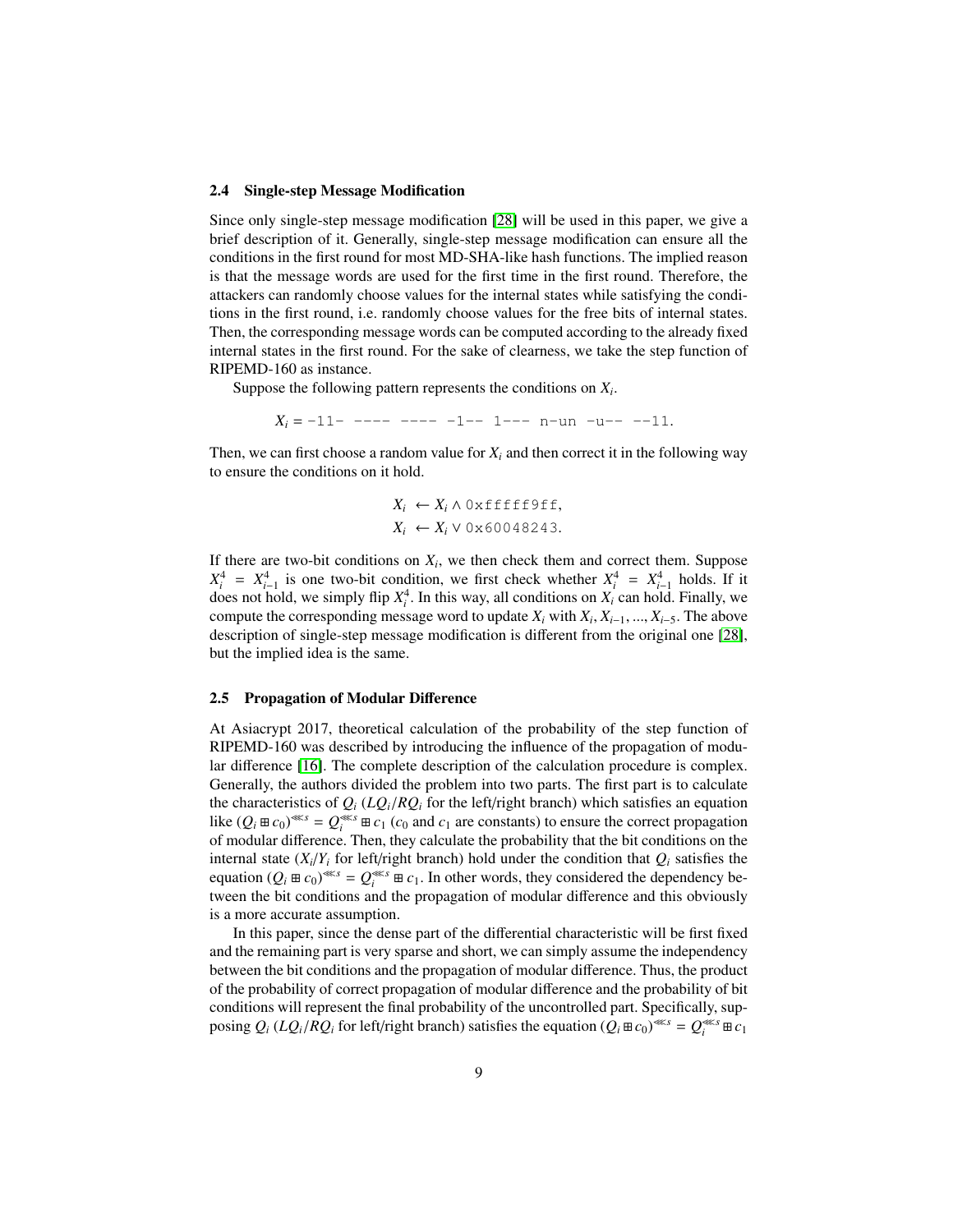with probability  $p$  and there are  $q$  bit conditions on the corresponding internal state  $(X_i/Y_i$  for left/right branch), then the final probability is  $p \times 2^{-q}$ . According to our experiments, such an assumption is reasonable and almost consistent with the experiments.

Calculating the probability  $(Q_i \boxplus c_0)^{\lll s} = Q_i^{\lll s} \boxplus c_1$  can be found in Daum's Ph.D thesis [\[4\]](#page-24-9), which was well illustrated in [\[16\]](#page-25-2) with the help of a table. Due to the space limitation, we refer the readers to Table 3 in [\[16\]](#page-25-2).

# <span id="page-9-0"></span>3 Efficient Collision Attack Frameworks

In this section, we will present the details of the two efficient collision attack frameworks. Both frameworks aim at ensuring as many conditions as possible in an efficient way for specific strategies to construct differential characteristics. For the SLDR framework, the differential characteristic is constructed by inserting a difference at the message word  $m<sub>15</sub>$ , which is used to update the last internal state in the first round on the left branch. Moreover, the differential characteristic on the left branch should be linear and sparse. For the DLSR framework, the differential characteristic is constructed by inserting difference at the message word *m*12, which is used to update the last internal state in the first round on the right branch. In addition, the differential characteristic on the right branch should be linear and sparse. For both frameworks, the linear and sparse branch remains fully probabilistic. The differential characteristic patterns for SLDR and DLSR framework are depicted in Fig. [1.](#page-9-1)

<span id="page-9-1"></span>

Fig. 1: Illustration of the differential characteristic patterns for both frameworks

### 3.1 SLDR Collision Attack Framework

Since  $m_{15}$  is firstly used to update  $Y_{11}$ , for the strategy to build differential characteristic by inserting difference only at  $m_{15}$  and making the left branch sparse at Asiacrypt 2017 [\[16\]](#page-25-2), the following two observations can be obtained.

**Observation 1.** *There is no condition on*  $Y_i$  ( $1 \le i \le 8$ ).

Observation 2. *The first internal state with di*ff*erence on the right branch is Y*11*. When considering the di*ff*erence propagating to Y*12*, we are actually considering the* difference propagation of  $Y_{11} \oplus (Y_{10} \vee \neg Y_{9}^{\ll 10})$  where only  $Y_{11}$  has differences. If all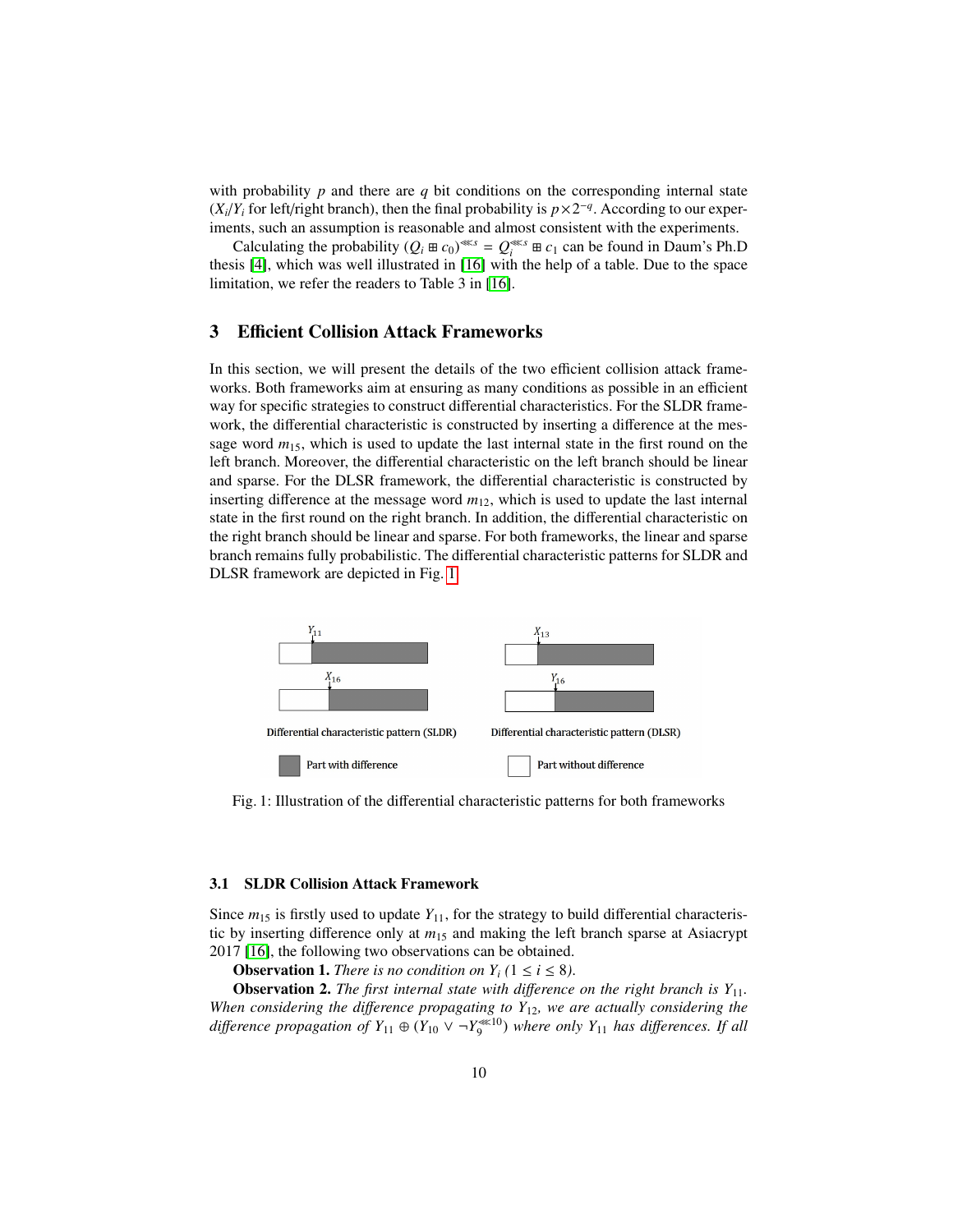*the bits (p<sub>i</sub>*, *p*<sub>*i*+1</sub>, ..., *p<sub>j</sub>*) with difference in  $Y_{11}$  are flipped by adding conditions  $Y_{10}^{p_i} = 1$ ,  $Y_{11}^{p_i} = 1$  when constructing the differential characteristic there will not be  $Y_{10}^{p_{i+1}} = 1$ , ...,  $Y_{10}^{p_j} = 1$  when constructing the differential characteristic, there will not be *conditions on Y*<sup>9</sup> *either*.

The above two observations motivate us to consider the start-from-the-middle structure to find collisions. Therefore, we carefully investigated the message expansion on the right branch and finally found an efficient collision attack framework for such a strategy to construct differential characteristics.

<span id="page-10-0"></span>The overview of SLDR attack framework is illustrated in Fig. [2.](#page-10-0) Such a framework contains 4 steps, as specified below and illustrated in Fig. [3.](#page-10-1)



Fig. 2: Overview of SLDR collision attack framework for RIPEMD-160

<span id="page-10-1"></span>

Fig. 3: Specification of SLDR collision attack framework for RIPEMD-160. Message words in red at Step 1 and Step 3 represent their values will be fixed.

- Step 1: Fix the internal states located in the middle part from  $Y_{10}$  to  $Y_{19}$ , which can be easily finished via single-step message modification since only  $m_3$  is used twice to update the internal states. Specifically, randomly choose values for *Y<sup>i</sup>*  $(10 \le i \le 18)$  while keeping their conditions hold via single-step message modification since  $(m_3, m_{12}, m_6, m_{11})$  are used for the first time. Then, we reuse  $m_3$  to compute  $Y_{19}$  and check its condition. If the condition does not hold, choose another solution of  $Y_i$  (10  $\le i \le 18$ ) and repeat until we find a solution of  $Y_i$  (10  $\le i \le 19$ ). We call a solution of  $Y_i$  (10  $\le i \le 19$ ) a starting point.
- Step 2: Apply single-step message modification to ensure the conditions on  $Y_i$  (20  $\leq$  $i \le 23$ ) since their corresponding message words  $(m_7, m_0, m_{13}, m_5)$  are used for the first time.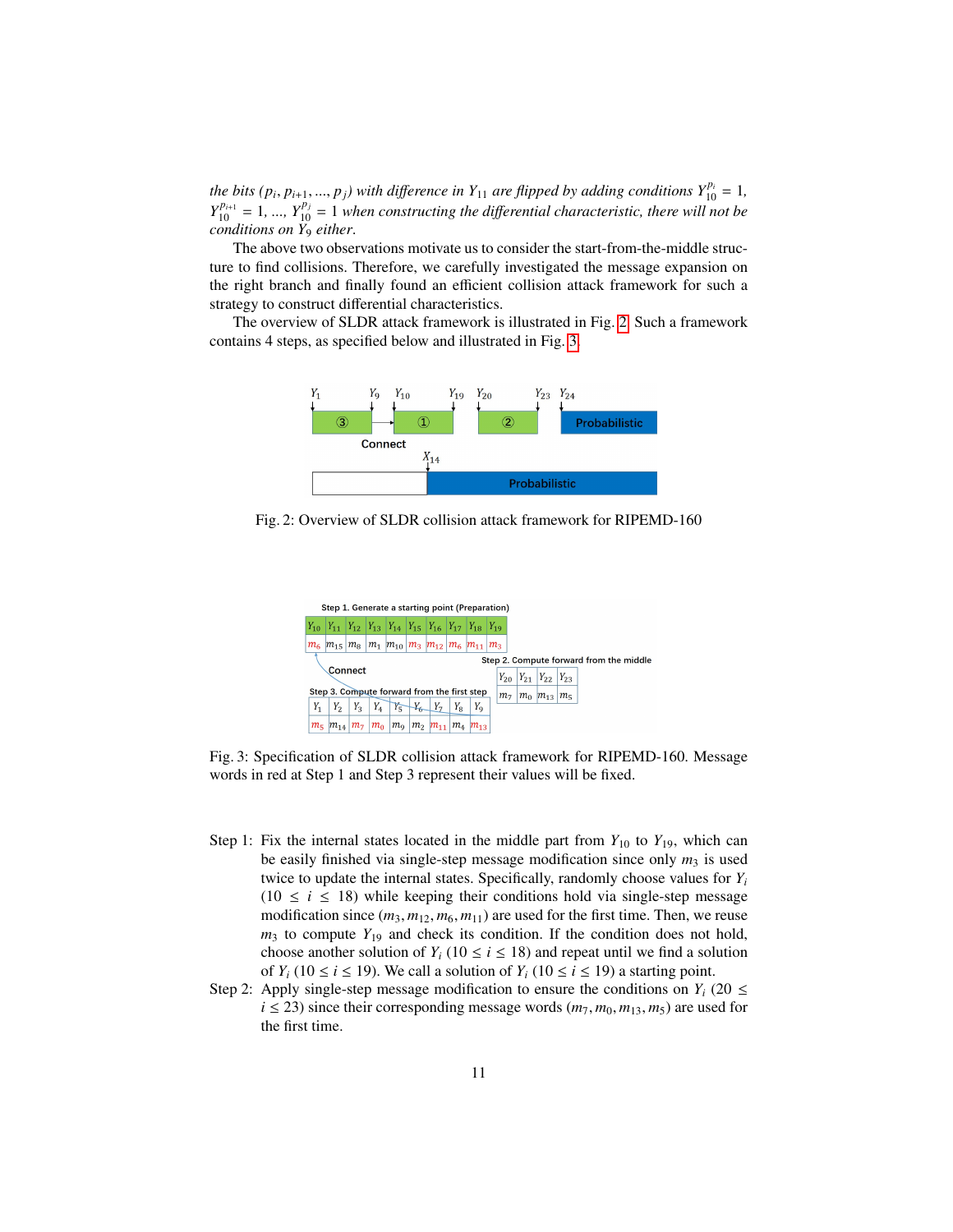Step 3: Randomly choose values for the free message words  $m_{14}$  and  $m_9$ . Compute from the first step until  $Y_5$ . Then achieve connection in  $Y_{10}$ , whose corresponding message word  $m_6$  has been fixed in the starting point. The costly condition  $Y_7 = 0$  is used to ensure  $Y_{10}$  is irrelevant to  $Y_8$ , which can be satisfied by consuming the freedom degree of  $m_2$ .

$$
Y_7 = 0.
$$
  
\n
$$
Y_6 = ((Y_7 \boxplus Y_3^{\ll 10})^{\gg 15} \boxminus (m_{11} \boxplus K_0^r)) \oplus (Y_5 \vee \overline{Y_4^{\ll 10}}).
$$
  
\n
$$
m_2 = (Y_6 \boxplus Y_2^{\ll 10})^{\gg 15} \boxminus (ONX(Y_5, Y_4, Y_3^{\ll 10}) \boxplus Y_1^{\ll 10} \boxplus K_0^r).
$$
  
\n
$$
Y_9 = ((Y_{10} \boxplus Y_6^{\ll 10})^{\gg 7} \boxplus (Y_5^{\ll 10} \boxplus m_6 \boxplus K_0^r)) \oplus 0 \times \text{effiff}.
$$
  
\n
$$
Y_8 = ((Y_9 \boxplus Y_5^{\ll 10})^{\gg 7} \boxplus (Y_4^{\ll 10} \boxplus m_{13} \boxplus K_0^r)) \oplus (Y_7 \vee Y_6^{\ll 10}),
$$
  
\n
$$
m_4 = (Y_8 \boxplus Y_4^{\ll 10})^{\gg 5} \boxplus (ONX(Y_7, Y_6, Y_5^{\ll 10}) \boxplus Y_3^{\ll 10} \boxplus K_0^r).
$$

Compute  $m_{15}$ ,  $m_8$ ,  $m_1$ ,  $m_{10}$  to achieve connection in  $Y_i$  (11  $\leq i \leq 14$ ). More specifically,  $m_{15}$  is computed by  $Y_i$  ( $6 \le i \le 11$ ),  $m_8$  is computed by  $Y_i$  ( $7 \le i \le 11$ ) 12),  $m_1$  is computed by  $Y_i$  ( $8 \le i \le 13$ ) and  $m_{10}$  is computed by  $Y_i$  ( $9 \le i \le 14$ ).

Step 4: All message words have been fixed after connection. Then we verify the probabilistic parts in both branches. If they do not hold, return Step 2 until we find colliding messages. The degree of freedom is provided by  $m_0$ ,  $m_5$ ,  $m_7$ ,  $m_9$ ,  $m_{13}$ and  $m_{14}$ .

Such a general framework can ensure all the bit conditions on  $Y_i$  (10  $\le i \le 23$ ) trivially, which is almost impossible via multi-step message modification once the conditions are dense. However, more attention should be paid when applying it to a specific differential characteristic. In this framework, *Y*<sup>7</sup> is fixed to zero to achieve an efficient connection in  $Y_{10}$ , thus resulting in  $RQ_{11} = Y_{11}^{\gg s'_{11}}$ . If the differential characteristic conditions on *Y*<sup>11</sup> always make *RQ*<sup>11</sup> fail to satisfy its corresponding equation, this framework cannot be applied directly. Although we can fix some bits of  $Y_7$  to one to solve it, this will influence the success probability of connection. Therefore, when constructing the differential characteristic, such a bad case should be considered and avoided.

### 3.2 DLSR Collision Attack Framework

Now, we consider an opposite strategy to construct differential characteristics by inserting difference only at  $m_{12}$  and making the right branch sparse. In this way,  $X_{13}$  is the first internal state with difference. To propagate the difference in  $X_{13}$  to  $X_{14}$ , we are actually propagating the difference of  $X_{13} \oplus X_{12} \oplus X_{11}^{\ll 10}$ . Since there is no difference in  $X_{11}$  or  $X_{12}$  and it is an XOR operation, there will be always conditions on  $X_{11}$  and *X*<sub>12</sub>. However, there will not be conditions on  $X_i$  ( $1 \le i \le 10$ ). This also motivates us to consider the start-from-the-middle approach.

The overview of DLSR framework is shown in Fig. [4.](#page-12-0) The attack procedure can be divided into four steps as well, as illustrated in Fig. [5.](#page-12-1)

Step 1: Fix the internal states located in the middle part from  $X_{11}$  to  $X_{23}$ , which can be easily finished via single-step message modification since only  $m_{15}$  is used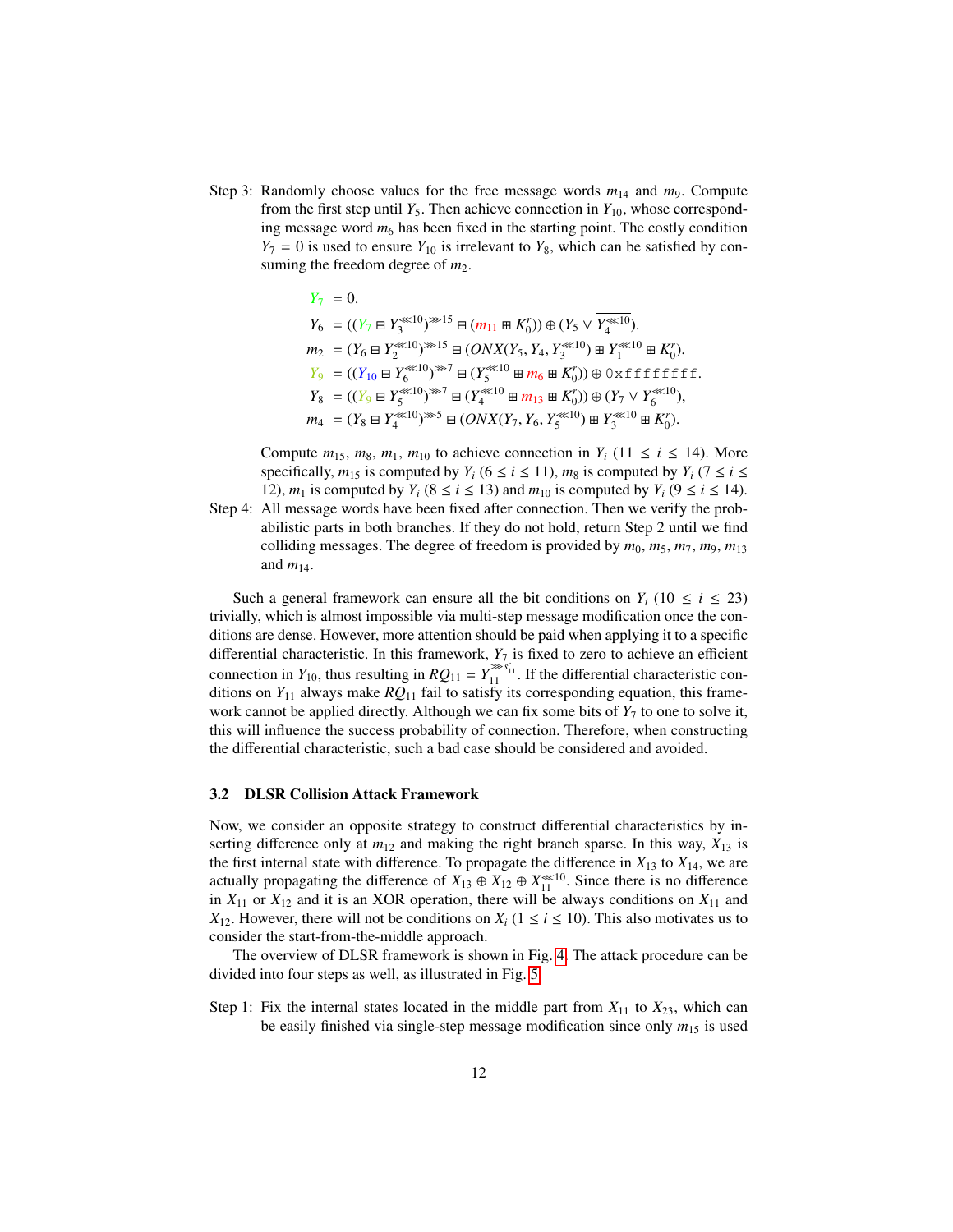<span id="page-12-0"></span>

<span id="page-12-1"></span>Fig. 4: Overview of DLSR collision attack framework for RIPEMD-160



Fig. 5: Specification of DLSR collision attack framework for RIPEMD-160. Message words in red at Step 1 and Step 3 represent their values will be fixed.

twice to update the internal states. If there are too many bit conditions on  $X_{23}$ , we can firstly fix the internal states from  $X_{12}$  to  $X_{23}$  via single-step message modification since all the corresponding message words  $(m_7, m_4, m_{13}, m_1, m_{10},$  $m_6$  and  $m_{15}$ ) are used for the first time. Then, we compute  $X_{11}$  by using  $X_i$  $(12 \le i \le 16)$  and  $m_{15}$ . At last, we check the conditions on  $X_{11}$  and the modular difference of  $X_{15}$ . If they do not hold, choose another solution of  $X_i$  (12  $\leq i \leq$ 23) via single-step message modification and repeat until we can find a solution for the starting point  $X_i$  (11  $\leq i \leq 23$ ). After a starting point is fixed, we have to achieve connection in five consecutive internal states  $X_i$  (11  $\leq i \leq 15$ ). However,  $m_{10}$  and  $m_{13}$  have been already fixed. Thus, an efficient approach to achieve connection in  $X_{11}$  and  $X_{14}$  is quite important and non-trivial.

To achieve connection in  $X_{14}$ , we pre-compute a solution set **S** for  $(X_9, X_{10})$ according to the following equation by exhausting all possible values of *X*9. For each  $\overline{X_9}$ , compute the corresponding  $\overline{X_{10}}$  and store  $\overline{X_9}$  in a two-dimensional array with  $X_9 \oplus X_{10}$  denoting the row number. Both the time complexity and memory complexity of the pre-computation are  $2^{32}$ .

$$
X_{14} = X_{10}^{(4)} \oplus (XOR(X_{13}, X_{12}, X_{11}^{(4)}) \oplus X_9^{(4)} \oplus m_{13} \oplus K_0^{1})^{(4)}.
$$

- Step 2: Apply single-step message modification to ensure the conditions on  $X_{24}$  since its corresponding message word  $m<sub>3</sub>$  is not fixed in the starting point and is used for the first time. We have to stress that we have considered the influence of the propagation of modular difference and have added extra bit conditions to control its correct propagation with probability 1.
- Step 3: Randomly choose values for the free message words  $m_0$ ,  $m_2$  and  $m_5$ . Compute from the first step until  $X_8$  and then achieve connection in  $X_{11}$  and  $X_{14}$  as fol-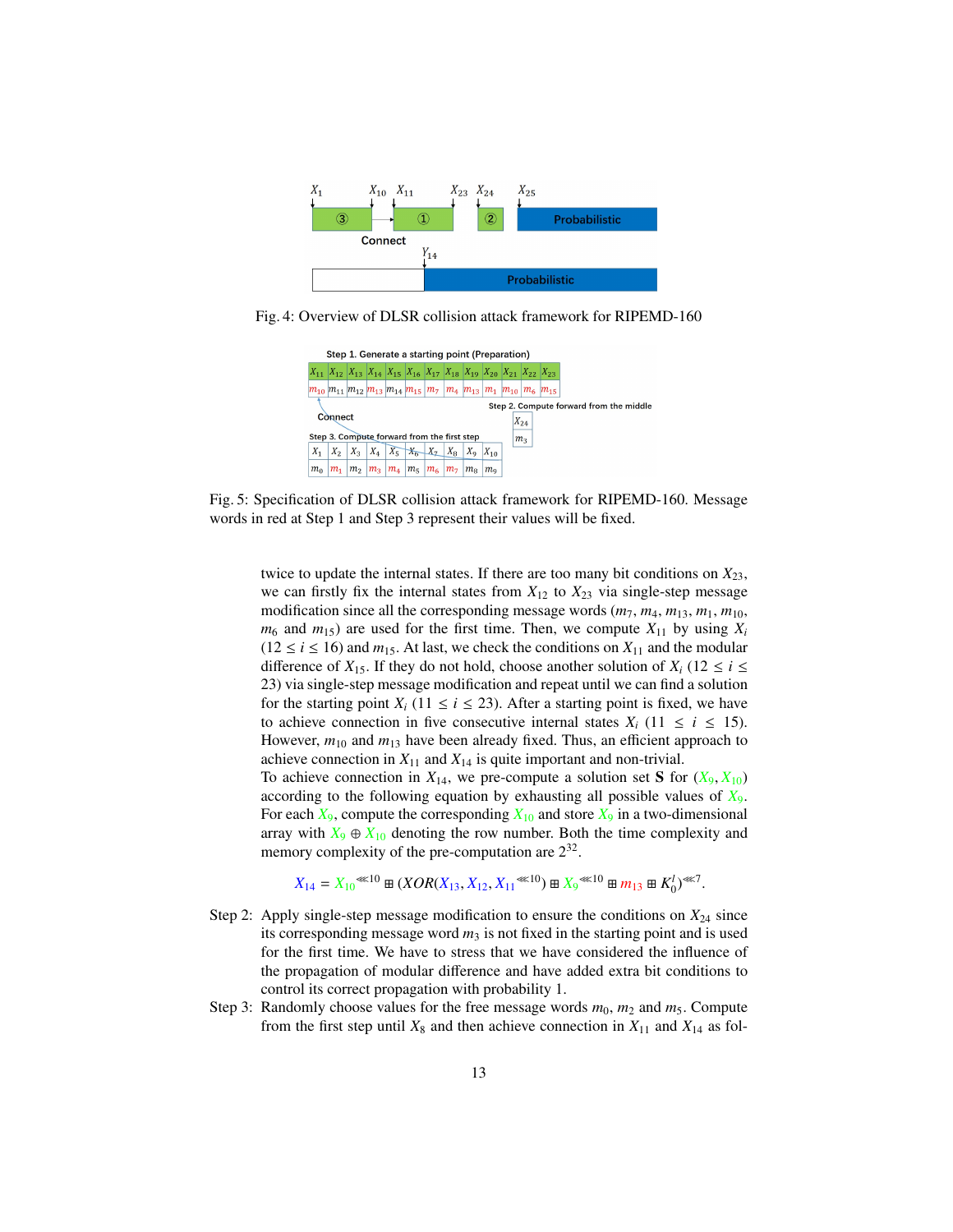lows. First, we calculate the value of **var**.

$$
\mathbf{var} = ((X_{11} \boxminus X_7^{\ll 10})^{\gg 14} \boxminus (X_6^{\ll 10} \boxplus m_{10} \boxplus K_0^l)) \oplus X_8^{\ll 10}
$$

Second, find solutions of  $(X_9, X_{10})$  from S which satisfy  $X_9 \oplus X_{10} = \text{var}$ . The corresponding solutions are stored in the row numbered var. In this way, each solution of  $(X_9, X_{10})$  will ensure the connection in  $X_{11}$  and  $X_{14}$ . At last, compute  $m_8$  and  $m_9$  as follows to ensure  $X_9$  and  $X_{10}$  can be the computed value for connection. Since there are  $2^{32}$  valid pairs of  $(X_9, X_{10})$  in S and var is a random 32-bit variable, we expect one solution of  $(X_9, X_{10})$  for a random var on average.

$$
m_8 = (X_9 \boxplus X_5^{\ll 10})^{\gg 11} \boxplus (XOR(X_8, X_7, X_6^{\ll 10}) \boxplus X_4^{\ll 10} \boxplus K_0^l).
$$
  
\n
$$
m_9 = (X_{10} \boxplus X_6^{\ll 10})^{\gg 13} \boxplus (XOR(X_9, X_8, X_7^{\ll 10}) \boxplus X_5^{\ll 10} \boxplus K_0^l).
$$

Compute  $m_{11}$ ,  $m_{12}$  and  $m_{14}$  to achieve connection in  $X_{12}$ ,  $X_{13}$  and  $X_{15}$ . Specifically,  $m_{11}$  is computed by  $X_i$  ( $7 \le i \le 12$ ), and  $m_{12}$  is computed by  $X_i$  $(8 \le i \le 13)$ , and  $m_{14}$  is computed by  $X_i$  (10  $\le i \le 15$ ).

Step 4: All message words have been fixed after connection. Then we verify the probabilistic part in both branches. If they do not hold, return Step 2 until we find colliding messages. The degree of freedom is provided by  $m_0$ ,  $m_2$ ,  $m_3$  and  $m_5$ .

However, observe that there will be difference in  $X_{13}$  and  $X_{14}$  when inserting difference at  $m_{12}$ . Therefore,  $LQ_{13} = (X_{13} \boxminus X_9^{\ll 10})^{\gg 6}$  and  $LQ_{14} = (X_{14} \boxminus X_{10}^{\ll 10})^{\gg 7}$  have to satisfy their corresponding equations to ensure the correct propagation of modular difference. Since  $X_9$  and  $X_{10}$  cannot be controlled, we have to verify whether  $LQ_{13}$  and  $LQ_{14}$  satisfy their corresponding equations when obtaining a solution of  $(X_9, X_{10})$ . A way to reduce the verifying phase is to filter the wrong pair of  $(X_9, X_{10})$  in the precomputing phase. However, we cannot expect one solution of  $(X_9, X_{10})$  for a random var anymore. In other words, whatever the case is, the influence of the correct propagation of modular difference of  $X_{13}$  and  $X_{14}$  must be taken into account when estimating the success probability.

Therefore, under our DLSR framework, except the modular difference of *X*<sup>13</sup> and *X*<sub>14</sub>, all the conditions on  $X_i$  (11  $\leq i \leq 24$ ) can hold trivially with an efficient method, which sometimes is almost impossible with multi-step message modification or at least very time-consuming and requires sophisticated manual work, especially when the conditions are dense in the second round. For the dense left branch, since there is no condition on  $X_i$  ( $1 \le i \le 10$ ), we only need focus on the the uncontrolled conditions on internal states  $X_i$  ( $i \ge 25$ ) and the modular difference of  $X_{13}$  and  $X_{14}$ . Thus, to construct the best differential characteristic for this framework, there should be minimum active bits in  $X_i$  ( $i \ge 23$ ) and the modular difference of  $X_{13}$  and  $X_{14}$  should hold with a high probability. Moreover, to select the best differential characteristic from many discovered candidates, we only need to analyze the probability of the conditions on  $X_i$  ( $i \geq 25$ ), consisting of the number of bit conditions and the influence of the modular difference propagation, as well as the probability of the correct propagation of the modular difference of  $X_{13}$  and  $X_{14}$ . Obviously, we significantly simplify the procedure to construct and select differential characteristics as well as find collisions with the DLSR framework.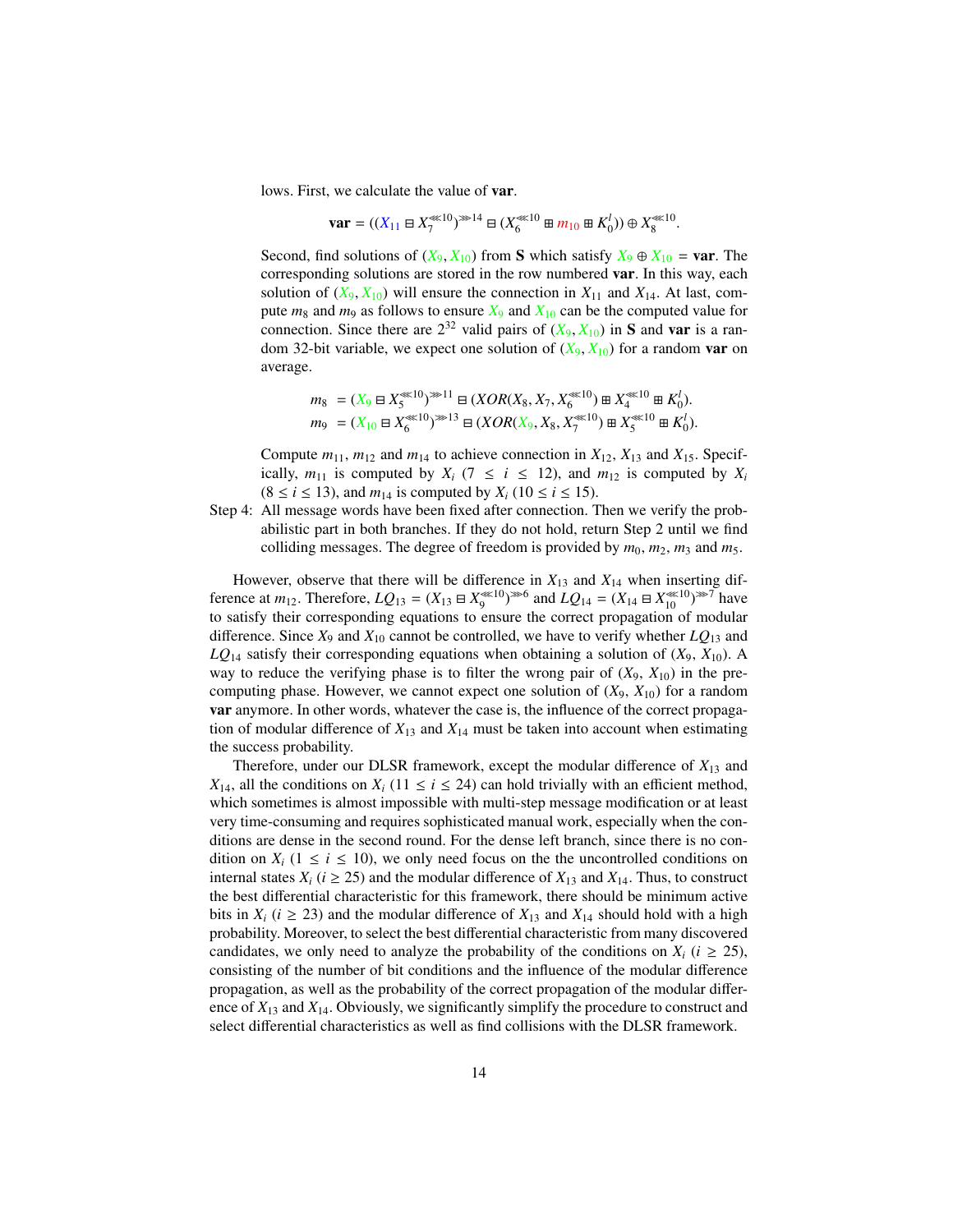### 3.3 Comparison

Under the SLDR framework, we can only control until  $Y_{23}$  by adding an extra costly condition  $Y_7 = 0$  to achieve efficient connection. For the DLSR framework, we can control until  $X_{24}$  by consuming extra  $2^{32}$  memory to achieve efficient connection. Hence, the SLDR framework has the obvious advantage of having no memory requirement. However, when there is sufficient memory available, there is a great advantage to leverage the DLSR framework, since we can control the internal state until the  $24<sup>th</sup>$  step. In other words, one more step can be fully controlled with the DLSR framework, thus having the potential to leave fewer uncontrolled conditions. It should be noted that the number of steps that can be controlled highly depends on the message expansion. Thus, we rely on the specifics of RIPEMD-160's message expansion and extend to more steps as well as find an efficient approach to achieve connection in the complex situation.

A direct application of the SLDR framework to the 30-step differential characteris-tic in [\[16\]](#page-25-2) will improve the collision attack by a factor of  $2^{11}$ . With a partial calculation technique, two more uncontrolled bit conditions can be controlled. Thus, the collision attack on 30 steps of RIPEMD-160 is improved to  $2^{57}$ . Actually, the 30-step differential characteristic in [\[16\]](#page-25-2) is not perfect under our SLDR framework since there are three bit conditions on *Y*9. Although the three bit conditions can be eliminated by generating a new differential characteristic with Observation 2 taken into account, the time complexity is still too high. As will be shown, we can attack 30 steps of RIPEMD-160 with time complexity  $2^{35.9}$  under the DLSR framework. Therefore, considering its improving factor, we decided not to generate a new differential characteristic for the SLDR framework and we refer the readers to Appendix [A](#page-26-10) for the details of the improvement for the collision attack at Asiacrypt 2017 [\[16\]](#page-25-2). The source code to verify the correctness of the SLDR framework is available at [https://github.com/Crypt-CNS/](https://github.com/Crypt-CNS/Improved_Collision_Attack_on_Reduced_RIPEMD-160.git) [Improved\\_Collision\\_Attack\\_on\\_Reduced\\_RIPEMD-160.git](https://github.com/Crypt-CNS/Improved_Collision_Attack_on_Reduced_RIPEMD-160.git).

Actually, not only the framework but also the characteristic of the fully probabilistic branch has influences on the final effect of the collision attack. Taking the two factors into consideration, we finally determined to utilize the DLSR framework.

### <span id="page-14-0"></span>4 Differential Characteristics

As stated in the previous section, to construct the best differential characteristic for the DLSR framework, the uncontrolled part should hold with a high probability. To achieve this, according to the boolean function IFX used in the second round on the left branch, we have to control that there are a few active bits in  $X_i$  ( $i \geq 23$ ) so that the number of bit conditions on  $X_i$  ( $i \geq 25$ ) is minimal. Suppose we will analyze the collision resistance of *t* steps of RIPEMD-160. According to the finalization phase of the compression function of RIPEMD-160, to achieve a minimal number of active bits in  $X_i$  ( $i \ge 23$ ), it is better to let only one of  $Y_{t-1}$ ,  $Y_{t-2}$ ,  $Y_{t-3}$ ,  $Y_{t-4}$  have differences and  $\Delta Y_t = 0$ . In this way, only one of  $X_t$ ,  $X_{t-1}$ ,  $X_{t-2}$ ,  $X_{t-3}$  has differences and  $\Delta X_{t-4} = 0$ .<br>Based on such a strategy to construct differential characters

Based on such a strategy to construct differential characteristics, we firstly determine the characteristics on the fully probabilistic right branch for 30/31/33/34 steps of RIPEMD-160, which can be found in Table [11,](#page-28-0) Table [12,](#page-29-0) Table [13](#page-30-0) and Table [14](#page-31-0) respectively.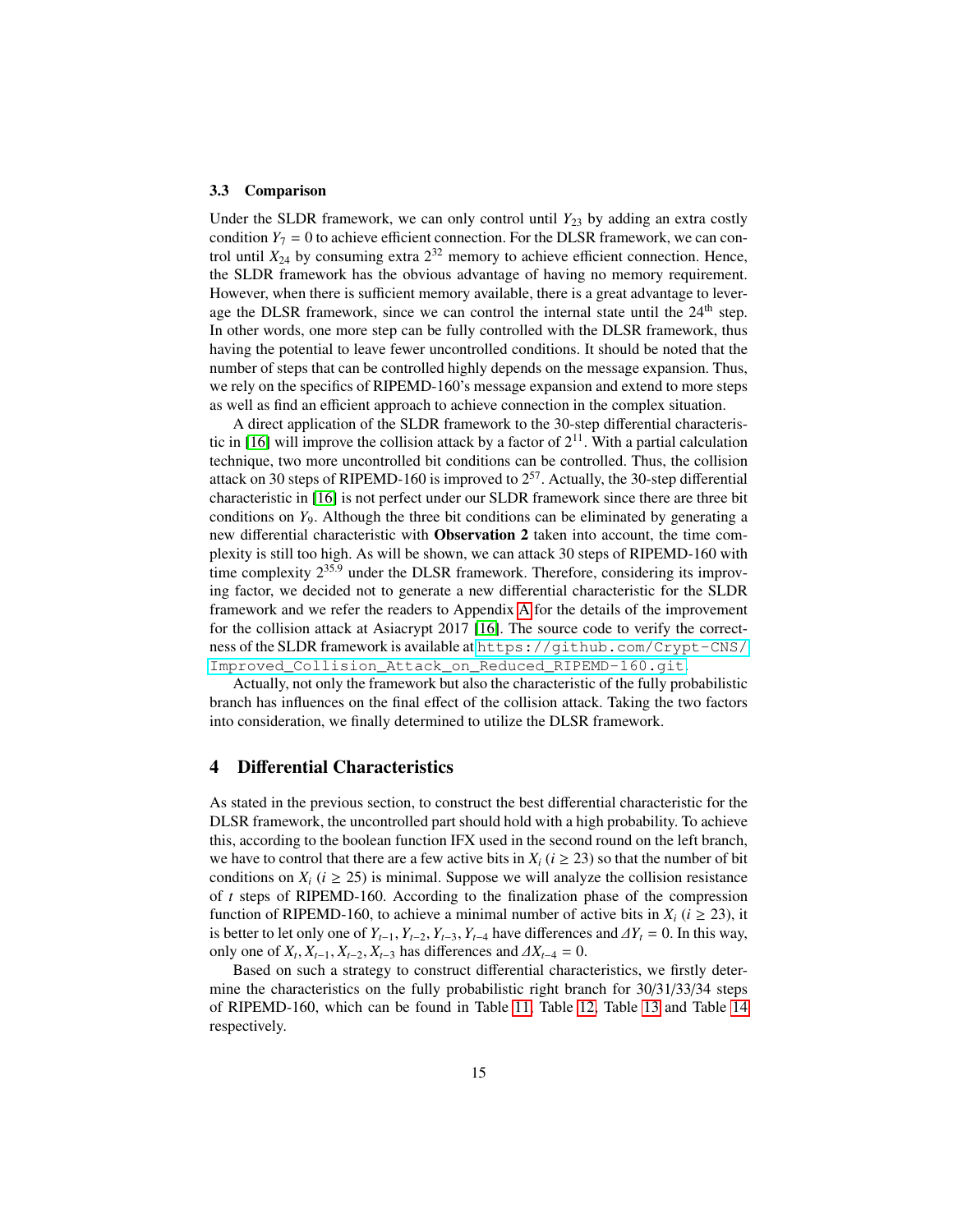Then, we construct the sparse characteristics on the left branch starting from  $X_{23}$  for 30/31/33/34 steps of RIPEMD-160, which are displayed in Table [4.](#page-15-0)

<span id="page-15-0"></span>

|                 | 30 steps of RIPEMD-160 | 31 steps of RIPEMD-160 |
|-----------------|------------------------|------------------------|
|                 |                        |                        |
|                 |                        |                        |
| 25 <sub>l</sub> |                        |                        |
|                 |                        |                        |
| 27              |                        |                        |
|                 |                        |                        |
|                 |                        |                        |
| 30              | .                      |                        |
| 31              |                        |                        |
|                 | 33 steps of RIPEMD-160 | 34 steps of RIPEMD-160 |
| 23              |                        |                        |
|                 |                        |                        |
|                 |                        |                        |
|                 |                        |                        |
|                 |                        |                        |
|                 |                        |                        |
|                 |                        |                        |
|                 |                        |                        |
| 31              |                        |                        |
|                 |                        |                        |
| 331             |                        |                        |
| 34              |                        |                        |

Table 4: Sparse characteristics on the left branch

At last, we utilize a search tool [\[11,](#page-25-1)[18,](#page-25-0)[19,](#page-25-4)[20](#page-25-5)[,21\]](#page-25-6) to solve the nonlinear characteristic located at  $X_i$  (11  $\le i \le 22$ ) based on a guess-and-determine technique [\[5\]](#page-24-4). To choose the best nonlinear characteristic from many candidates, we only need focus on the conditions on  $X_i$  ( $i \ge 25$ ), consisting of the number of bit conditions and the probability of the correct propagation of the modular difference, as well as the probability that *LQ*<sup>13</sup> and *LQ*<sup>14</sup> satisfy their corresponding equations. The best 30-step, 31-step, 33-step and 34-step differential characteristics for RIPEMD-160 that we eventually determined are displayed in Table [11,](#page-28-0) Table [12,](#page-29-0) Table [13](#page-30-0) and Table [14](#page-31-0) respectively. To save space, we only list the uncontrolled two-bit conditions located at the fully probabilistic right branch and  $X_i$  ( $i \geq 25$ ), which cannot be denoted by generalized conditions. The two-bit conditions located at  $X_i$  (11  $\le i \le 24$ ) as well as the equations to ensure the correct propagation of modular difference of  $X_i$  (15  $\le i \le 24$ ) are not listed in the four tables since all these conditions can hold trivially under the DLSR framework. In addition, from the differential characteristics and the corresponding starting points in next section, it is not difficult to extract all these information.

If we construct characteristic for 32 steps of RIPEMD-160 in a similar way, there will be many bit conditions in  $X_i$  ( $i \ge 23$ ), which is even greater than that of 33 steps. This is because  $\Delta X_{28} \neq 0$  and  $\Delta X_{29} \neq 0$ . Therefore, for the attack with high time complexity, we only provide the results for more steps.

Thanks to the efficiency of our DLSR framework, once a differential characteristic for collision attack is determined, the uncontrolled probability can be calculated imme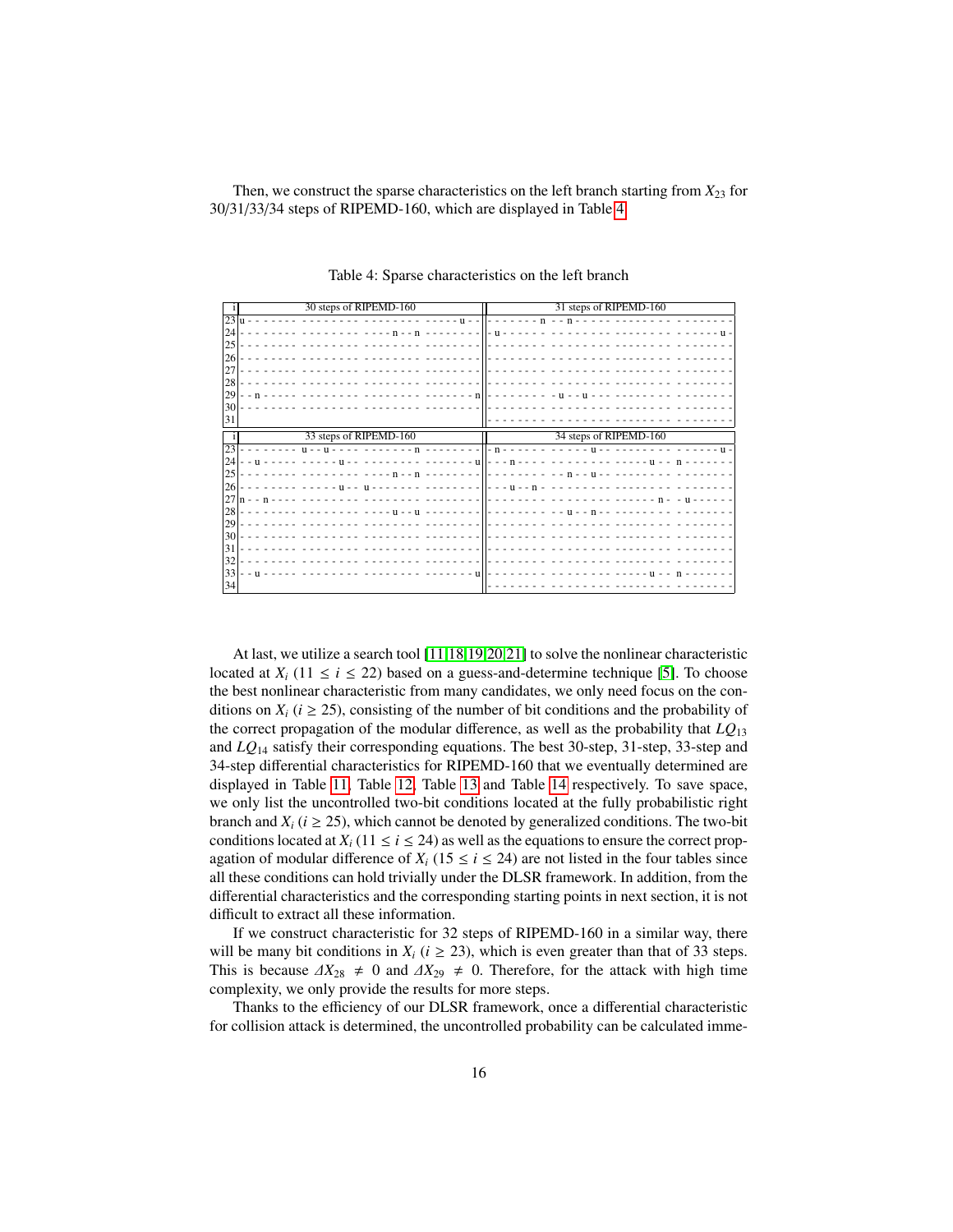diately. Therefore, for each characteristic in Table [11,](#page-28-0) Table [12,](#page-29-0) Table [13](#page-30-0) and Table [14,](#page-31-0) we also present the corresponding total uncontrolled probability in these tables, consisting of the number of bit conditions on the right branch and  $X_i$  ( $i \geq 25$ ), as well as the equations to ensure the correct propagation of modular difference on the right branch and of  $X_{13}$ ,  $X_{14}$  and  $X_i$  ( $i \geq 25$ ). The probability estimated in these four tables represents the success probability to find the collision when the DLSR framework is directly applied to the differential characteristics.

For the best 34-step differential characteristic given in Table [14,](#page-31-0) a direct application of the DLSR framework is infeasible since it is beyond the birthday attack. However, by benefiting from the partial calculation, which fully exploits the property of the round boolean function and the existing differential characteristic conditions, we significantly improve this probability. Such a technique will be also used to improve the collision attack on 31 and 33 steps of RIPEMD-160. The details will be explained in next section. It should be noted that the effect of partial calculation highly depends on the existing differential characteristic conditions. Therefore, when selecting differential characteristics from many candidates, we actually have taken the effect of partial calculation into account as well.

# <span id="page-16-0"></span>5 Application

### <span id="page-16-1"></span>5.1 Practical Collision Attack on 30 Steps of RIPEMD-160

By applying the DLSR framework to the discovered 30-step differential characteristic in Table [11,](#page-28-0) we can mount collision attack on 30 steps of RIPEMD-160 with time complexity  $2^{35.9}$  and memory complexity  $2^{32}$ . It should be noted that there are sufficient free bits in  $m_0$ ,  $m_2$ ,  $m_3$  and  $m_5$  to generate a collision. The collision is displayed in Table [5.](#page-16-3) For completeness, the starting point can be found in Table [7.](#page-17-0)

### <span id="page-16-2"></span>5.2 Collision Attack on 31 Steps of RIPEMD-160

According to Table [12,](#page-29-0) the time complexity to mount collision attack on 31 steps is  $2^{42.5}$ if the DLSR framework is directly applied. However, we can make it slightly better with partial calculation technique by using the property of the boolean function IFX. This is based on the following observation.

<span id="page-16-3"></span>

|              | 1fbb5316 8ad15821 bf04a498 b85ed58f 4d2d28f6 977b64cd 8c7769dc 961cce16<br>9d7a5bc6 f6519d38 37316e69 206d429 2f451be9 e748e57f 5c73a141 e753c86                                                    |  |  |  |
|--------------|-----------------------------------------------------------------------------------------------------------------------------------------------------------------------------------------------------|--|--|--|
|              |                                                                                                                                                                                                     |  |  |  |
|              | $\boxed{M' \begin{bmatrix} 1 \text{fbb53168a d15821 bf04a498 & b85ed58f 4d2d28f6 977b64cd 8c7769dc 961cce16 \\ 9d7a5bc6f6519d38 37316e69 206d429 2f449be9 e748e57f 5c73a141 e753c86 \end{bmatrix}}$ |  |  |  |
|              |                                                                                                                                                                                                     |  |  |  |
| lhash value. | Icdcf5aec cf44ca54 70a8cdbb e1fd7e6d bea2687d                                                                                                                                                       |  |  |  |

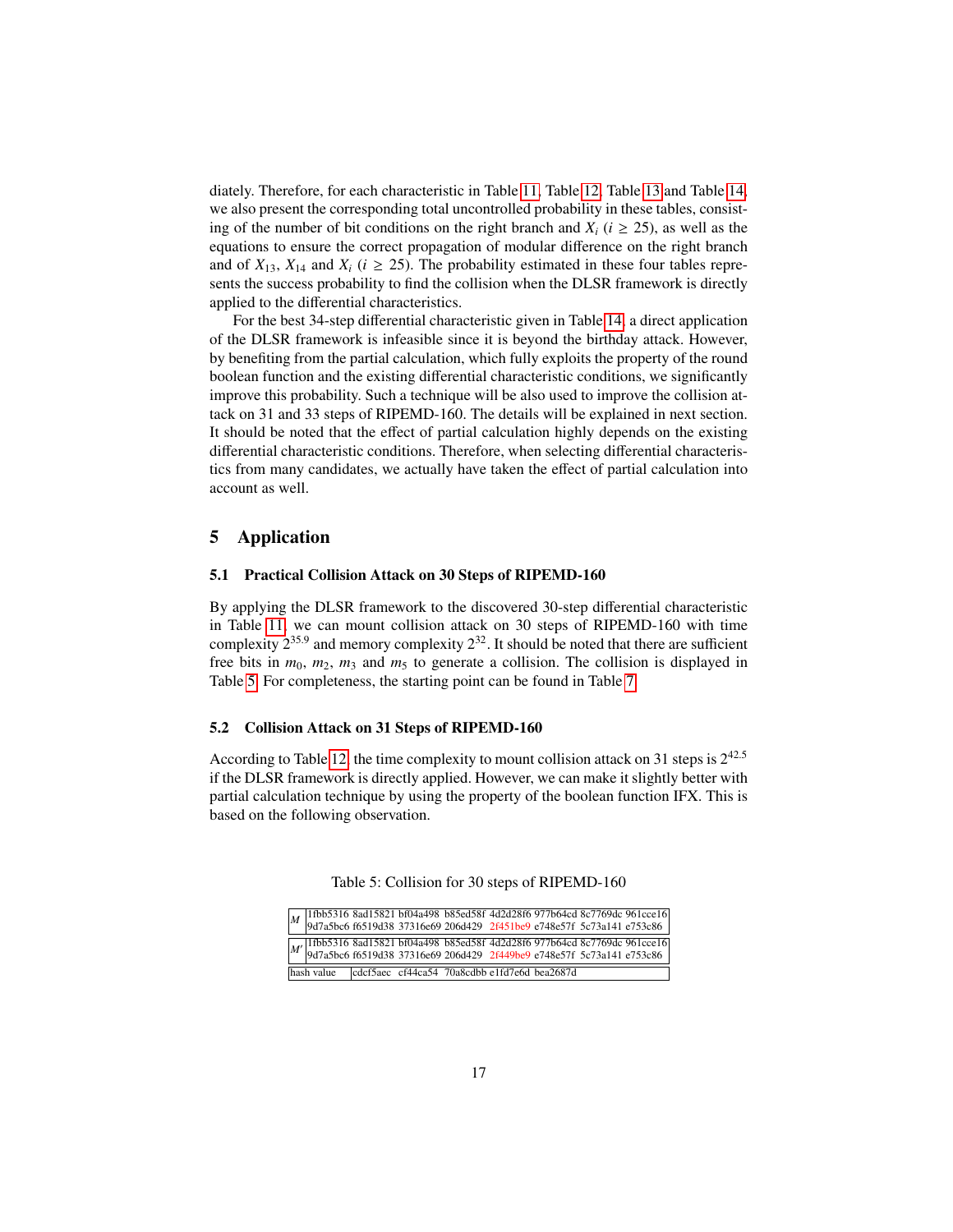# Table 6: Collision for 31 steps of RIPEMD-160

<span id="page-17-1"></span>

| $M'$ 3d604874 ff13f724 d60f43b4 c02645eb a9df768c 172f15dc d8cfa4bb edb8f36f<br>c898dd5e 71c62ade d13c6647 bfa932ef fc2bd325 fc5c01e5 5f7658c8 e5e50cc1 |                                             |  |  |  |
|---------------------------------------------------------------------------------------------------------------------------------------------------------|---------------------------------------------|--|--|--|
|                                                                                                                                                         |                                             |  |  |  |
| hash value                                                                                                                                              | 5244127c c976d649 362154bb 59070fc 8e5212e1 |  |  |  |

Table 7: Starting points for differential characteristics

<span id="page-17-0"></span>

| 30 steps                                                                                                                                                                           | 31 steps                                                                   |
|------------------------------------------------------------------------------------------------------------------------------------------------------------------------------------|----------------------------------------------------------------------------|
| $m_1 = 0 \times 8$ ad 15821,                                                                                                                                                       | $m_1 = 0 \times 1131724$ ,                                                 |
| $m_4 = 0 \times 4 d2 d28 f6$ , $m_6 = 0 \times 8 c7769 d c$ ,                                                                                                                      | $m_4 = 0xa9df768c, m_6 = 0xd8cfa4bb,$                                      |
| $m_7 = 0 \times 961$ cce16, $m_{10} = 0 \times 37316$ e69,                                                                                                                         | $m_7 = 0x \text{edb8f36f}, m_{10} = 0x \text{d13c6647},$                   |
| $m_{13} = 0xe748e57f, m_{15} = 0xe753c86.$                                                                                                                                         | $m_{13} = 0 \times 10001e5, m_{15} = 0 \times 10001.$                      |
| $X_{11}$  11111100011000001100000101110001                                                                                                                                         | $X_{11}$ 0101110011101110101010001010101010                                |
| $X_{12}$  011010101110111111100011001000101                                                                                                                                        | $ X_{12} $ 01010101010111001010110111110101                                |
| $X_{13}$  1000111011u100000000101011010110                                                                                                                                         | $ X_{13} $ 1101nuuuuuu000001111000111110110                                |
| $X_{14}$  010n1110101011100110010000001000                                                                                                                                         | $X_{14}$  101u0101010001000101101011100101                                 |
| $X_{15}$  ln000100111100001001110101u11101                                                                                                                                         | $ X_{15} 0u100010101001100101100111110101$                                 |
| $X_{16}$  101011111100000011n110110u0n0110                                                                                                                                         | $X_{16}$ 001000000100011001n1100101nn1001                                  |
| $X_{17}$  n0000100101u011011000101010111101                                                                                                                                        | $X_{17}$<br>u00101010101100nuuuu0100110101nu                               |
| 01100n001100110000unnu01nun00101<br>$X_{18}$                                                                                                                                       | $ X_{18} 0011010110u100101u001nun1n111001$                                 |
| $X_{19}$  1100001u00n1nuun0un0100000010nun                                                                                                                                         | $X_{19}$<br>0nu1100un1011110101110u000001111                               |
| $1$ u1nn0u011u00110110110101nu1100n $ X_{20} $<br>$X_{20}$                                                                                                                         | 010110111uu11001nn1un00101n10011                                           |
| $10011101100101000001011$ un100u0uu $X_{21}$<br>$X_{2,1}$                                                                                                                          | 01n11n11100110101001110101001000                                           |
| $X_{22}$  10010111111uuu00n0011u10010001000  $X_{22}$                                                                                                                              | 000001100111unnnnnnnnnn01u111100                                           |
| $X_{23}$  u11010001111100011010000110100u11 $ X_{23} $ 1001001n11n001000111101011011100                                                                                            |                                                                            |
| $X_{24}$   011 - - 1 - - - - 1 - - - - - - 110n01n - - - - - 0 - -                                                                                                                 | $X_{24}$  1u10001111111--0-1001101011011u1                                 |
|                                                                                                                                                                                    |                                                                            |
| 33 steps                                                                                                                                                                           | 34 steps                                                                   |
| $m_1 = 0 \times 12470729$ ,                                                                                                                                                        | $m_1 = 0x58a0be2$ ,                                                        |
| $m_4 = 0 \times 19$ ebad5, $m_6 = 0 \times 112$ c0d0e,                                                                                                                             | $m_4 = 0 \times 8$ d38c100, $m_6 = 0 \times 7214$ c160,                    |
| $m_7 = 0 \times 4$ f 488a9, $m_{10} = 0 \times 236883$ a,                                                                                                                          | $m_7 = 0xea755943, m_{10} = 0x a6a0ee3e,$                                  |
| $m_{13} = 0 \times 8425047$ b, $m_{15} = 0 \times 6458$ c5e3.                                                                                                                      | $m_{13} = 0 \times 9e9de76$ , $m_{15} = 0 \times 949ab42$ .                |
| $X_{11}$  10010000100111110011110000011111                                                                                                                                         | $X_{11}$  10111101100001000010011010001000                                 |
| $X_{12}$  00101100110001010110101110010100                                                                                                                                         | $X_{12}$ 010100101001011011010101000000010                                 |
| $X_{13}$  0101100111n0001001101111010101111                                                                                                                                        | $X_{13} 11000011$ nuu110100100010100010101                                 |
| $X_{14}$  110u0110110001011011110110000111                                                                                                                                         | $X_{14}$  110n00000001011010001001001000000                                |
| $X_{15}$  1u000010011001111110111001u11101                                                                                                                                         | $X_{15}$ 0n0010111110001101101110000u000n0                                 |
| $X_{16}$  011111100000000100n10011un1u0001                                                                                                                                         | $X_{16}$ 000000110010010001n0111u00uu0110                                  |
| $X_{17}$  n00101111111n1110000u010110u00011                                                                                                                                        | $X_{17}$  u00100010110100n0uuu101n1000101n                                 |
| $X_{18}$  000unn1unnn1011101u1u11unn001111                                                                                                                                         | $ X_{18} 0101101000$ uu101101110110nuu1011u                                |
| $X_{19}$  u0nn101111un110u01011001000u0101  $X_{19}$  u1nuun01010n01011nnuu0100010111n                                                                                             |                                                                            |
| $X_{20}$                                                                                                                                                                           | $0u101110u1110010nn0n1n0u1110u011 X_{20} 1001u00n0nu1u11u0001n11n100u000u$ |
| $X_{21}$                                                                                                                                                                           | $\frac{1}{111110000\text{u}11101000100000010001\text{u}1}}$                |
| $X_{22}$  0100unn01010111110001111nunnnu0un  $X_{22}$  010010010010n0uuu00uu0uu011nu101                                                                                            |                                                                            |
| $X_{23}$  00110111u11u10101101010n00100001  $X_{23}$  0n010101111001u0011111111010111u1<br>$X_{24}$  11u0101101011u01000101-111100--u  $X_{24}$  100n011--11111110101-u00n10101111 |                                                                            |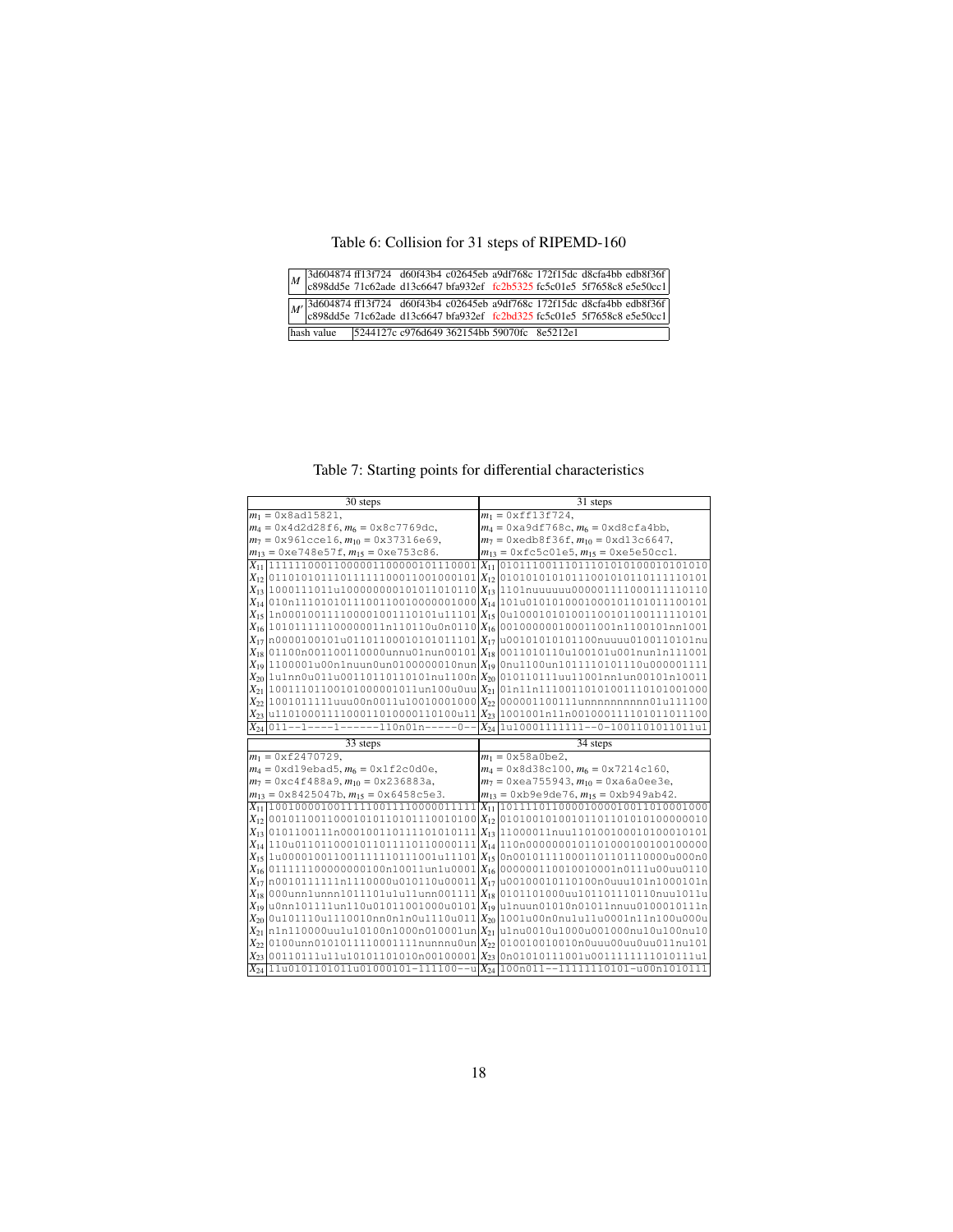**Observation 3.** Let  $F = X_{25}X_{24} \oplus \overline{X_{25}}X_{23}^{* \le 10}$ , then

$$
F^i = \begin{cases} X_{24}^i & (X_{24}^i = X_{23}^{i-10}) \\ X_{24}^i & (X_{25}^i = 1) \\ X_{23}^{i-10} & (X_{25}^i = 0). \end{cases}
$$

Note that  $X_{26}$  is updated by the free message word  $m_0$  and  $X_i$  (21  $\leq i \leq 24$ ) can be fully controlled. Although *X*<sup>25</sup> cannot be controlled and unknown, we can use partial calculation to ensure several bit conditions on  $X_{26}$  hold.

Specifically, consider the 31-step differential characteristic in Table [12.](#page-29-0) We write  $X_{25}$ ,  $X_{24}$ ,  $X_{23}^{\ll 10}$  in binary as follows for a better understanding. Consider the following calculation of  $F$ , we can know several bits of  $F$  if the conditions on  $X_{25}$  hold, where a denotes that the bit value is possible to be determined by carefully choosing values of  $X_{24}$  and  $X_{23}$ , and b denotes that the bit value cannot be determined with existing differential characteristic conditions.

> $X_{25}$  = 10-- ---- ---- ---- ---- ---- ---- -10-.  $X_{24}$  = 1u10 0011 1111 1--0 -1-0 1-01 0--- --u1.  $X_{23}^{\ll 10}$  = n001 0001 1110 1-11 01-- ---0 ---- -n-1.  $F = 10$ bb 00b1 111b 1aab alaa aaab aaaa aaal.

Consider the calculation of  $sum_0 = X_{21}^{*}(10) \oplus K_1^l$  after adding four bit conditions on  $X_{21}$ . In this way, the higher 12 bits of  $sum_0$  are constant.

> $X_{21}^{\ll 10}$  = 0110 1010 0110 010- 0--0 0-01 n1-n ---0. *K l* <sup>1</sup> <sup>=</sup> 0101 1010 1000 0010 0111 1001 1001 1001. *sum*<sup>0</sup> <sup>=</sup> 1100 0100 1110 bbbb bbbb bbbb bbbb bbb1.

Then, we consider the calculation of  $sum_1 = sum_0 \boxplus m_0$  by pre-fixing the pattern of  $m_0$ as follows.

> *sum*<sup>0</sup> <sup>=</sup> 1100 0100 1110 bbbb bbbb bbbb bbbb bbb1. *<sup>m</sup>*<sup>0</sup> <sup>=</sup> 0-11 110- ---- ---- ---- ---- ---- ----.  $sum_1 = 0b00000$ bbb bbbb bbbb bbbb bbbb bbbb.

Next, we consider the calculation of  $sum_2 = sum_1 \oplus F$  as follows.

 $sum_1 = 0b00$  00bb bbbb bbbb bbbb bbbb bbbb.  $F = 10$ bb 00b1 111b 1aab alaa aaab aaaa aaal.  $sum_2$  = 1bbb 0bbb bbbb bbbb bbbb bbbb bbbb.

At last, consider the calculation of  $X_{26}$  after adding three extra bit conditions on  $X_{22}$ .

 $X_{26} = X_{22}^{\infty 10} \boxplus (F \boxplus X_{21}^{\infty 10} \boxplus K_1^l \boxplus m_0)^{\infty 12} = X_{22}^{\infty 10} \boxplus sum_2^{\infty 12}$  $sum_{2}^{20}$  = bbbb bbbb bbbb bbbb bbbb 1bbb 0bbb bbbb.<br> $sum_{2}^{20}$  = bbbb bbbb bbbb bbbb bbbb 1bbb 0bbb bbbb.  $X_{22}^{\ll 10}$  = 11un nnnn nnnn n0-u ---- 0000 01-1 10-1.  $X_{26}$  = bbbb bbbb bbbb bbbb bbbb bbbb bbbb.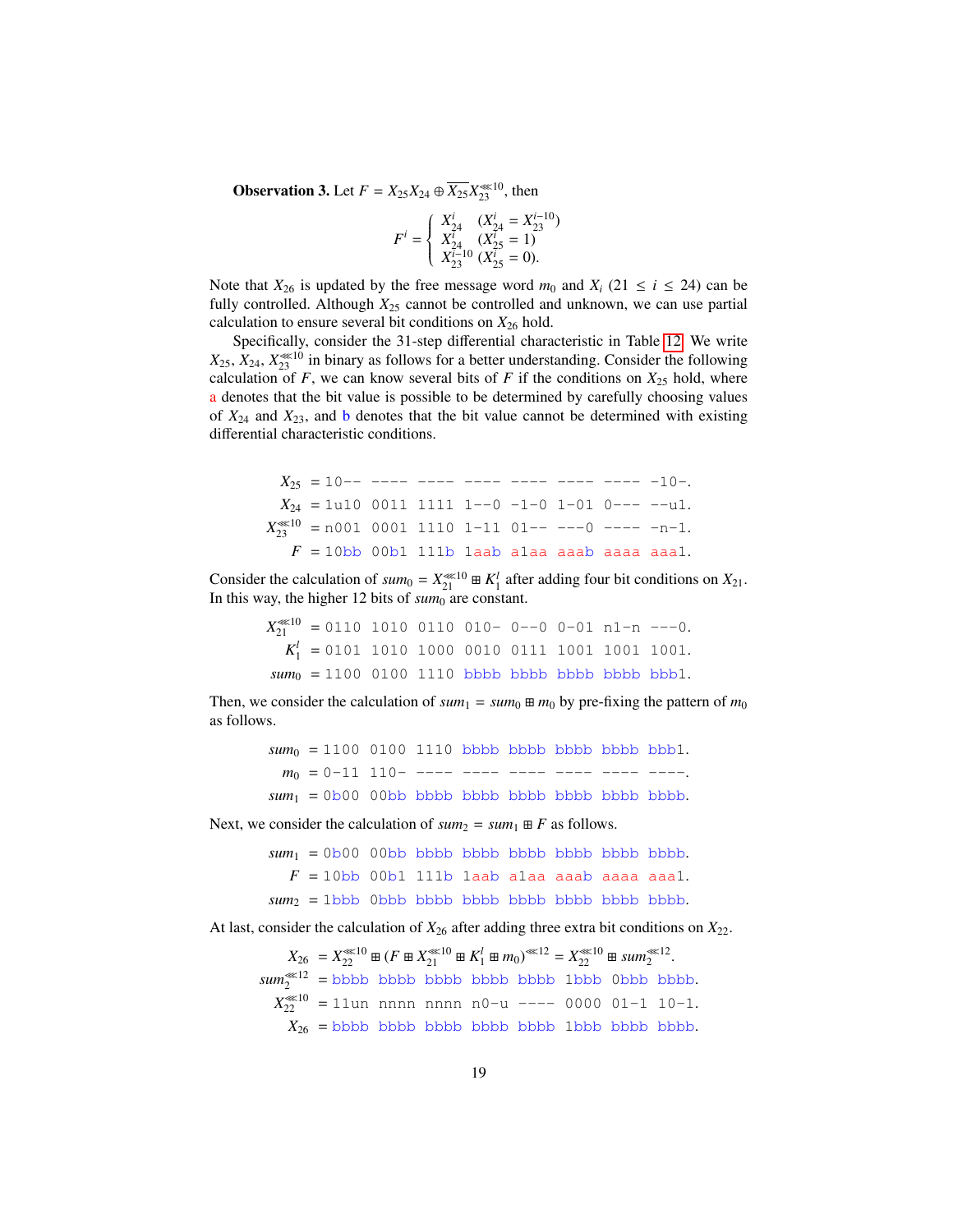Therefore,  $X_{26}^{11} = 1$  can hold with probability 1. In the same procedure to perform the partial calculation, if we choose the following pattern of  $m_0$ ,  $X_{26}^{11} = 1$  can always hold as well.

$$
m_0 = 0100000 - --- - --- - --- - --- - --- - --- --.
$$

It should be noted that  $m_0$  is randomly chosen at the third step when applying the DLSR framework. Therefore, with our partial calculation, we can choose the value for  $m_0$  in a clever way to have the condition  $X_{26}^{11} = 1$  always hold. Therefore, the time complexity of a collision attack on 31 steps of RIPEMD-160 is improved to  $2^{41.5}$ .

According to the above analysis, it is not difficult to observe that such an approach to make only one bit condition hold is costly since at least 6 bits of  $m_0$  have to be fixed. In the case when there are sufficient free bits in the free message words, such a method is feasible. However, when the success probability is low, we have to carefully consume the degree of freedom. As will be shown in the collision attack on 33/34 steps of RIPEMD-160, we dynamically choose a value for  $m_0$  to save the degree of freedom. Moreover, partial calculation will show its significant effect to decrease the time complexity when attacking 33 and 34 steps of RIPEMD-160.

Verification. Both the correctness of the framework and the partial calculation are fully verified. The collision for 31 steps of RIPEMD-160 is displayed in Table [6](#page-17-1) and the corresponding starting point is provided in Table [7.](#page-17-0)

#### <span id="page-19-0"></span>5.3 Collision Attack on 33 Steps of RIPEMD-160

If we directly apply the DLSR framework to the discovered 33-step differential charac-teristic in Table [13,](#page-30-0) the time complexity is  $2^{71.6}$  and the memory complexity is  $2^{32}$ . With the partial calculation, we can choose  $m_0$  in a clever way to ensure more uncontrolled bit conditions hold.

Write  $X_{25}$ ,  $X_{24}$ ,  $X_{23}^{\ll 10}$  in binary according to Table [13](#page-30-0) as follows for a better understanding. Thus, several bits of  $F = X_{25}X_{24} \oplus \overline{X_{25}}X_{23}^{\ll 10}$  can be known if the conditions on *X*<sup>25</sup> hold based on Observation 3.

$$
X_{25} = -11 - --- --- -1 - 1 --- n-n --- -11.
$$
  
\n
$$
X_{24} = 11u0 10 - 0 - 1 1u01 0001 01 - 1 1110 0 - u.
$$
  
\n
$$
X_{23}^{* \approx 10} = 1u10 - 1 - 0 - 01 0n00 100 - 0100 1 - 01 1 - u1.
$$
  
\n
$$
F = 1110 \text{ aaaa 0aa1 b10b 000a 01a0 1abb baa1}.
$$

Consider the calculation of  $X_{26}$ ,

$$
X_{26} = X_{22}^{\ll 10} \boxplus (F \boxplus X_{21}^{\ll 10} \boxplus K_1^l \boxplus m_0)^{\ll 12}.
$$

Observe that the higher 12 bits of  $F$  can be fully fixed by properly setting values for  $X_{24}$ and  $X_{23}$ . Moreover,  $X_{21}^{*10} \boxplus K_1^l$  and  $X_{22}^{*10}$  are all constants after a starting point is found. Therefore, it is feasible to have a clever choice of the higher 12 bits of  $m_0$  rather than in a random way to ensure the conditions on the lower 12 bits of  $X_{26}$ . To explain more precisely, we firstly present the starting point of the 33-step differential characteristic in Table [7.](#page-17-0)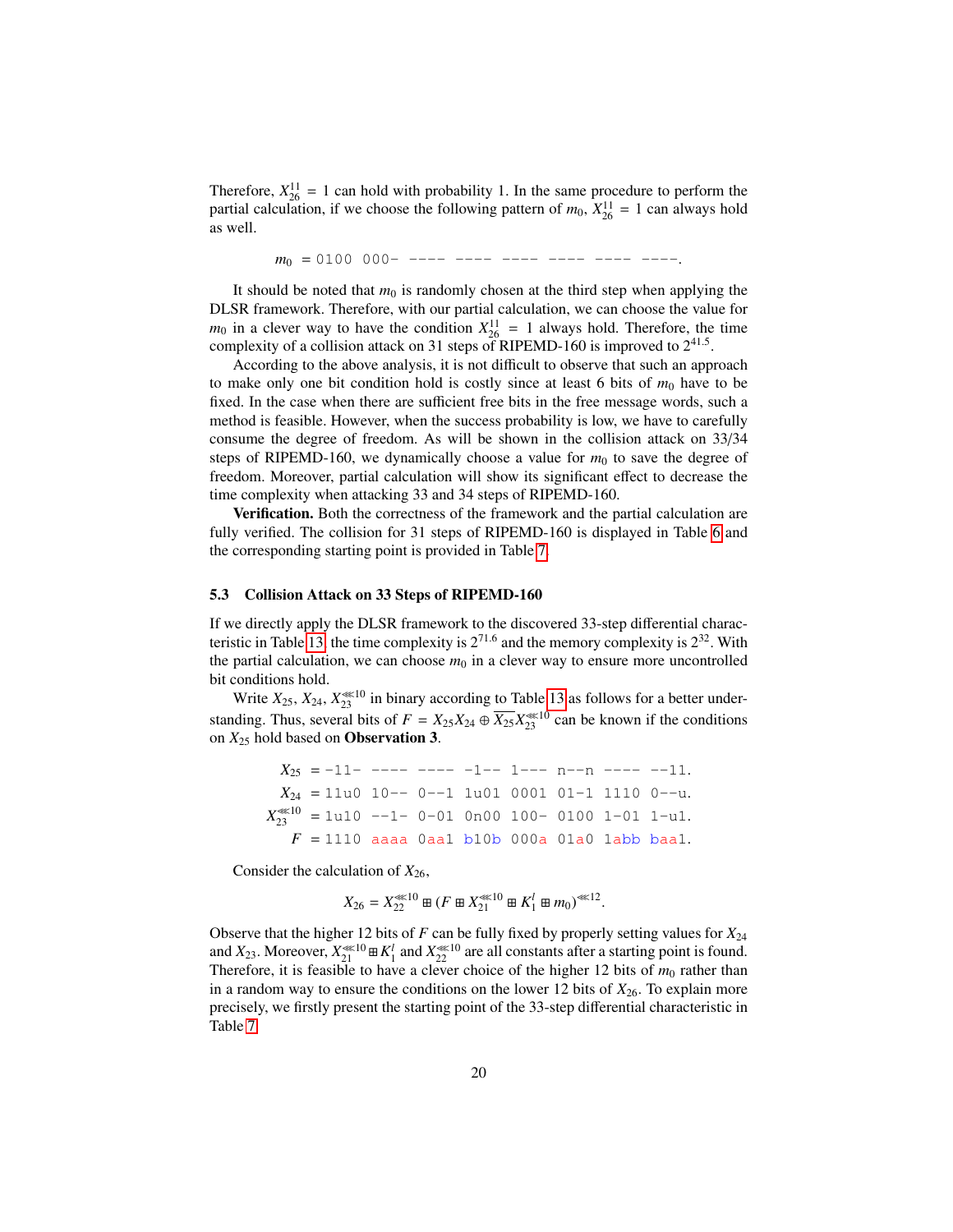From this starting point, the following information can be extracted.

$$
F \wedge 0 \times \text{ffc0000} = 1110 \ 1011 \ 0101 \ 0100 \ 0000 \ 0000 \ 0000 \ 0000.
$$
\n
$$
X_{21}^{\ll 10} \boxplus K_1^l = 0100 \ 1110 \ 1100 \ 0011 \ 1001 \ 0010 \ 1111 \ 1010.
$$

Then, we add some extra conditions on  $m_0$  to ensure that there is always a carry from the 20<sup>th</sup> bit to 21<sup>st</sup> bit when calculating  $F \nightharpoonup X_{21}^{\ll 10} \nightharpoonup K_1^l \nightharpoonup m_0$ . The reason why there is a carry is as follows. Suppose  $sum_3 = X_{21}^{*16} \oplus K_1^l \oplus m_0$ . When  $m_0$  satisfies such a pattern,  $sum_3^{19~18}$  = 11<sub>2</sub>. Since  $F^{18}$  = 1, there will be always carry from the 20<sup>th</sup> bit when calculating  $F \boxplus sum_3$ .

*<sup>F</sup>* <sup>∧</sup> 0xfffc0000 <sup>=</sup> 1110 1011 0101 b100 0000 0000 0000 0000. *X*≪<sup>10</sup> <sup>21</sup> *<sup>K</sup> l* <sup>1</sup> <sup>=</sup> 0100 1110 1100 0011 1001 0010 1111 1010. *<sup>m</sup>*<sup>0</sup> <sup>=</sup> ---- ---- ---- 101- ---- ---- ---- ----.

Therefore,

 $(F \wedge 0 \times f f f 000000) \boxplus ((X_{21}^{* \le 10} \boxplus K_1^l) \wedge 0 \times f f f 00000) \boxplus 0 \times 100000 = 0 \times 3 a200000.$ 

Moreover, to ensure that the modular difference of  $X_{26}$  can hold with a probability close to 1, we add an extra bit condition  $X_{26}^9 = 1$ . The reason can be found in the following calculation of  $LQ_{26}^{(0)} = X_{26} \text{ and } X_{22}^{(0)} = \text{ and } X_{26} = 0.26 \text{ and } X_{26} = 0.02 \text{ can hold with}$ probability 1, thus resulting  $(LQ_{26} \oplus 0 \times 407$  fff7e)<sup>«(12</sup> =  $LQ_{26}^{(8)}$  = 0xfff7e408) holds with a probability close to 1.

| $X_{26} = ---1$ ---- ---- -u-- u--- 1010 1--- ----            |  |  |  |  |
|---------------------------------------------------------------|--|--|--|--|
| $X_{22}^{\ll 10}$ = 1011 ---- 0--- -nun nnu0 un0- 0-un n010.  |  |  |  |  |
| $LQ_{26}^{\ll 12}$ = ---- ---- ---- ---- ---- 00-- ---- ----. |  |  |  |  |
|                                                               |  |  |  |  |

After the above preparation, we give a complete description of how to choose  $m_0$ in a clever way to ensure the bit conditions on the lower 12 bits of  $X_{26}$ . After choosing values for *X*<sup>24</sup> via single-step message modification and computing the corresponding  $m_3$ , we will determine the value of  $m_0$  according to the following procedure.

- step 1: Randomly choose values for the lower 12 bits of  $X_{26}$  while keeping the conditions on this part hold.
- step 2: Compute the lower 12 bits of  $X_{26} \boxminus X_{22}^{\text{m}}$ . Then, the higher 12 bits of  $LQ_{26}$  are known.
- step 3: Based on  $LQ_{26} = m_0 \boxplus F \boxplus X_{21}^{\ll 10} \boxplus K_1^l$ , we can compute the higher 12 bits of  $m_0$ since the higher 12 bits of  $L_{Q_{26}}^{Z_1}$  and  $F \oplus X_{21}^{\ll 10} \oplus K_1^l$  as well as the carry from the 20-th bit are all known. The remaining free bits of  $m_0$  are set to a random value.

In this way, we can ensure that  $4$  extra bit conditions on  $X_{26}$  and the modular difference of it hold. Therefore, the time complexity of collision attack on 33 steps of RIPEMD-160 becomes  $2^{71.6-4.5} = 2^{67.1}$ . It should be noted that there are sufficient free bits in  $m_0$ ,  $m_2$ ,  $m_3$  and  $m_5$  to generate a collision even though  $m_0$  is not fully random anymore. Specifically, it is equivalent to fixing 8 bits of  $m_0$ .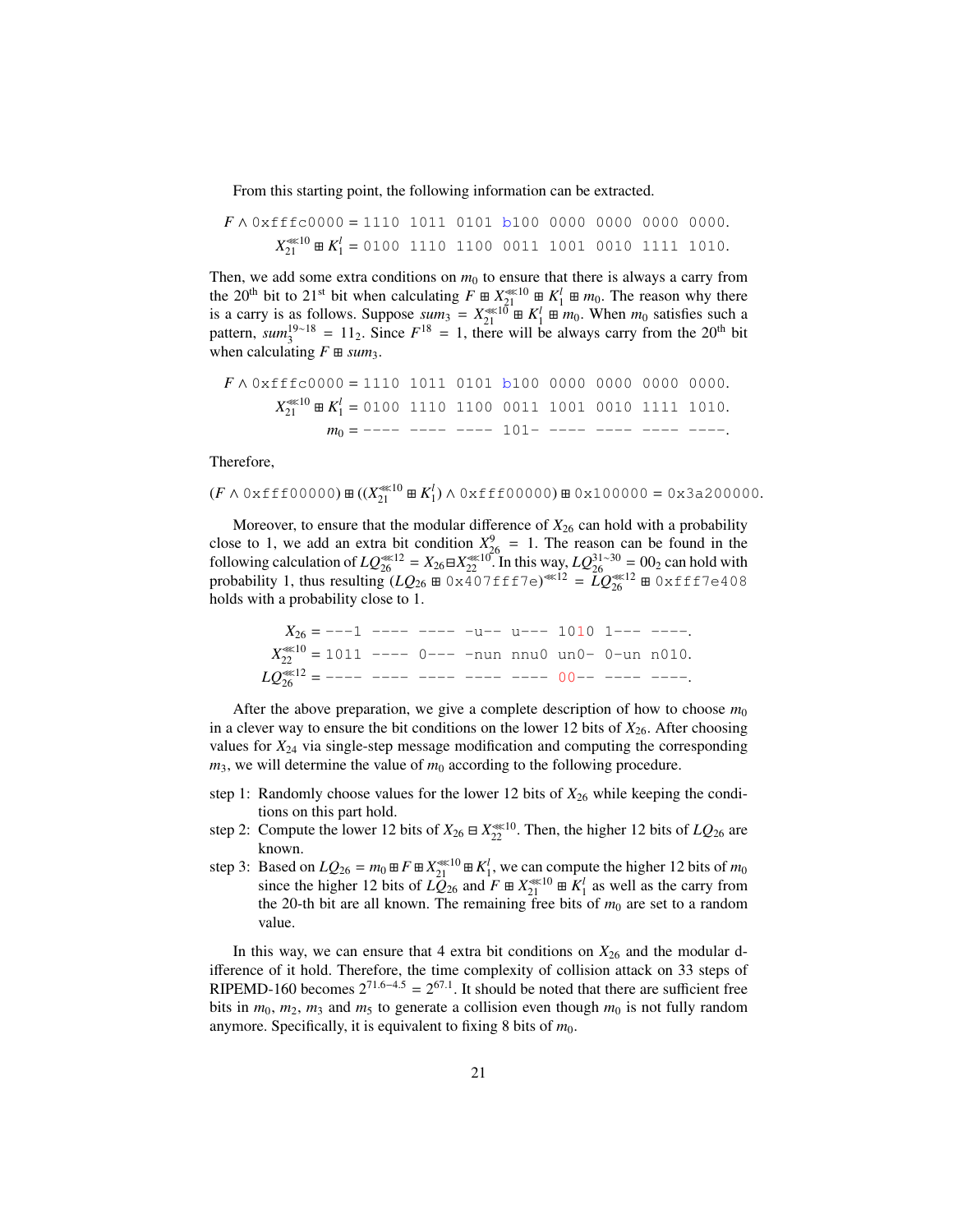<span id="page-21-1"></span>Verification. Our program has verified the correctness of the above optimizing strategy of partial calculation. Moreover, due to the low time complexity of the left branch after applying such a strategy, we can find a group solution of message words to ensure the dense left branch as shown in Table [8.](#page-21-1)

Table 8: Solution of dense left branch

|                | Solution for 33-step left branch |  |                                  |  |                                                                                             |  |  |  |  |
|----------------|----------------------------------|--|----------------------------------|--|---------------------------------------------------------------------------------------------|--|--|--|--|
| $m_0$          |                                  |  |                                  |  | $0xdc0b0468 m_1 0xf2470729 m_2 0xee83478c m_3 0x3c25962$                                    |  |  |  |  |
| $m_4$          | $0xd19ebad5$ $m5$                |  |                                  |  | $\alpha$ laed1d2b $m_6$ $\alpha$ 1f2c0d0e $m_7$ $\alpha$ c4f488a9                           |  |  |  |  |
| m <sub>8</sub> |                                  |  |                                  |  | $\frac{10x586e5bed}{m_9}$ 0x1a444ebb $\frac{m_{10}}{2236883a}$ $\frac{m_{11}}{20x438ea539}$ |  |  |  |  |
|                |                                  |  |                                  |  | $ m_{12} 0x61e4d55f m_{13} 0x8425047b m_{14} 0xe8649646 m_{15} 0x6458c5e3$                  |  |  |  |  |
|                |                                  |  |                                  |  |                                                                                             |  |  |  |  |
|                |                                  |  | Solution for 34-step left branch |  |                                                                                             |  |  |  |  |
| mo             |                                  |  |                                  |  | $ 0 \times c2056cdf/m_1 0 \times 58a0be2  m_2 0 \times e114b874  m_3 0 \times b7f045ff$     |  |  |  |  |
| $m_4$          |                                  |  |                                  |  | $\frac{10x8d38c100 m_5 0x4e926b96 m_6 0x7214c160 m_7 0xea755943}{}$                         |  |  |  |  |
| m <sub>8</sub> |                                  |  |                                  |  | $0x496a5788$ $m_9$ $0x857f0518$ $m_{10}$ $0xa6a0ee3e$ $m_{11}$ $0xcd1f88a9$                 |  |  |  |  |

### <span id="page-21-0"></span>5.4 Collision Attack on 34 Steps of RIPEMD-160

The best 34-step differential characteristic is displayed in Table [14.](#page-31-0) A direct application of the DLSR framework to this differential characteristic is infeasible since the uncontrolled part holds with probability  $2^{-81.4}$ . Fortunately, we can exploit the partial calculation of  $X_{26}$  as above to ensure a lot of bit conditions on  $X_{26}$  hold. Different from the 33-step differential characteristic where the lower 12 bits of  $X_{26}$  can be controlled with probability 1, only the higher 20 bits of  $X_{26}$  can be controlled with probability  $2^{-2}$  for the discovered 34-step differential characteristic. However, there are a lot of conditions on the higher 20 bits of  $X_{26}$ . Therefore, there is a great advantage if exploiting such a strategy even though it succeeds with probability 2<sup>−</sup><sup>2</sup> . The details will be explained in the following, which share many similarities with the procedure for the 33-step differential characteristic.

Let  $F = X_{25}X_{24} \oplus \overline{X_{25}}X_{23}^{*0}$ . We write  $X_{25}$ ,  $X_{24}$ ,  $X_{23}^{*0}$  in binary according to Table [14](#page-31-0) as follows. Thus, many bits of  $F$  can be controlled by properly choosing values for the free bits of  $X_{24}$  and  $X_{23}$ .

> $X_{25}$  = ---1 ---- --n- -u0- ---- 00-1 1--- ---- $X_{24}$  = 100n 011- -111 111- -10- -u00 n10- -111.  $X_{23}^{\ll 10} = 001u -01-1-11-101$  011- u1-n -1-- ----.  $F = b0b0$  abla aall al $0a$  alba 11a0 01aa aaaa.

Consider the calculation of  $X_{26}$ ,

$$
X_{26} = X_{22}^{\ll 10} \boxplus (F \boxplus X_{21}^{\ll 10} \boxplus K_1^l \boxplus m_0)^{\ll 12}
$$

Observe that there are only two possible values for the lower 20 bits of *F* depending on  $X_{25}^{13}$  after setting values for  $X_{24}$  and  $X_{23}$  properly. Moreover,  $X_{21}^{\ll 10} \boxplus K_1^l$  and  $X_{22}^{\ll 10}$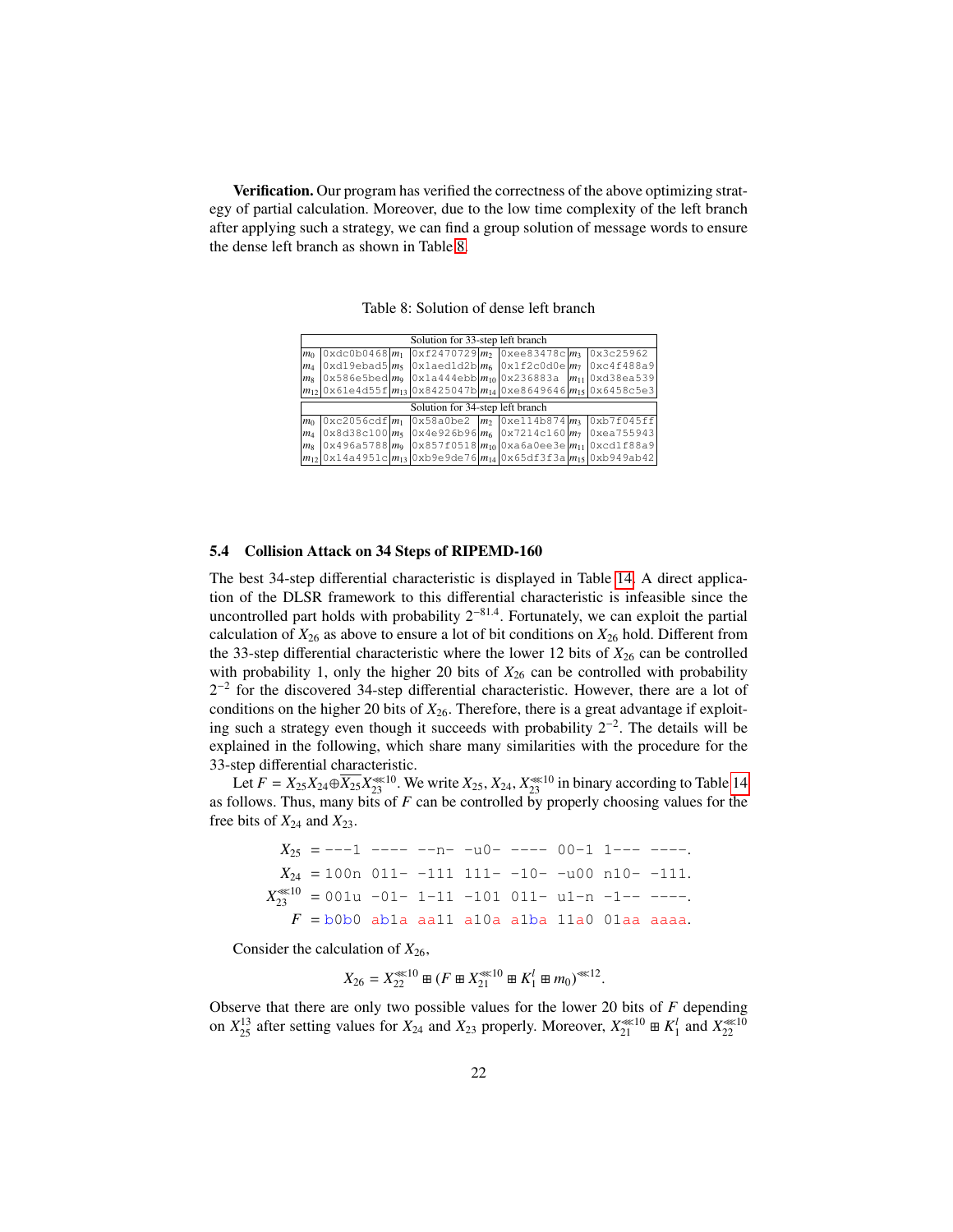are all constants after a starting point is found. Therefore, it is feasible to have a clever choice of the lower 20 bits of  $m_0$  rather than in a random way to ensure the conditions on the higher 20 bits of *X*26. To explain more precisely, we firstly present the starting point of the 34-step differential characteristic in Table [7.](#page-17-0)

From this starting point, the following information can be extracted.

$$
F \wedge 0 \times 000 \text{eff} \text{eff} = 0000 \quad 0000 \quad 0000 \quad 1101 \quad 01b1 \quad 1100 \quad 0101 \quad 0111.
$$
\n
$$
X_{21}^{\ll 10} \boxplus K_1^l = 0110 \quad 1100 \quad 1001 \quad 1101 \quad 1001 \quad 0100 \quad 1110 \quad 0100.
$$

Therefore,  $(F \boxplus X_{21}^{\ll 10} \boxplus K_1^l) \wedge 0 \times 000$  f f f f can only take two possible values, which are 0xaf13b and 0xb113b.

Moreover, it should be observed that the modular difference of  $X_{26}$  holds with a very low probability of 2<sup>-3.1</sup>. Therefore, adding extra bit conditions to control the modular difference is vital as well. We add four extra bit conditions  $X_{26}^{31} = 1$ ,  $X_{26}^{30} = X_{22}^{20}$ ,  $X_{26}^{29} = 0$ and  $X_{26}^{27} = 0$ , all of which are located at the higher 20 bits of  $X_{26}$ . The reason can be found in the following calculation of  $LQ_{26}^{\ll 12} = X_{26} \boxminus X_{22}^{\ll 10}$ . In this way,  $LQ_{26}^{19\sim 16} =$ 0000<sub>2</sub> can hold with probability 1, thus resulting  $(LQ_{26} \boxplus 0 \times 0 \times 0 \times 12) = LQ_{26}^{\infty} \boxplus 2$ 0xe06be000 holds with probability 1.

*<sup>X</sup>*<sup>26</sup> <sup>=</sup> 1-0u 0-n- --00 -11- ---- ---- -1-- ----. *X*<sup>≪</sup><sup>10</sup> <sup>22</sup> <sup>=</sup> 1-n0 uuu0 -uu0 uu01 1nu1 01-1 00-0 --0-. *LQ*<sup>≪</sup><sup>12</sup> <sup>26</sup> <sup>=</sup> <sup>0000</sup> ---- ---- ---- ---- ---- ---- ----.

Since we are trying to control the higher 20 bits of  $X_{26}$ , the influence of the carry from the 12<sup>th</sup> bit must be taken into account when calculating  $X_{22}^{\ll 10} \boxplus LQ_{26}^{\ll 12}$ . The carry behaves randomly since  $m_0$  is random and the higher 12 bits of  $F \boxplus X_{21}^{\infty} \oplus K_1^1$  are random. However, since  $X_{22}^{1 \sim 0} = 01_2$ , there is a bias that there is no carry from the 12<sup>th</sup> bit. Therefore, in the implementation, we always assume there is no carry, which holds with probability slightly higher than  $2^{-1}$ .

After the above preparation, we give a complete description of how to choose  $m_0$  in a clever way to ensure the 10 bit conditions on the higher 20 bits of  $X_{26}$ . After choosing values for  $X_{24}$  via single-step message modification and computing the corresponding  $m_3$ , we will determine the value of  $m_0$  in the following procedure.

- step 1: Randomly choose values of the higher 20 bits of  $X_{26}$  while keeping the 10 bit conditions on this part hold.
- step 2: Compute the higher 20 bits of  $X_{26} \boxminus X_{22}^{\text{def}}$  by assuming there is no carry from the 12<sup>th</sup> bit. Then, the lower 20 bits of  $LQ_{26}$  are known.
- step 3: Based on  $LQ_{26} = m_0 \oplus F \oplus X_{21}^{(k)} \oplus K_1^l$ , we can compute the lower 20 bits of *m*<sub>0</sub> since the lower 20 bits of  $\angle LQ_{26}$  and  $F \nightharpoonup X_{21}^{\ll 10} \nightharpoonup K_1^l$  are known. Randomly choose one value of the 20 bits of  $F \ncong X_{21}^{\ll 10} \ncong K_1^l$  from the two possible values and compute the corresponding lower 20 bits of  $m_0$ . The remaining free bits of  $m_0$  are set to a random value.

In this way, we can ensure that 6 bit conditions on  $X_{26}$  and the modular difference of it hold. Therefore, the time complexity of collision attack on 33 steps of RIPEMD-160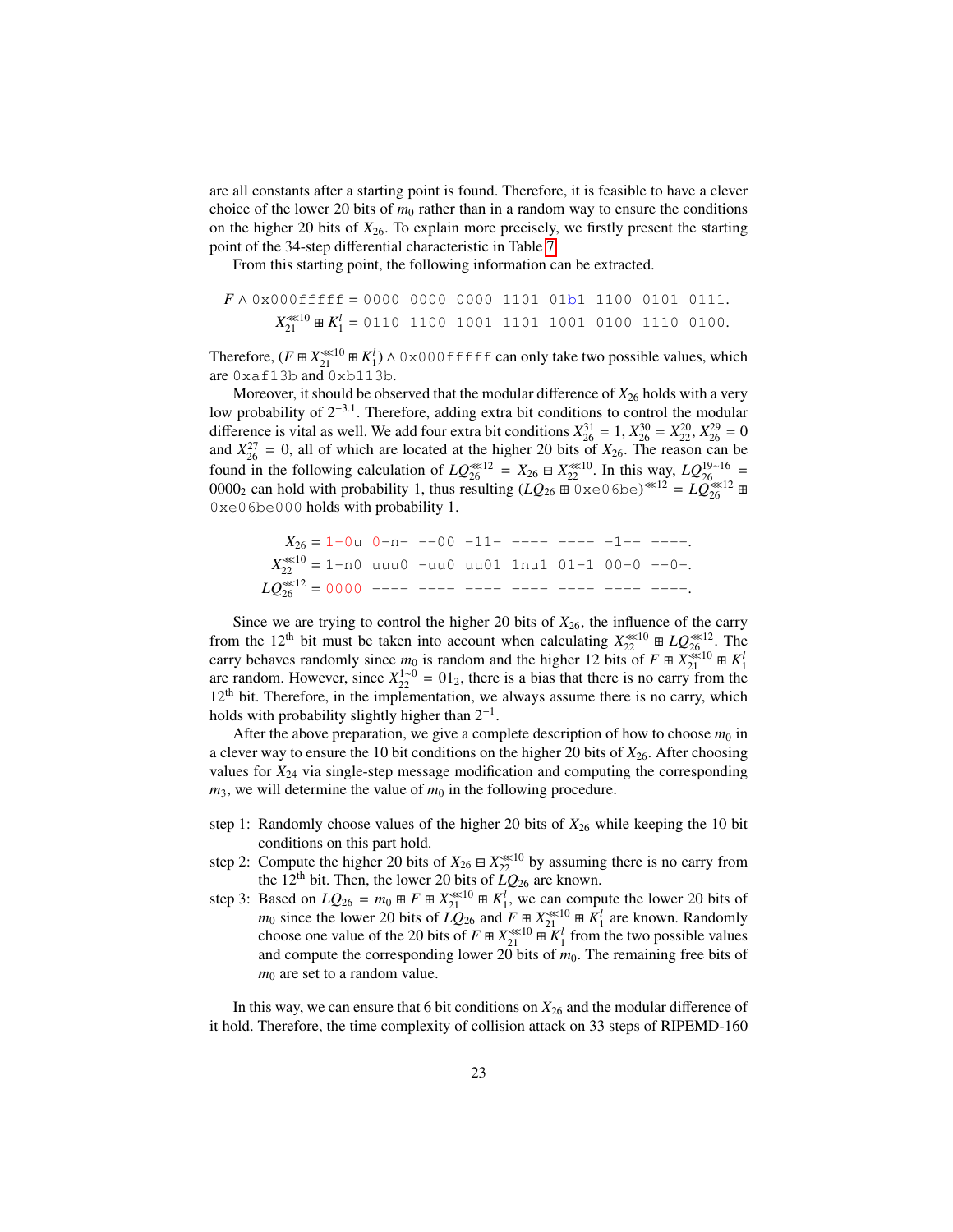is improved to  $2^{81.4-9.1+2} = 2^{74.3}$ . It should be noted that there are sufficient free bits in  $m_0$ ,  $m_2$ ,  $m_3$  and  $m_5$  to generate a collision even though  $m_0$  is not fully random anymore. Specifically, it is equivalent to fixing 10 bits of  $m_0$ .

Verification. The above partial calculation to ensure 10 bit conditions on the higher 20 bits of *X*<sup>26</sup> has been verified with the program, which is consistent with our estimated success probability  $2^{-1-1} = 2^{-2}$ . In addition, we also found a solution for the dense left branch as shown in Table [8.](#page-21-1)

Experiment Details The verification is briefly described above. To make this paper more complete, we give a relatively detailed description of our experiments. For the efficiency of the search, we store the solutions for  $(X_9, X_{10})$  in RAM. However, due to the memory limit of our PC (Linux system) or Linux server, we could only store  $2^{28}$ solutions for  $(X_9, X_{10})$  in a two-dimensional dynamic array in RAM for one program, thus resulting that the success probability of connection becomes  $2^{-4}$ .

Therefore, for our DLSR framework, we count the total times  $T_1$  to start from Step 2 (where we start choosing another random values for free message words) and the total times  $T_2$  to start verifying the probabilistic part  $X_i$  ( $i \geq 25$ ) and  $Y_j$  ( $j \geq 14$ ) after the connection succeeds. It is found that  $T_1/T_2 = 17$ , which is consistent with the success probability of connection. Obviously, it is expected that the total number of attempts to find the collision is  $T_2$  when all the  $2^{32}$  solutions can be stored in RAM for one program.

To find the collision for 30 steps of RIPEMD-160 in this paper,  $T_2 = 0 \times 4c11e4a5$ and  $T_1/T_2 = 17$ . To find the collision for 31 steps of RIPEMD-160 in this paper,  $T_2 =$ 0xfa3bab4a47 and  $T_1/T_2 = 17$ .

Note that the estimated probability to find the collision for 30/31 steps of RIPEMD-160 is  $2^{-35.9}$  and  $2^{-41.5}$  when all the  $2^{32}$  solutions can be stored in RAM. Therefore, according the value of  $T_2$ , we believe that the estimated probability is reasonable. Similar experiments have been conducted for the collision attack on 33 and 34 steps of RIPEMD-160. The source code can be found at [https://github.com/Crypt-CN](https://github.com/Crypt-CNS/DLSR_Framework_RIPEMD160)S/ [DLSR\\_Framework\\_RIPEMD160](https://github.com/Crypt-CNS/DLSR_Framework_RIPEMD160).

## <span id="page-23-0"></span>6 Conclusion

Inspired from the start-from-the-middle approach, we discovered two efficient collision frameworks for reduced RIPEMD-160 by making full use of the weakness of message expansion. With the DLSR framework, we achieved the first practical collision attack on 30 and 31 steps of RIPEMD-160. Benefiting from the partial calculation techniques, the random message word can be chosen in a clever way so as to ensure more uncontrolled bit conditions hold. In this way, with the newly discovered 33-step and 34-step differential characteristics, collision attack on 33 and 34 steps of RIPEMD-160 can be achieved with time complexity  $2^{67.1}$  and  $2^{74.3}$  respectively. When applying the SLDR framework to the differential characteristic at Asiacrypt 2017, the time complexity is significantly improved, though it still cannot compete with the result obtained from the DLSR framework.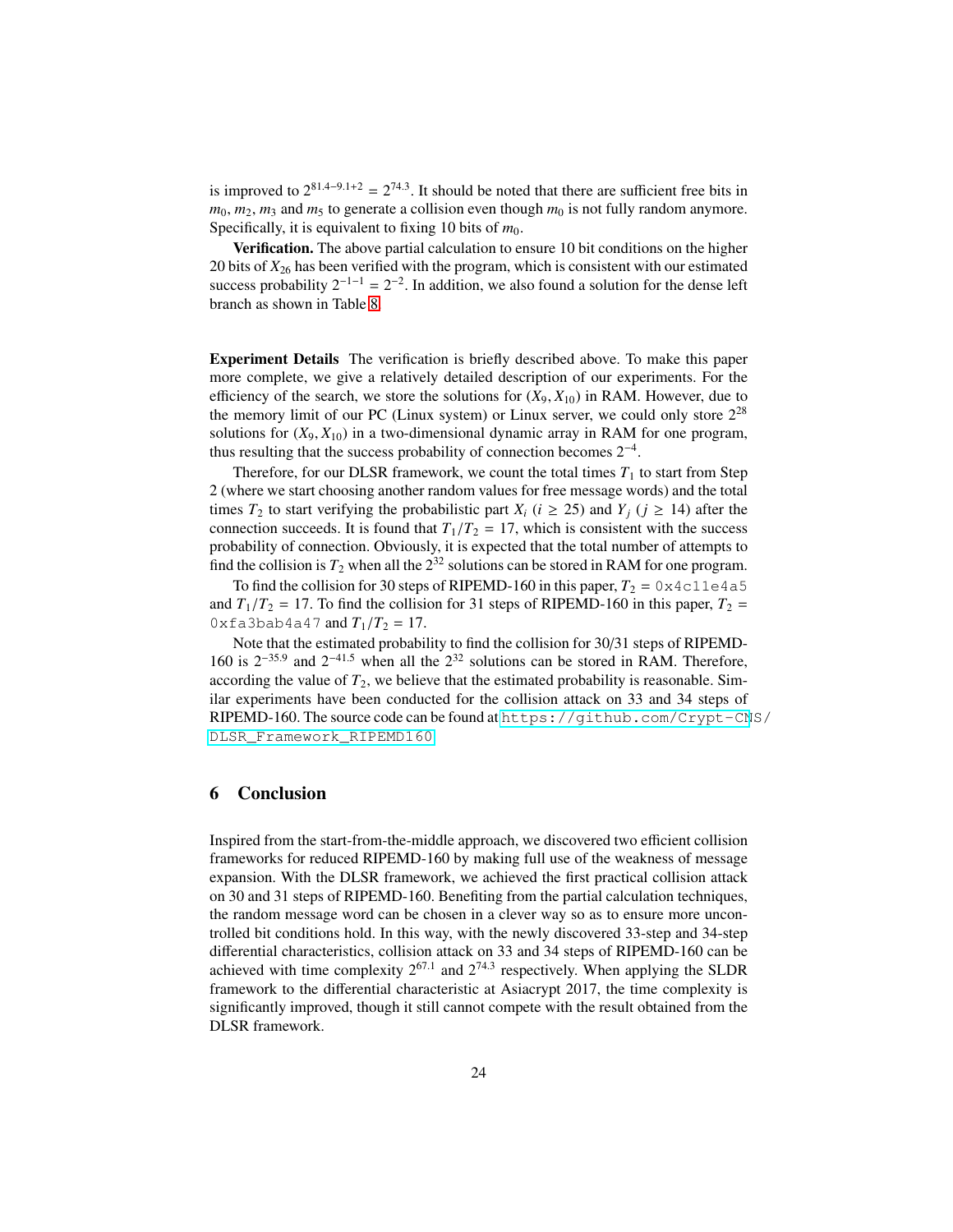Acknowledgements We thank the anonymous reviewers of CRYPTO 2019 for their insightful comments and suggestions. Fukang Liu and Zhenfu Cao are supported by National Natural Science Foundation of China (Grant No.61632012, 61672239). In addition, Fukang Liu is also supported by Invitation Programs for Foreigner-based Researchers of the National Institute of Information and Communications Technology (NICT). Takanori Isobe is supported by Grant-in-Aid for Scientific Research (B) (KAKENHI 19H02141) for Japan Society for the Promotion of Science. Gaoli Wang is supported by the National Natural Science Foundation of China (No. 61572125) and National Cryptography Development Fund (No. MMJJ20180201).

### References

- <span id="page-24-3"></span>1. Eli Biham and Rafi Chen. Near-collisions of SHA-0. In Matthew K. Franklin, editor, *Advances in Cryptology - CRYPTO 2004, 24th Annual International CryptologyConference, Santa Barbara, California, USA, August 15-19, 2004, Proceedings*, volume 3152 of *LNCS*, pages 290–305. Springer, 2004.
- <span id="page-24-6"></span>2. Antoon Bosselaers and Bart Preneel, editors. *Integrity Primitives for Secure Information Systems, Final Report of RACE Integrity Primitives Evaluation RIPE-RACE 1040*, volume 1007 of *LNCS*. Springer, 1995.
- <span id="page-24-0"></span>3. Ivan Damgård. A design principle for hash functions. In Gilles Brassard, editor, *Advances in Cryptology - CRYPTO '89, 9th Annual International Cryptology Conference, Santa Barbara, California, USA, August 20-24, 1989, Proceedings*, volume 435 of *LNCS*, pages 416–427. Springer, 1989.
- <span id="page-24-9"></span>4. Magnus Daum. *Cryptanalysis of Hash functions of the MD4-family*. PhD thesis, Ruhr University Bochum, 2005.
- <span id="page-24-4"></span>5. Christophe De Canniere and Christian Rechberger. Finding SHA-1 characteristics: General ` results and applications. In Xuejia Lai and Kefei Chen, editors, *Advances in Cryptology - ASIACRYPT 2006, 12th International Conference on the Theory and Application of Cryptology and Information Security, Shanghai, China, December 3-7, 2006, Proceedings*, volume 4284 of *LNCS*, pages 1–20. Springer, 2006.
- <span id="page-24-1"></span>6. Bert den Boer and Antoon Bosselaers. Collisions for the compressin function of MD5. In Tor Helleseth, editor, *Advances in Cryptology - EUROCRYPT '93, Workshop on the Theory and Application of of Cryptographic Techniques, Lofthus, Norway, May 23-27, 1993, Proceedings*, volume 765 of *LNCS*, pages 293–304. Springer, 1993.
- <span id="page-24-2"></span>7. Hans Dobbertin. Cryptanalysis of MD4. In Dieter Gollmann, editor, *Fast Software Encryption, Third International Workshop, Cambridge, UK, February 21-23, 1996, Proceedings*, volume 1039 of *LNCS*, pages 53–69. Springer, 1996.
- <span id="page-24-7"></span>8. Hans Dobbertin. RIPEMD with two-round compress function is not collision-free. *J. Cryptology*, 10(1):51–70, 1997.
- <span id="page-24-8"></span>9. Hans Dobbertin, Antoon Bosselaers, and Bart Preneel. RIPEMD-160: A strengthened version of RIPEMD. In Dieter Gollmann, editor, *Fast Software Encryption, Third International Workshop, Cambridge, UK, February 21-23, 1996, Proceedings*, volume 1039 of *LNCS*, pages 71–82. Springer, 1996.
- <span id="page-24-5"></span>10. Christoph Dobraunig, Maria Eichlseder, and Florian Mendel. Analysis of SHA-512/224 and SHA-512/256. In Tetsu Iwata and Jung Hee Cheon, editors, *Advances in Cryptology - ASI-ACRYPT 2015 - 21st International Conference on the Theory and Application of Cryptology and Information Security, Auckland, New Zealand, November 29 - December 3, 2015, Proceedings, Part II*, volume 9453 of *LNCS*, pages 612–630. Springer, 2015.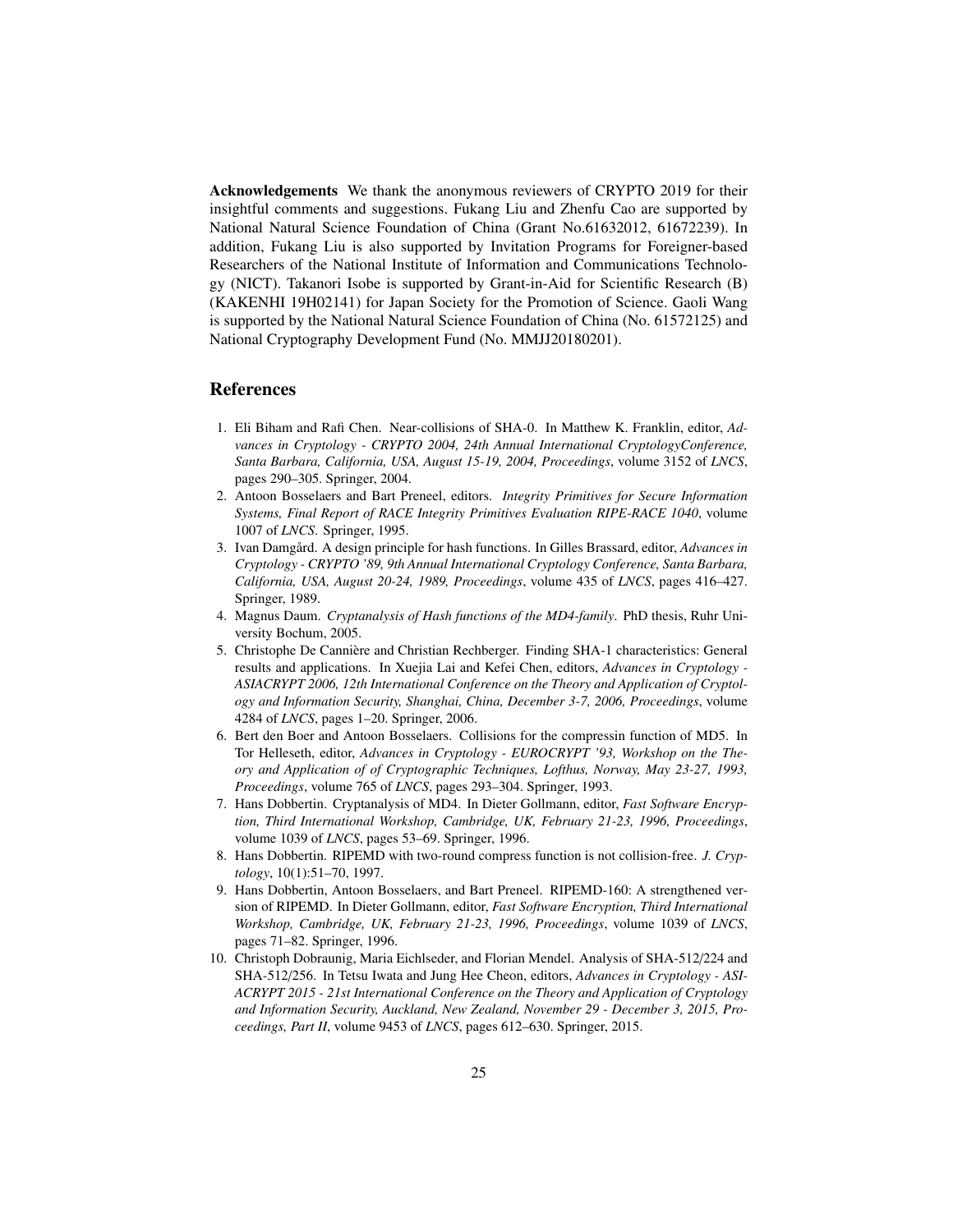- <span id="page-25-1"></span>11. Maria Eichlseder, Florian Mendel, and Martin Schla¨ffer. Branching heuristics in differential collision search with applications to SHA-512. In Carlos Cid and Christian Rechberger, editors, *Fast Software Encryption - 21st International Workshop, FSE 2014, London, UK, March 3-5, 2014. Revised Selected Papers*, volume 8540 of *LNCS*, pages 473–488. Springer, 2014.
- <span id="page-25-8"></span>12. Antoine Joux and Thomas Peyrin. Hash functions and the (amplified) boomerang attack. In Alfred Menezes, editor, *Advances in Cryptology - CRYPTO 2007, 27th Annual International Cryptology Conference, Santa Barbara, CA, USA, August 19-23, 2007, Proceedings*, volume 4622 of *LNCS*, pages 244–263. Springer, 2007.
- <span id="page-25-7"></span>13. Pierre Karpman, Thomas Peyrin, and Marc Stevens. Practical free-start collision attacks on 76-step SHA-1. In Rosario Gennaro and Matthew Robshaw, editors, *Advances in Cryptology - CRYPTO 2015 - 35th Annual Cryptology Conference, Santa Barbara, CA, USA, August 16- 20, 2015, Proceedings, Part I*, volume 9215 of *LNCS*, pages 623–642. Springer, 2015.
- <span id="page-25-9"></span>14. Franck Landelle and Thomas Peyrin. Cryptanalysis of full RIPEMD-128. In Thomas Johansson and Phong Q. Nguyen, editors, *Advances in Cryptology - EUROCRYPT 2013, 32nd Annual International Conference on the Theory and Applications of Cryptographic Techniques, Athens, Greece, May 26-30, 2013. Proceedings*, volume 7881 of *LNCS*, pages 228– 244. Springer, 2013.
- <span id="page-25-10"></span>15. Gaëtan Leurent. Message freedom in MD4 and MD5 collisions: Application to APOP. In Alex Biryukov, editor, *Fast Software Encryption, 14th International Workshop, FSE 2007, Luxembourg, Luxembourg, March 26-28, 2007, Revised Selected Papers*, volume 4593 of *LNCS*, pages 309–328. Springer, 2007.
- <span id="page-25-2"></span>16. Fukang Liu, Florian Mendel, and Gaoli Wang. Collisions and semi-free-start collisions for round-reduced RIPEMD-160. In Tsuyoshi Takagi and Thomas Peyrin, editors, *Advances in Cryptology - ASIACRYPT 2017 - 23rd International Conference on the Theory and Applications of Cryptology and Information Security, Hong Kong, China, December 3-7, 2017, Proceedings, Part I*, volume 10624 of *LNCS*, pages 158–186. Springer, 2017.
- <span id="page-25-3"></span>17. Florian Mendel, Tomislav Nad, Stefan Scherz, and Martin Schläffer. Differential attacks on reduced RIPEMD-160. In Dieter Gollmann and Felix C. Freiling, editors, *Information Security - 15th International Conference, ISC 2012, Passau, Germany, September 19-21, 2012. Proceedings*, volume 7483 of *LNCS*, pages 23–38. Springer, 2012.
- <span id="page-25-0"></span>18. Florian Mendel, Tomislav Nad, and Martin Schläffer. Finding SHA-2 characteristics: Searching through a minefield of contradictions. In Dong Hoon Lee and Xiaoyun Wang, editors, *Advances in Cryptology - ASIACRYPT 2011 - 17th International Conference on the Theory and Application of Cryptology and Information Security, Seoul, South Korea, December 4-8, 2011. Proceedings*, volume 7073 of *LNCS*, pages 288–307. Springer, 2011.
- <span id="page-25-4"></span>19. Florian Mendel, Tomislav Nad, and Martin Schläffer. Collision attacks on the reduced dualstream hash function RIPEMD-128. In Anne Canteaut, editor, *Fast Software Encryption - 19th International Workshop, FSE 2012, Washington, DC, USA, March 19-21, 2012. Revised Selected Papers*, volume 7549 of *LNCS*, pages 226–243. Springer, 2012.
- <span id="page-25-5"></span>20. Florian Mendel, Tomislav Nad, and Martin Schläffer. Improving local collisions: New attacks on reduced SHA-256. In Thomas Johansson and Phong Q. Nguyen, editors, *Advances in Cryptology - EUROCRYPT 2013, 32nd Annual International Conference on the Theory and Applications of Cryptographic Techniques, Athens, Greece, May 26-30, 2013. Proceedings*, volume 7881 of *LNCS*, pages 262–278. Springer, 2013.
- <span id="page-25-6"></span>21. Florian Mendel, Thomas Peyrin, Martin Schläffer, Lei Wang, and Shuang Wu. Improved cryptanalysis of reduced RIPEMD-160. In Kazue Sako and Palash Sarkar, editors, *Advances in Cryptology - ASIACRYPT 2013 - 19th International Conference on the Theory and Application of Cryptology and Information Security, Bengaluru, India, December 1-5, 2013, Proceedings, Part II*, volume 8270 of *LNCS*, pages 484–503. Springer, 2013.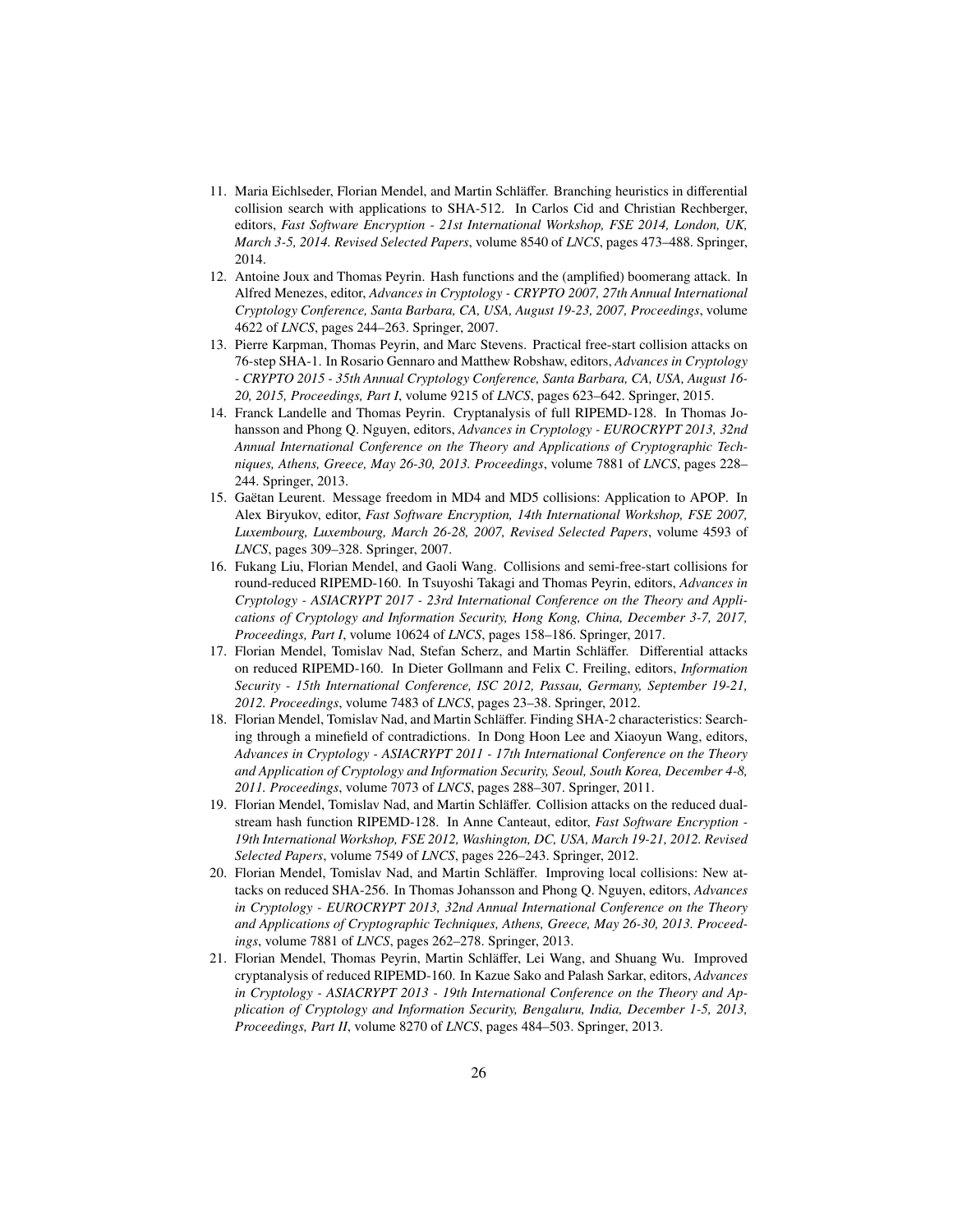- <span id="page-26-0"></span>22. Ralph C. Merkle. One way hash functions and DES. In Gilles Brassard, editor, *Advances in Cryptology - CRYPTO '89, 9th Annual International Cryptology Conference, Santa Barbara, California, USA, August 20-24, 1989, Proceedings*, volume 435 of *LNCS*, pages 428–446. Springer, 1989.
- <span id="page-26-9"></span>23. Chiaki Ohtahara, Yu Sasaki, and Takeshi Shimoyama. Preimage attacks on the step-reduced RIPEMD-128 and RIPEMD-160. *IEICE Transactions*, 95-A(10):1729–1739, 2012.
- <span id="page-26-5"></span>24. Marc Stevens. Fast collision attack on md5. Cryptology ePrint Archive, Report 2006/104, 2006. <https://eprint.iacr.org/2006/104>.
- <span id="page-26-6"></span>25. Marc Stevens, Elie Bursztein, Pierre Karpman, Ange Albertini, and Yarik Markov. The first collision for full SHA-1. In Jonathan Katz and Hovav Shacham, editors, *Advances in Cryptology - CRYPTO 2017 - 37th Annual International Cryptology Conference, Santa Barbara, CA, USA, August 20-24, 2017, Proceedings, Part I*, volume 10401 of *LNCS*, pages 570–596. Springer, 2017.
- <span id="page-26-7"></span>26. Gaoli Wang. Practical collision attack on 40-step RIPEMD-128. In Josh Benaloh, editor, *Topics in Cryptology - CT-RSA 2014 - The Cryptographer's Track at the RSA Conference 2014, San Francisco, CA, USA, February 25-28, 2014. Proceedings*, volume 8366 of *LNCS*, pages 444–460. Springer, 2014.
- <span id="page-26-8"></span>27. Gaoli Wang, Yanzhao Shen, and Fukang Liu. Cryptanalysis of 48-step RIPEMD-160. *IACR Trans. Symmetric Cryptol.*, 2017(2):177–202, 2017.
- <span id="page-26-1"></span>28. Xiaoyun Wang, Xuejia Lai, Dengguo Feng, Hui Chen, and Xiuyuan Yu. Cryptanalysis of the hash functions MD4 and RIPEMD. In Ronald Cramer, editor, *Advances in Cryptology - EUROCRYPT 2005, 24th Annual International Conference on the Theory and Applications of Cryptographic Techniques, Aarhus, Denmark, May 22-26, 2005, Proceedings*, volume 3494 of *LNCS*, pages 1–18. Springer, 2005.
- <span id="page-26-2"></span>29. Xiaoyun Wang, Yiqun Lisa Yin, and Hongbo Yu. Finding collisions in the full SHA-1. In Victor Shoup, editor, *Advances in Cryptology - CRYPTO 2005: 25th Annual International Cryptology Conference, Santa Barbara, California, USA, August 14-18, 2005, Proceedings*, volume 3621 of *LNCS*, pages 17–36. Springer, 2005.
- <span id="page-26-3"></span>30. Xiaoyun Wang and Hongbo Yu. How to break MD5 and other hash functions. In Ronald Cramer, editor, *Advances in Cryptology - EUROCRYPT 2005, 24th Annual International Conference on the Theory and Applications of Cryptographic Techniques, Aarhus, Denmark, May 22-26, 2005, Proceedings*, volume 3494 of *LNCS*, pages 19–35. Springer, 2005.
- <span id="page-26-4"></span>31. Xiaoyun Wang, Hongbo Yu, and Yiqun Lisa Yin. Efficient collision search attacks on SHA-0. In Victor Shoup, editor, *Advances in Cryptology - CRYPTO 2005: 25th Annual International Cryptology Conference, Santa Barbara, California, USA, August 14-18, 2005, Proceedings*, volume 3621 of *LNCS*, pages 1–16. Springer, 2005.

# <span id="page-26-10"></span>A Application of the SLDR Framework

A direct application of this framework to the 30-step differential characteristic in [\[16\]](#page-25-2) will improve the collision attack by a factor of  $2^{11}$ . The constraints on  $RQ_i$  and the starting point are displayed in Table [9](#page-27-0) and Table [10](#page-27-1) respectively.

Observe that  $m_{14}$  is randomly chosen in the SLDR framework and used to update *Y*<sub>25</sub>. When the starting point is extended to *Y*<sub>20</sub>, *sum*<sub>0</sub> = *Y*<sub>20</sub><sup>\*10</sup>  $\text{F}$  *K*<sup>*r*</sup><sub>1</sub> = 0xf45c8129 is constant. Let  $F = IFZ(Y_{24}, Y_{23}, Y_{22}^{*}(0)) = (Y_{24} \wedge Y_{22}^{*}(10)) \oplus (Y_{23} \wedge Y_{22}^{*}(0))$ . Adding<br>six extra bit conditions on  $Y_{22}$  ( $Y^{26-24}$  = 000<sub>0</sub>) and  $Y_{22}$  ( $Y^{16-14}$  = 000<sub>0</sub>) will make six extra bit conditions on *Y*<sub>23</sub> (*Y*<sub>2</sub><sup>26</sup>∼<sup>24</sup> = 000<sub>2</sub>) and *Y*<sub>22</sub> (*Y*<sub>2</sub><sup>2</sup><sub>2</sub><sup>2</sup>) conditions on *Y*<sub>23</sub> (*Y*<sub>2</sub><sup>2</sup>)<sup>2</sup> (*Y*<sub>2</sub><sup>2</sup>)<sup>2</sup> (*Y*<sub>2</sub><sup>2</sup>)<sup>2</sup> (*Y*<sub>2</sub><sup>2</sup>)<sup>2</sup> (*Y*<sub>2</sub><sup>2</sup>)<sup>2</sup> (*Y*<sub>2</sub><sup>2</sup>)<sup>2</sup> (*Y*<sub>2</sub><sup>2</sup>)<sup>2</sup>  $F^{26~24} = 000_2$ . Then, adding four bit conditions on *m*<sub>14</sub> ( $m_{14}^{26~23} = 1000_2$ ) will make  $RQ_{25}^{26~25} = 00_2$  since  $RQ_{25} = F \oplus \text{sum}_0 \oplus m_{14}$ . In this way, the condition  $Y_{25}^{1~0} = 01_2$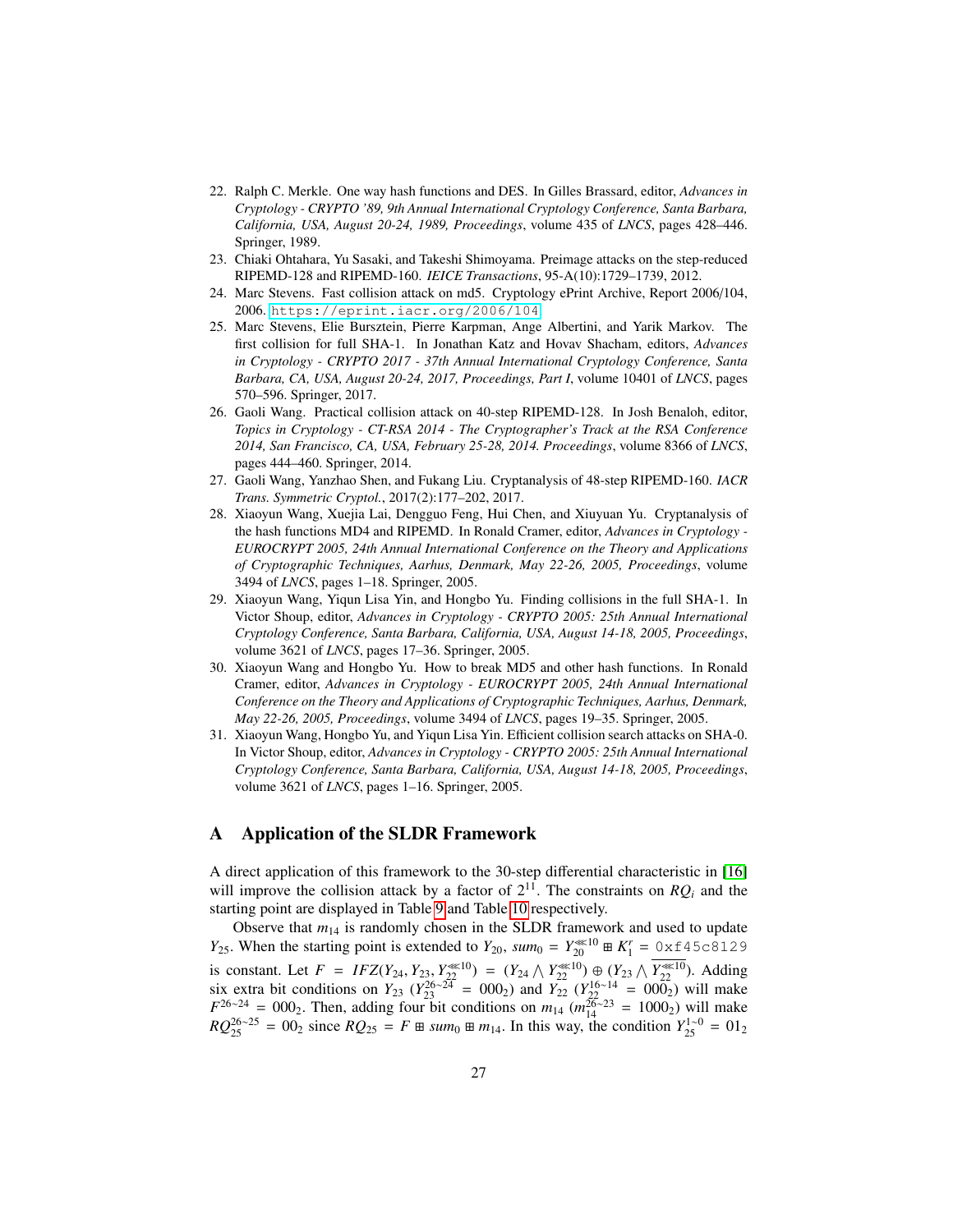can always hold. Since all the newly added conditions can be fully controlled under this framework, two more probabilistic bit conditions are controlled, thus improving the collision attack by a factor of  $2^{13}$  in total. A solution for the dense right branch is as follows:  $m_0 = 0 \times 284$ ca581,  $m_1 = 0 \times 55$ fd6120,  $m_2 = 0 \times 694$ b052c,  $m_3 =$ 0xd5f43d9f, *m*<sup>4</sup> = 0xa064a7c8, *m*<sup>5</sup> = 0xb9f7b3cd, *m*<sup>6</sup> = 0x1221b7bb,  $m_7 = 0 \times 42156657$ ,  $m_8 = 0 \times 121$ ecfee,  $m_9 = 0 \times 272105$ ,  $m_{10} = 0 \times 12047e6$ f,  $m_{11} = 0 \times 1567$  ac2e,  $m_{12} = 0 \times 20$  d0d1cb,  $m_{13} = 0 \times 9$  d928b7d,  $m_{14} = 0 \times 5$  c6ff19b,  $m_{15} = 0 \times c306e50f.$ 

<span id="page-27-0"></span>Table 9: Starting point for the differential characteristic presented at Asiacrypt'17

| $Y_{10} 01110000001111110100000010001010 Y_{16} 1111n1uu000n1n110001n1111nuuuuuu$                                                           |  |
|---------------------------------------------------------------------------------------------------------------------------------------------|--|
|                                                                                                                                             |  |
| $Y_{11}$  101101110000110110010000000nuuuu  $Y_{17}$  1u10111un110111100u10unnn0nnn011                                                      |  |
|                                                                                                                                             |  |
| $Y_{12}$  nuuuuuuuuuuuuuuuu0n0n00100001100  $Y_{18}$  010010000n1011111n00001001000001                                                      |  |
|                                                                                                                                             |  |
| $Y_{13}$   0 unn 1 uu 0 1 1 1 1 1 0 1 0 0 nuunn 1 1 0 1 1 0 1 1 un $Y_{19}$   1 u 0 0 0 1 0 1 1 0 0 1 0 0 1 0 0 1 0 0 1 0 0 0 0 0 1 1 1 0 1 |  |
|                                                                                                                                             |  |
| $Y_{14} 010000111111111110$ nu101011nu1111 $ Y_{20} 000000010110011000000$ nu110101100                                                      |  |
|                                                                                                                                             |  |
| $Y_{15} 000010111100u1u11010000u11010101 $                                                                                                  |  |
|                                                                                                                                             |  |

Table 10: Information of *RQ<sup>i</sup>*

<span id="page-27-1"></span>

|       |          |           | Equation: $(RQ_i \boxplus in)^{\text{wshiff}} = RQ_i^{\text{wshiff}} \boxplus out$ |                                        |       |          |              |                                            |       |
|-------|----------|-----------|------------------------------------------------------------------------------------|----------------------------------------|-------|----------|--------------|--------------------------------------------|-------|
|       | shift in |           | lout                                                                               | Pr.                                    |       | shift in |              | lout                                       | Pr.   |
| 11 8  |          | 0x1000000 | 0x1                                                                                | 1a                                     | 26 7  |          |              | $ 0x1000800 0x80040000  \approx 2^{-1}$    |       |
| 12 11 |          | 0x15      | 0xa800                                                                             | 0.999                                  | 27 12 |          |              | $ 0x7ffc0000 0xbffff800  \approx 2^{-1.4}$ |       |
| 13 14 |          |           | $0x6ffba800 0xea001bff  \approx 2^{-1}$                                            |                                        | 28 7  |          | $0 \times 0$ | $0 \times 0$                               |       |
| 24 11 |          |           | 0xffffff000xfff8000000999                                                          |                                        | 29 6  |          |              | $ 0xc0000000 0xfffffff0  \approx 2^{-0.4}$ |       |
| 25 7  |          | 0x80000   | 0x4000000                                                                          | $\sqrt{\approx 2^{-0.02}    30}    15$ |       |          | 0x10         | 0x80000                                    | 0.999 |

<sup>a</sup> The condition  $Y_7 = 0$  makes it hold with probability 1.

# B Differential Characteristics

We present the differential characteristics used for collision attack in this section.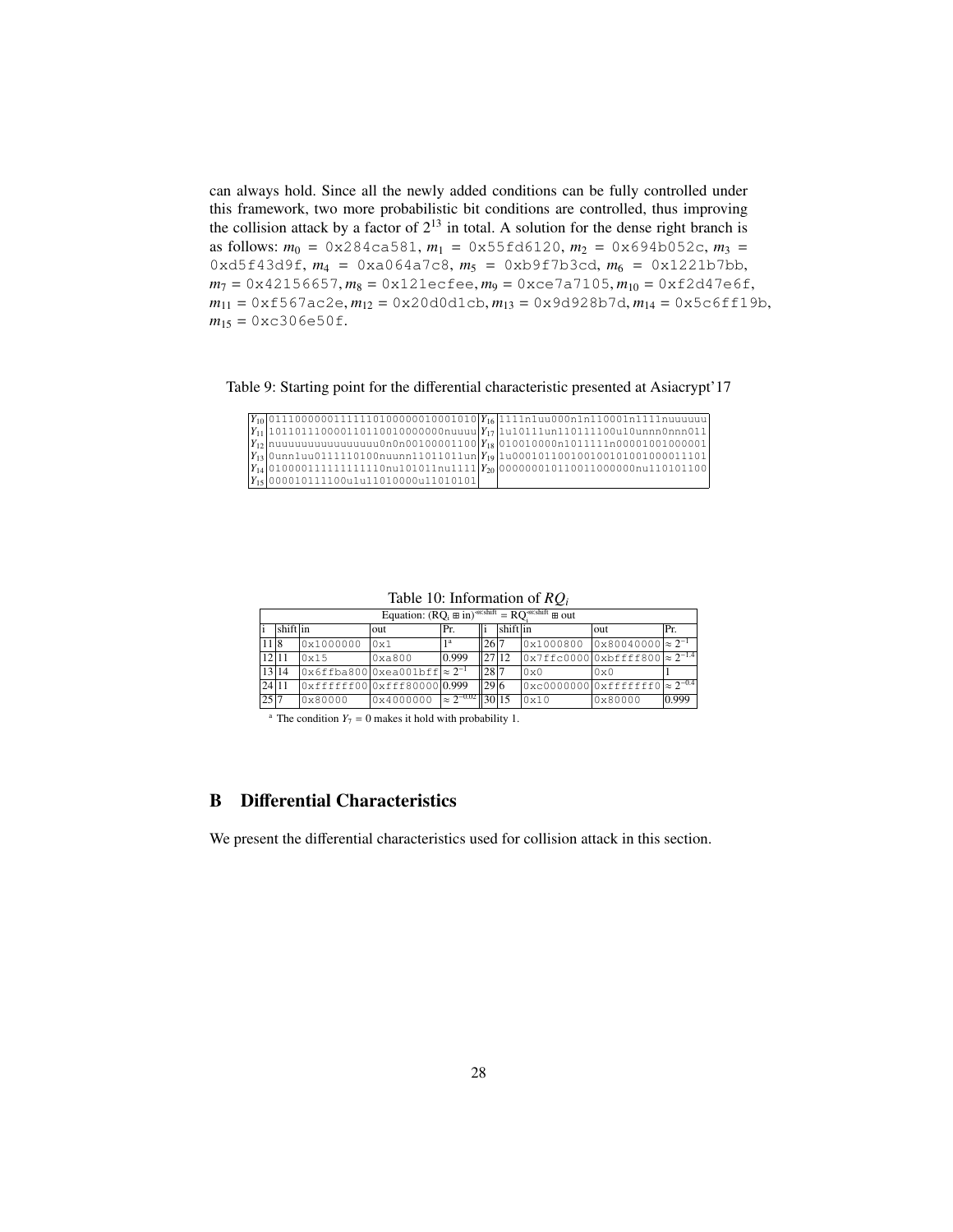<span id="page-28-0"></span>

|     | $\Delta m_{12} =$                                      |                                                                                                             |                |                                                                                                                                                                                                                                                                                                       |            |  |  |  |  |
|-----|--------------------------------------------------------|-------------------------------------------------------------------------------------------------------------|----------------|-------------------------------------------------------------------------------------------------------------------------------------------------------------------------------------------------------------------------------------------------------------------------------------------------------|------------|--|--|--|--|
|     | х                                                      |                                                                                                             | $\pi_1(i)$     |                                                                                                                                                                                                                                                                                                       | $\pi_2(i)$ |  |  |  |  |
|     |                                                        |                                                                                                             | 0              |                                                                                                                                                                                                                                                                                                       | 5          |  |  |  |  |
|     |                                                        |                                                                                                             | 1              |                                                                                                                                                                                                                                                                                                       | 14         |  |  |  |  |
|     |                                                        |                                                                                                             | $\overline{c}$ |                                                                                                                                                                                                                                                                                                       | 7          |  |  |  |  |
|     |                                                        |                                                                                                             | 3              |                                                                                                                                                                                                                                                                                                       | 0          |  |  |  |  |
|     |                                                        |                                                                                                             | 4              |                                                                                                                                                                                                                                                                                                       | 9          |  |  |  |  |
|     |                                                        |                                                                                                             | 5              |                                                                                                                                                                                                                                                                                                       | 2          |  |  |  |  |
|     |                                                        |                                                                                                             | 6              |                                                                                                                                                                                                                                                                                                       | 11         |  |  |  |  |
|     |                                                        |                                                                                                             | 7<br>8         |                                                                                                                                                                                                                                                                                                       | 4          |  |  |  |  |
| 10  |                                                        |                                                                                                             | 9              |                                                                                                                                                                                                                                                                                                       | 13<br>6    |  |  |  |  |
| 11  |                                                        |                                                                                                             | 10             |                                                                                                                                                                                                                                                                                                       | 15         |  |  |  |  |
| 12  |                                                        |                                                                                                             | 11             |                                                                                                                                                                                                                                                                                                       | 8          |  |  |  |  |
| 13  |                                                        |                                                                                                             | 12             |                                                                                                                                                                                                                                                                                                       | 1          |  |  |  |  |
| 14  |                                                        |                                                                                                             | 13             |                                                                                                                                                                                                                                                                                                       | 10         |  |  |  |  |
|     | 15 - n 0 0 0 -<br>$-1 - 100001001 - 1 -$               | - 0 1 u 1                                                                                                   | 14             |                                                                                                                                                                                                                                                                                                       | 3          |  |  |  |  |
|     | 16 - 010111 - 11 - 0 - - - 011n1 - - - - 0u0n0         |                                                                                                             | 15             |                                                                                                                                                                                                                                                                                                       | 12         |  |  |  |  |
|     | 17   - - - - 1 - 0 10 - u - - - - 11000101010111 - - - |                                                                                                             | 7              |                                                                                                                                                                                                                                                                                                       | 6          |  |  |  |  |
|     | 18 0 - -00n - 0 11001100 00unnu - - nun - - 101        |                                                                                                             | $\overline{4}$ |                                                                                                                                                                                                                                                                                                       | 11         |  |  |  |  |
|     | 19 - 100001u 00n - nuun 0un0100 - 000 - -nun           |                                                                                                             | 13             |                                                                                                                                                                                                                                                                                                       | 3          |  |  |  |  |
|     | 20 - u - nn - u 0 11u 0 0 110 110 110 - 0 1nu 110 0 n  |                                                                                                             | 1              |                                                                                                                                                                                                                                                                                                       | 7          |  |  |  |  |
| 121 |                                                        | $1011 - 0 - - - 0 - - - 101 -$ un100u0uu                                                                    | 10             |                                                                                                                                                                                                                                                                                                       | $\theta$   |  |  |  |  |
|     |                                                        | -uuu - -n 0 - - 1 u 1 0 - 100 - - 000                                                                       | 6              |                                                                                                                                                                                                                                                                                                       | 13         |  |  |  |  |
|     | $-001 - 110001 - 1000 - 1 - - -$                       |                                                                                                             | 15             |                                                                                                                                                                                                                                                                                                       | 5          |  |  |  |  |
| 24  | IO 1-1                                                 | $- - - 1 - - - - - - 110n0 - n - - - - - 0 - -$                                                             | 3              |                                                                                                                                                                                                                                                                                                       | 10         |  |  |  |  |
| 25  |                                                        | $-00-00-$                                                                                                   | 12             |                                                                                                                                                                                                                                                                                                       | 14         |  |  |  |  |
| 26  |                                                        |                                                                                                             | $\Omega$       |                                                                                                                                                                                                                                                                                                       | 15         |  |  |  |  |
| 27  |                                                        |                                                                                                             | 9              |                                                                                                                                                                                                                                                                                                       | 8          |  |  |  |  |
| 28  |                                                        |                                                                                                             | 5              |                                                                                                                                                                                                                                                                                                       | 12         |  |  |  |  |
| 29  |                                                        |                                                                                                             | $\overline{c}$ |                                                                                                                                                                                                                                                                                                       | 4          |  |  |  |  |
| 30  |                                                        |                                                                                                             | 14             |                                                                                                                                                                                                                                                                                                       | 9          |  |  |  |  |
|     | Other uncontrolled bit                                 | $X_{28}^{29} = X_{27}^{19}, X_{28}^{0} = X_{27}^{22}.$                                                      |                |                                                                                                                                                                                                                                                                                                       |            |  |  |  |  |
|     | conditions on the left branch                          |                                                                                                             |                |                                                                                                                                                                                                                                                                                                       |            |  |  |  |  |
|     | Other uncontrolled bit                                 | $Y_{18}^{31} = Y_{17}^{31}, Y_{22}^{9} = Y_{21}^{9}, Y_{26}^{20} = Y_{25}^{20}, Y_{26}^{19} = Y_{25}^{19}.$ |                |                                                                                                                                                                                                                                                                                                       |            |  |  |  |  |
|     | conditions on the right branch                         |                                                                                                             |                |                                                                                                                                                                                                                                                                                                       |            |  |  |  |  |
|     |                                                        |                                                                                                             |                | $(RQ_{16} \boxplus 0 \times \text{eff} \text{f} 8000)^{\text{**}6} = RQ_{16}^{\text{**}6} \boxplus 0 \times \text{f} \text{f} e 00000.$<br>$(RQ_{28} \boxplus 0 \times \text{ff} \text{f} 8000)^{\text{**}7} = RQ_{28}^{\text{**}7} \boxplus 0 \times \text{f} \text{f} e 00000.$<br>Pr.: Negligible. |            |  |  |  |  |
|     |                                                        |                                                                                                             |                | Pr.: Negligible.                                                                                                                                                                                                                                                                                      |            |  |  |  |  |
|     |                                                        |                                                                                                             |                | $(LQ_{13} \boxplus 0 \times \text{ffff8000})^{\text{**}6} = LQ_{313}^{\text{**}6} \boxplus 0 \times \text{ffe00000}.$<br>Pr.: Negligible.                                                                                                                                                             |            |  |  |  |  |
|     |                                                        |                                                                                                             |                | $(LQ_{14} \boxplus 0 \times 200000)^{\text{m}/7} = LQ_{14}^{\text{m}/7} \boxplus 0 \times 100000000.$<br>$Pr. = 2^{-0.1}$                                                                                                                                                                             |            |  |  |  |  |
|     | Modular difference                                     | $(LQ_{25} \boxplus 0 \times 458)^{\ll 7} = LQ_{25}^{\ll 7} \boxplus 0 \times 22c00.$                        |                | Pr.: Negligible.                                                                                                                                                                                                                                                                                      |            |  |  |  |  |
|     |                                                        |                                                                                                             |                | $(LQ_{26} \boxplus 0 \times \text{fffdc200})^{\text{Wf12}} = LQ_{26}^{\text{Wf12}} = 0 \times d c 200000$ .<br>$( LQ_{27} \boxplus 0 \times 24000000)^{\text{Wf15}} = LQ_{27}^{\text{Wf15}} \boxplus 0 \times 1200.$ Pr. = $2^{-0.3}$ .                                                               |            |  |  |  |  |
|     |                                                        |                                                                                                             |                |                                                                                                                                                                                                                                                                                                       |            |  |  |  |  |
|     |                                                        |                                                                                                             |                | $(\overline{LQ_{28} \boxplus 0 \times \text{ff} \text{ff} \text{ee} 00)^{**9}} = \overline{LQ_{28}^{**9} \boxplus 0 \times \text{ff} \text{dc} 0000}.$<br>Pr.: Negligible.                                                                                                                            |            |  |  |  |  |
|     |                                                        |                                                                                                             |                | $(LQ_{29} \boxplus 0 \times 240000)^{\text{m}11} = LQ_{20}^{\text{m}11} \boxplus 0 \times 200000001.$<br>$Pr. = 2^{-0.2}$                                                                                                                                                                             |            |  |  |  |  |
|     | Total uncontrolled probability                         | $2^{-(10+0.9+25)} = 2^{-35.9}$                                                                              |                |                                                                                                                                                                                                                                                                                                       |            |  |  |  |  |

Table 11: 30-Step differential characteristic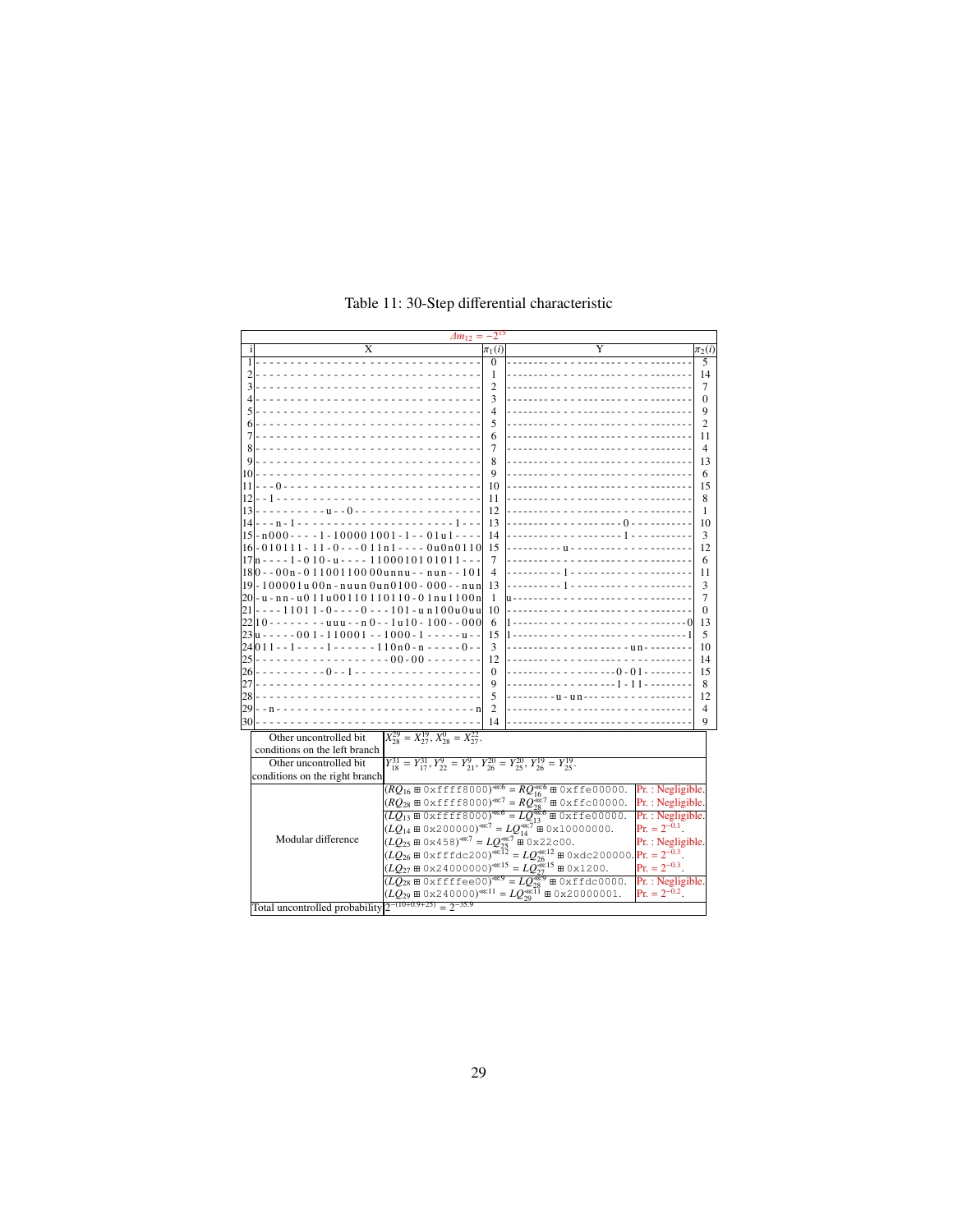<span id="page-29-0"></span>

| $\Delta m_{12} = 2^{12}$                                    |                                                                                                                                                                                                                                                                                                                         |                                                                                                                   |                                                                                                                                                                                                   |                  |                |  |  |
|-------------------------------------------------------------|-------------------------------------------------------------------------------------------------------------------------------------------------------------------------------------------------------------------------------------------------------------------------------------------------------------------------|-------------------------------------------------------------------------------------------------------------------|---------------------------------------------------------------------------------------------------------------------------------------------------------------------------------------------------|------------------|----------------|--|--|
| X                                                           |                                                                                                                                                                                                                                                                                                                         | $\pi_1(i)$                                                                                                        |                                                                                                                                                                                                   |                  | $\pi_2(i)$     |  |  |
|                                                             |                                                                                                                                                                                                                                                                                                                         |                                                                                                                   |                                                                                                                                                                                                   |                  | 5              |  |  |
|                                                             |                                                                                                                                                                                                                                                                                                                         | 1                                                                                                                 |                                                                                                                                                                                                   |                  | 14             |  |  |
|                                                             |                                                                                                                                                                                                                                                                                                                         | $\overline{c}$                                                                                                    |                                                                                                                                                                                                   |                  | 7              |  |  |
|                                                             |                                                                                                                                                                                                                                                                                                                         | 3                                                                                                                 |                                                                                                                                                                                                   |                  | $\Omega$       |  |  |
|                                                             |                                                                                                                                                                                                                                                                                                                         | 4                                                                                                                 |                                                                                                                                                                                                   |                  | 9              |  |  |
|                                                             |                                                                                                                                                                                                                                                                                                                         | 5                                                                                                                 |                                                                                                                                                                                                   |                  | $\overline{c}$ |  |  |
|                                                             |                                                                                                                                                                                                                                                                                                                         | 6                                                                                                                 |                                                                                                                                                                                                   |                  | 11             |  |  |
|                                                             |                                                                                                                                                                                                                                                                                                                         | 7                                                                                                                 |                                                                                                                                                                                                   |                  | 4              |  |  |
| 9                                                           |                                                                                                                                                                                                                                                                                                                         | 8                                                                                                                 |                                                                                                                                                                                                   |                  | 13             |  |  |
|                                                             |                                                                                                                                                                                                                                                                                                                         | 9                                                                                                                 |                                                                                                                                                                                                   |                  | 6              |  |  |
|                                                             |                                                                                                                                                                                                                                                                                                                         | 10                                                                                                                |                                                                                                                                                                                                   |                  | 15             |  |  |
| 12                                                          |                                                                                                                                                                                                                                                                                                                         | 11                                                                                                                |                                                                                                                                                                                                   |                  | 8              |  |  |
| 13<br>ոս ռոս                                                |                                                                                                                                                                                                                                                                                                                         | 12                                                                                                                |                                                                                                                                                                                                   |                  | 1              |  |  |
| 14                                                          |                                                                                                                                                                                                                                                                                                                         | 13                                                                                                                |                                                                                                                                                                                                   |                  | 10             |  |  |
| -1<br>151                                                   | $--110010---1$                                                                                                                                                                                                                                                                                                          | 14                                                                                                                |                                                                                                                                                                                                   |                  | 3              |  |  |
| $16 - 0 - 0 - - - -$                                        | $-00 - n - 1 - - - 1n - - 01$                                                                                                                                                                                                                                                                                           | 15                                                                                                                |                                                                                                                                                                                                   |                  | 12             |  |  |
| 17                                                          | - - - - - 01 - - - n uuuu01 - 0 - 101 - - nu                                                                                                                                                                                                                                                                            | 7                                                                                                                 |                                                                                                                                                                                                   |                  | 6              |  |  |
| $18 00 - - - - 11 - u - - - 01u001$ nun - n - 1 - 001       |                                                                                                                                                                                                                                                                                                                         | $\overline{4}$                                                                                                    |                                                                                                                                                                                                   |                  | 11             |  |  |
| $19$  -nu 1100u n 10 - 1 - - - - 0 - 110u 0 - 0 - - - - - - |                                                                                                                                                                                                                                                                                                                         | 13                                                                                                                |                                                                                                                                                                                                   |                  | 3              |  |  |
| 20 010 - - - - - 1uu110 - 1 nn - un - 0 -  - 1n1 - 01 -     |                                                                                                                                                                                                                                                                                                                         | 1                                                                                                                 |                                                                                                                                                                                                   |                  | 7              |  |  |
|                                                             |                                                                                                                                                                                                                                                                                                                         | 10                                                                                                                |                                                                                                                                                                                                   |                  | 0              |  |  |
| 220 - 0 - - 110 - 111 unnn nnnnnnn0 - u - - - - - 0         |                                                                                                                                                                                                                                                                                                                         | 6                                                                                                                 |                                                                                                                                                                                                   |                  | 13             |  |  |
| 23 -0-----n-1n001000111101-1101-                            |                                                                                                                                                                                                                                                                                                                         | 15                                                                                                                |                                                                                                                                                                                                   |                  | 5              |  |  |
| 24 1 u 1 0 0 0 1 1 1 1 1 1 1 - - 0 - 1 - 0 1 - 0 1 0 - -    |                                                                                                                                                                                                                                                                                                                         | 3                                                                                                                 |                                                                                                                                                                                                   |                  | 10             |  |  |
| 25 10                                                       |                                                                                                                                                                                                                                                                                                                         | 12                                                                                                                |                                                                                                                                                                                                   |                  | 14             |  |  |
|                                                             |                                                                                                                                                                                                                                                                                                                         | $\mathbf{0}$                                                                                                      |                                                                                                                                                                                                   |                  | 15             |  |  |
| 27                                                          |                                                                                                                                                                                                                                                                                                                         | 9                                                                                                                 |                                                                                                                                                                                                   |                  | 8              |  |  |
| 28                                                          |                                                                                                                                                                                                                                                                                                                         | 5                                                                                                                 |                                                                                                                                                                                                   |                  | 12             |  |  |
| 29                                                          |                                                                                                                                                                                                                                                                                                                         | $\overline{c}$                                                                                                    |                                                                                                                                                                                                   |                  | 4              |  |  |
| 30                                                          |                                                                                                                                                                                                                                                                                                                         | 14                                                                                                                |                                                                                                                                                                                                   |                  | 9              |  |  |
| 31                                                          |                                                                                                                                                                                                                                                                                                                         | 11                                                                                                                |                                                                                                                                                                                                   |                  | 1              |  |  |
| Other uncontrolled bit                                      | $X_{28}^{19} = X_{27}^9, X_{28}^{22} = X_{27}^{12}.$                                                                                                                                                                                                                                                                    |                                                                                                                   |                                                                                                                                                                                                   |                  |                |  |  |
| conditions on the left branch                               |                                                                                                                                                                                                                                                                                                                         |                                                                                                                   |                                                                                                                                                                                                   |                  |                |  |  |
| Other uncontrolled bit                                      |                                                                                                                                                                                                                                                                                                                         |                                                                                                                   | $Y_{18}^{31} = Y_{17}^{31}, Y_{22}^{9} = Y_{21}^{9}, Y_{26}^{20} = Y_{25}^{20}, Y_{26}^{19} = Y_{25}^{19}, Y_{30}^{0} = Y_{29}^{0}, Y_{30}^{29} = Y_{29}^{29}, Y_{30}^{30} = Y_{29}^{30}$         |                  |                |  |  |
| conditions on the right branch                              |                                                                                                                                                                                                                                                                                                                         |                                                                                                                   |                                                                                                                                                                                                   |                  |                |  |  |
|                                                             |                                                                                                                                                                                                                                                                                                                         |                                                                                                                   |                                                                                                                                                                                                   |                  |                |  |  |
|                                                             |                                                                                                                                                                                                                                                                                                                         |                                                                                                                   |                                                                                                                                                                                                   | Pr.: Negligible. |                |  |  |
|                                                             | $(RQ_{16} \boxplus 0 \times 8000)^{\text{m6}} = RQ_{16}^{\text{m6}} \boxplus 0 \times 200000.$<br>$(RQ_{28} \boxplus 0 \times 8000)^{\text{m7}} = RQ_{28}^{\text{m7}} \boxplus 0 \times 400000.$<br>Pr.: Negligible.                                                                                                    |                                                                                                                   |                                                                                                                                                                                                   |                  |                |  |  |
|                                                             | $(LQ_{13} \boxplus 0 \times 8000)^{\text{}} = LQ_{13}^{\text{}} \boxplus 0 \times 2000000.$<br>Pr.: Negligible.                                                                                                                                                                                                         |                                                                                                                   |                                                                                                                                                                                                   |                  |                |  |  |
| Modular difference                                          | $(LQ_{14} \boxplus 0 \times \text{ff} \in 00000)^{4 \times 7} = LQ_{14}^{4 \times 7} \boxplus 0 \times \text{f}0000000.$<br>$(LQ_{25} \boxplus 0 \times \text{diff} \text{eff} \text{ff})^{\text{4 \times 7}} = LQ_{25}^{4 \times 7} \boxplus 0 \times \text{ff} \text{ff} \text{ff} \text{ff}).$<br>$Pr. = 2^{-0.1}$ . |                                                                                                                   |                                                                                                                                                                                                   |                  |                |  |  |
|                                                             | $Pr. = 2^{-0.2}$                                                                                                                                                                                                                                                                                                        |                                                                                                                   |                                                                                                                                                                                                   |                  |                |  |  |
|                                                             |                                                                                                                                                                                                                                                                                                                         | $(LQ_{26} \boxplus 0 \times 90)^{\text{m}12} = LQ_{26}^{\text{m}12} \boxplus 0 \times 90000.$<br>Pr.: Negligible. |                                                                                                                                                                                                   |                  |                |  |  |
|                                                             |                                                                                                                                                                                                                                                                                                                         |                                                                                                                   | $(LQ_{27} \boxplus 0 \times \text{eff} 70000)^{\cdot \cdot \cdot \cdot \cdot 15} = LQ_{27}^{\cdot \cdot \cdot \cdot 15} \boxplus 0 \times 7 \text{fffffc}$ . Pr. = 2                              |                  |                |  |  |
|                                                             |                                                                                                                                                                                                                                                                                                                         |                                                                                                                   | $\frac{(LQ_{28} \boxplus 0 \times 800000004)^{489} = LQ_{28}^{489} \boxplus 0 \times 900.}{(LQ_{29} \boxplus 0 \times \text{effff700})^{481} = LQ_{26}^{481} \boxplus 0 \times \text{ffb80000.}}$ | $Pr. = 2$        |                |  |  |
|                                                             |                                                                                                                                                                                                                                                                                                                         |                                                                                                                   |                                                                                                                                                                                                   | Pr.: Negligible. |                |  |  |
| Total uncontrolled probability                              | $2^{-(12+2.5+28)} = 2^{-42.5}$                                                                                                                                                                                                                                                                                          |                                                                                                                   |                                                                                                                                                                                                   |                  |                |  |  |

Table 12: 31-Step differential characteristic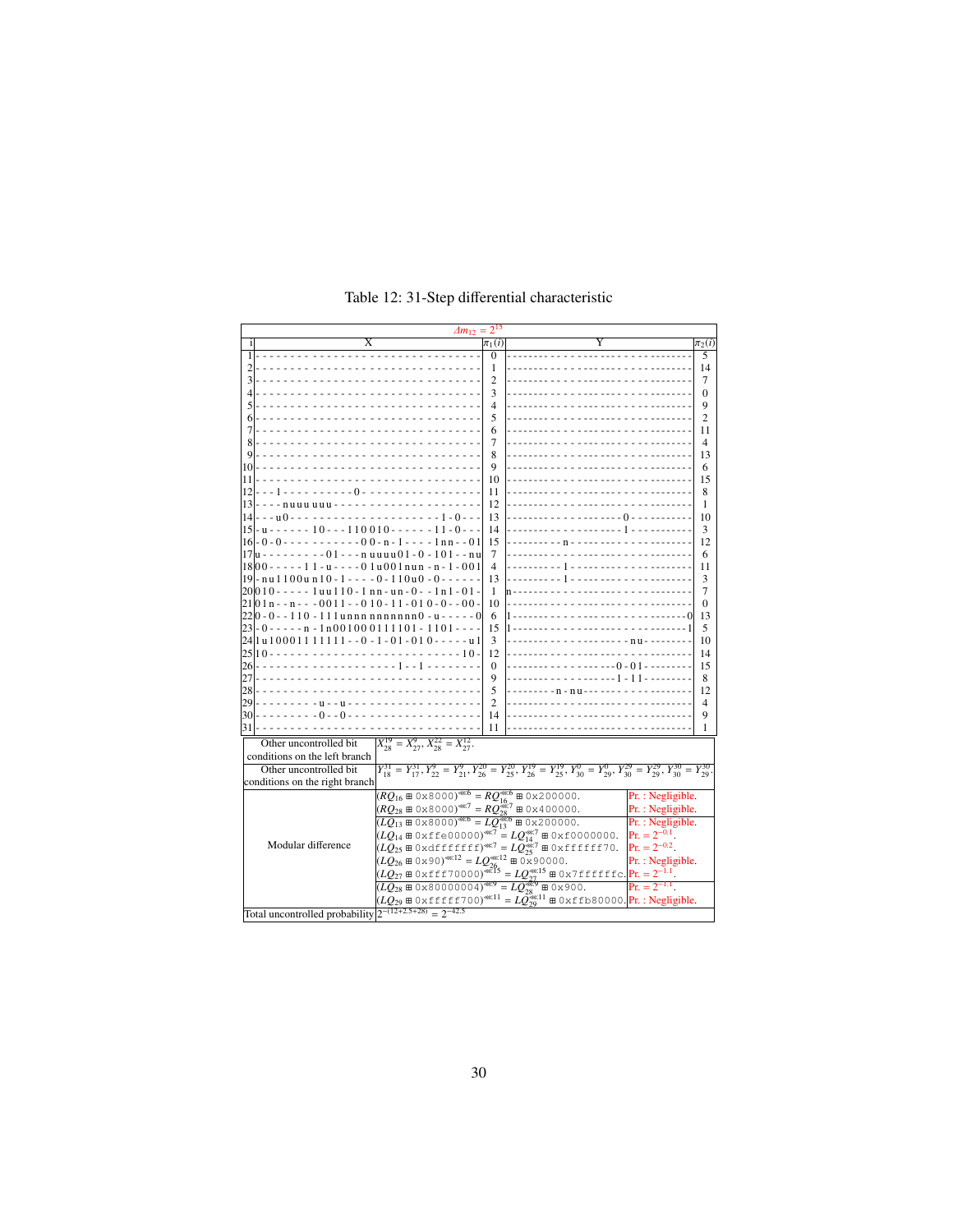<span id="page-30-0"></span>

| $\Delta m_{12}$                                                                    |                                                                                                                                                                                                                                                                                                                                                                                                                                                                                                                                        |                                                                                                                                                                                                                                                                                                                           |                                                                                                                                                                                           |                                      |                  |  |
|------------------------------------------------------------------------------------|----------------------------------------------------------------------------------------------------------------------------------------------------------------------------------------------------------------------------------------------------------------------------------------------------------------------------------------------------------------------------------------------------------------------------------------------------------------------------------------------------------------------------------------|---------------------------------------------------------------------------------------------------------------------------------------------------------------------------------------------------------------------------------------------------------------------------------------------------------------------------|-------------------------------------------------------------------------------------------------------------------------------------------------------------------------------------------|--------------------------------------|------------------|--|
| X                                                                                  |                                                                                                                                                                                                                                                                                                                                                                                                                                                                                                                                        | $\pi_1(i)$                                                                                                                                                                                                                                                                                                                |                                                                                                                                                                                           |                                      | $\pi_2(i)$       |  |
|                                                                                    |                                                                                                                                                                                                                                                                                                                                                                                                                                                                                                                                        |                                                                                                                                                                                                                                                                                                                           |                                                                                                                                                                                           |                                      | 5                |  |
|                                                                                    |                                                                                                                                                                                                                                                                                                                                                                                                                                                                                                                                        | 1                                                                                                                                                                                                                                                                                                                         |                                                                                                                                                                                           |                                      | 14               |  |
|                                                                                    |                                                                                                                                                                                                                                                                                                                                                                                                                                                                                                                                        | $\mathfrak{D}$                                                                                                                                                                                                                                                                                                            |                                                                                                                                                                                           |                                      | 7                |  |
|                                                                                    |                                                                                                                                                                                                                                                                                                                                                                                                                                                                                                                                        | 3                                                                                                                                                                                                                                                                                                                         |                                                                                                                                                                                           |                                      | $\boldsymbol{0}$ |  |
| 5                                                                                  |                                                                                                                                                                                                                                                                                                                                                                                                                                                                                                                                        | $\overline{4}$                                                                                                                                                                                                                                                                                                            |                                                                                                                                                                                           |                                      | 9                |  |
|                                                                                    |                                                                                                                                                                                                                                                                                                                                                                                                                                                                                                                                        | 5                                                                                                                                                                                                                                                                                                                         |                                                                                                                                                                                           |                                      | $\overline{2}$   |  |
|                                                                                    |                                                                                                                                                                                                                                                                                                                                                                                                                                                                                                                                        | 6                                                                                                                                                                                                                                                                                                                         |                                                                                                                                                                                           |                                      | 11               |  |
|                                                                                    |                                                                                                                                                                                                                                                                                                                                                                                                                                                                                                                                        | 7                                                                                                                                                                                                                                                                                                                         |                                                                                                                                                                                           |                                      | $\overline{4}$   |  |
|                                                                                    |                                                                                                                                                                                                                                                                                                                                                                                                                                                                                                                                        | 8                                                                                                                                                                                                                                                                                                                         |                                                                                                                                                                                           |                                      | 13               |  |
| 11                                                                                 |                                                                                                                                                                                                                                                                                                                                                                                                                                                                                                                                        | 9<br>10                                                                                                                                                                                                                                                                                                                   |                                                                                                                                                                                           |                                      | 6<br>15          |  |
| 12                                                                                 |                                                                                                                                                                                                                                                                                                                                                                                                                                                                                                                                        | 11                                                                                                                                                                                                                                                                                                                        |                                                                                                                                                                                           |                                      | 8                |  |
| 13                                                                                 |                                                                                                                                                                                                                                                                                                                                                                                                                                                                                                                                        | 12                                                                                                                                                                                                                                                                                                                        |                                                                                                                                                                                           |                                      | 1                |  |
| 14                                                                                 | $-001 - -$                                                                                                                                                                                                                                                                                                                                                                                                                                                                                                                             | 13                                                                                                                                                                                                                                                                                                                        |                                                                                                                                                                                           |                                      | 10               |  |
| - u 0 0 0 -<br>15<br>$\Omega$                                                      | - - - 1 -<br>$-1 - - 1u - -1$                                                                                                                                                                                                                                                                                                                                                                                                                                                                                                          | 14                                                                                                                                                                                                                                                                                                                        |                                                                                                                                                                                           |                                      | 3                |  |
| 16 - 111 - - - - - - - 0 - 0 - 1 00n 10 - - 1 un 1 u0 - 0 1                        |                                                                                                                                                                                                                                                                                                                                                                                                                                                                                                                                        | 15                                                                                                                                                                                                                                                                                                                        |                                                                                                                                                                                           |                                      | 12               |  |
| $17 n0-1-1-1111n11-0-0u01-110u0-$                                                  |                                                                                                                                                                                                                                                                                                                                                                                                                                                                                                                                        | 7                                                                                                                                                                                                                                                                                                                         |                                                                                                                                                                                           |                                      | 6                |  |
| 18 000unn1unnn1 - -1101u1u1 - unn00 - 1 - 1                                        |                                                                                                                                                                                                                                                                                                                                                                                                                                                                                                                                        | 4                                                                                                                                                                                                                                                                                                                         |                                                                                                                                                                                           |                                      | 11               |  |
| 19u0nn10 - 111un1 - -u 01011001000u0 - 01                                          |                                                                                                                                                                                                                                                                                                                                                                                                                                                                                                                                        | 13                                                                                                                                                                                                                                                                                                                        |                                                                                                                                                                                           |                                      | 3                |  |
| 20 0 u 1 0 1 1 1 0 u 1 1 1 0 0 1 0 n n 0 n - n 0 u - 1 1 0 u 0 1 1                 |                                                                                                                                                                                                                                                                                                                                                                                                                                                                                                                                        | 1                                                                                                                                                                                                                                                                                                                         |                                                                                                                                                                                           |                                      | 7                |  |
| 21 n 1 n - 100 - 0uu 1u - - 1 00n 1 - 00n 0 1000 - un                              |                                                                                                                                                                                                                                                                                                                                                                                                                                                                                                                                        | 10                                                                                                                                                                                                                                                                                                                        |                                                                                                                                                                                           |                                      | $\boldsymbol{0}$ |  |
| 22  0 - 0 - unn0 101011 - - - - 0 - - - - n unnnu0un                               |                                                                                                                                                                                                                                                                                                                                                                                                                                                                                                                                        | 6                                                                                                                                                                                                                                                                                                                         |                                                                                                                                                                                           |                                      | 13               |  |
| 23 001 - 011 - u11u10 - - 1 - 0 - 010n 00100 - 01                                  |                                                                                                                                                                                                                                                                                                                                                                                                                                                                                                                                        | 15                                                                                                                                                                                                                                                                                                                        |                                                                                                                                                                                           |                                      | 5                |  |
| 24 11u010--0--11u01000101-111100--u                                                |                                                                                                                                                                                                                                                                                                                                                                                                                                                                                                                                        | 3                                                                                                                                                                                                                                                                                                                         |                                                                                                                                                                                           |                                      | 10               |  |
| - 1 1 -<br>25                                                                      | . 1 1 - . - n - - n - - - - - - 1 1                                                                                                                                                                                                                                                                                                                                                                                                                                                                                                    | 12                                                                                                                                                                                                                                                                                                                        |                                                                                                                                                                                           |                                      | 14               |  |
| $\omega_{\rm{eff}}$ and $\omega_{\rm{eff}}$<br>26                                  | $-u - u - u - 10 - 01$                                                                                                                                                                                                                                                                                                                                                                                                                                                                                                                 | $\boldsymbol{0}$                                                                                                                                                                                                                                                                                                          |                                                                                                                                                                                           |                                      | 15               |  |
| $- - - - 1 - - 0 - - 0 - - - -$<br>27 n - - n                                      |                                                                                                                                                                                                                                                                                                                                                                                                                                                                                                                                        | 9                                                                                                                                                                                                                                                                                                                         |                                                                                                                                                                                           |                                      | 8                |  |
| 28 0 - - 1 -                                                                       | $\mathbf{u}$                                                                                                                                                                                                                                                                                                                                                                                                                                                                                                                           | 5                                                                                                                                                                                                                                                                                                                         |                                                                                                                                                                                           |                                      | 12               |  |
| 29                                                                                 | $0 - 10$                                                                                                                                                                                                                                                                                                                                                                                                                                                                                                                               | $\overline{2}$<br>14                                                                                                                                                                                                                                                                                                      |                                                                                                                                                                                           |                                      | 4<br>9           |  |
| 30<br>31                                                                           |                                                                                                                                                                                                                                                                                                                                                                                                                                                                                                                                        | 11                                                                                                                                                                                                                                                                                                                        |                                                                                                                                                                                           |                                      | 1                |  |
| 32                                                                                 |                                                                                                                                                                                                                                                                                                                                                                                                                                                                                                                                        | 8                                                                                                                                                                                                                                                                                                                         |                                                                                                                                                                                           |                                      | $\overline{2}$   |  |
|                                                                                    |                                                                                                                                                                                                                                                                                                                                                                                                                                                                                                                                        | 3                                                                                                                                                                                                                                                                                                                         |                                                                                                                                                                                           |                                      | 15               |  |
| 331<br>$X_{26}^{31} = X_{25}^{21}, X_{27}^{11} = X_{26}^1, X_{27}^8 = X_{26}^{30}$ |                                                                                                                                                                                                                                                                                                                                                                                                                                                                                                                                        |                                                                                                                                                                                                                                                                                                                           |                                                                                                                                                                                           |                                      |                  |  |
| Other uncontrolled bit<br>conditions on the left branch                            |                                                                                                                                                                                                                                                                                                                                                                                                                                                                                                                                        |                                                                                                                                                                                                                                                                                                                           |                                                                                                                                                                                           |                                      |                  |  |
| Other uncontrolled bit                                                             |                                                                                                                                                                                                                                                                                                                                                                                                                                                                                                                                        |                                                                                                                                                                                                                                                                                                                           |                                                                                                                                                                                           |                                      |                  |  |
| conditions on the right branch                                                     |                                                                                                                                                                                                                                                                                                                                                                                                                                                                                                                                        |                                                                                                                                                                                                                                                                                                                           | $Y_{18}^{31} = Y_{17}^{31}, Y_{22}^{9} = Y_{21}^{9}, Y_{26}^{20} = Y_{25}^{20}, Y_{26}^{19} = Y_{25}^{19}, Y_{30}^{0} = Y_{29}^{0}, Y_{30}^{29} = Y_{29}^{29}, Y_{30}^{30} = Y_{29}^{30}$ |                                      |                  |  |
|                                                                                    |                                                                                                                                                                                                                                                                                                                                                                                                                                                                                                                                        |                                                                                                                                                                                                                                                                                                                           |                                                                                                                                                                                           | Pr.: Negligible.                     |                  |  |
|                                                                                    |                                                                                                                                                                                                                                                                                                                                                                                                                                                                                                                                        |                                                                                                                                                                                                                                                                                                                           |                                                                                                                                                                                           | Pr.: Negligible.                     |                  |  |
|                                                                                    |                                                                                                                                                                                                                                                                                                                                                                                                                                                                                                                                        | $\frac{(RQ_{16} \boxplus 0 \times 8000)^{48} \times 6}{(RQ_{216} \boxplus 0 \times 8000)^{48} \times 7} = RQ_{28}^{48} \boxplus 0 \times 2000000.$<br>$(RQ_{28} \boxplus 0 \times 8000)^{\text{m}/7} = RQ_{28}^{\text{m}}$<br>$(LQ_{13} \boxplus 0 \times 8000)^{\text{}} = LQ_{13}^{\text{}} \boxplus 0 \times 2000000.$ |                                                                                                                                                                                           |                                      |                  |  |
|                                                                                    |                                                                                                                                                                                                                                                                                                                                                                                                                                                                                                                                        |                                                                                                                                                                                                                                                                                                                           |                                                                                                                                                                                           | Pr.: Negligible.<br>$Pr. = 2^{-0.1}$ |                  |  |
|                                                                                    | $(LQ_{14} \boxplus 0 \times \text{f} \in 00000)^{**7} = LQ_{14}^{**7} \boxplus 0 \times 0000000$ .<br>$(LQ_{25} \boxplus 0 \times 33 \in 6815)^{**7} = LQ_{25}^{**7} \boxplus 0 \times 9f7c0a81.$                                                                                                                                                                                                                                                                                                                                      |                                                                                                                                                                                                                                                                                                                           |                                                                                                                                                                                           | $Pr. = 2^{-1.5}$                     |                  |  |
|                                                                                    |                                                                                                                                                                                                                                                                                                                                                                                                                                                                                                                                        |                                                                                                                                                                                                                                                                                                                           |                                                                                                                                                                                           |                                      |                  |  |
| Modular difference                                                                 | $(L_{Q26} \boxplus 0 \times 407 \text{iff} \text{if } e)^{\ll 12} = L_{Q26}^{\geq 2.1} \boxplus 0 \times \text{iff} \text{if } e = 0.08.$ Pr. = 2 <sup>-0.5</sup><br>$(L_{Q27} \boxplus 0 \times 39 \text{iff})^{\ll 15} = L_{Q27}^{\geq 5.15} \boxplus 0 \times \text{cf } \text{f} \in 0.002.$ Pr. = 2 <sup>-0.3</sup> .                                                                                                                                                                                                             |                                                                                                                                                                                                                                                                                                                           |                                                                                                                                                                                           |                                      |                  |  |
|                                                                                    | $\begin{array}{l} \textcolor{blue}{(LQ_{28} \boxplus 0 \times \textcolor{blue}{\textcolor{blue}{\textbf{C}007\textcolor{black}{\textcolor{blue}{\textbf{f} \textcolor{blue}{\textbf{f} \textcolor{blue}{\textbf{c} \textcolor{blue}{\textbf{v} \textcolor{blue}{\textbf{c} \textcolor{blue}{\textbf{v} \textcolor{blue}{\textbf{c} \textcolor{blue}{\textbf{v} \textcolor{blue}{\textbf{c} \textcolor{blue}{\textbf{v} \textcolor{blue}{\textbf{c}}}}} }}\textcolor{red}{(LQ_{29} \boxplus 0 \times \textcolor{red}{\textcolor{blue}{$ |                                                                                                                                                                                                                                                                                                                           |                                                                                                                                                                                           |                                      |                  |  |
|                                                                                    |                                                                                                                                                                                                                                                                                                                                                                                                                                                                                                                                        |                                                                                                                                                                                                                                                                                                                           |                                                                                                                                                                                           |                                      |                  |  |
|                                                                                    |                                                                                                                                                                                                                                                                                                                                                                                                                                                                                                                                        |                                                                                                                                                                                                                                                                                                                           |                                                                                                                                                                                           | $Pr. = 2^{-0.2}$                     |                  |  |
|                                                                                    | $(LQ_{30} \boxplus 0 \times 240000)^{\text{m}/7} = LQ_{30}^{\text{m}/7} \boxplus 0 \times 120000000.$                                                                                                                                                                                                                                                                                                                                                                                                                                  |                                                                                                                                                                                                                                                                                                                           | $(L_{Q31}^{0.00000000})$ = $L_{Q31}^{0.000000}$ = $L_{Q31}^{0.00000000}$ = 0xfffffdc0. Pr. = $2^{-0.2}$ .                                                                                 |                                      |                  |  |
|                                                                                    | $(LQ_{32} \boxplus 0 \times 240)^{\text{m}12} = LQ_{32}^{\text{m}12} \boxplus 0 \times 240000.$                                                                                                                                                                                                                                                                                                                                                                                                                                        |                                                                                                                                                                                                                                                                                                                           |                                                                                                                                                                                           |                                      |                  |  |
|                                                                                    |                                                                                                                                                                                                                                                                                                                                                                                                                                                                                                                                        |                                                                                                                                                                                                                                                                                                                           |                                                                                                                                                                                           | Pr.: Negligible.                     |                  |  |
|                                                                                    | $2^{-(31+3+3.6+34)} = 2^{-71.6}$                                                                                                                                                                                                                                                                                                                                                                                                                                                                                                       |                                                                                                                                                                                                                                                                                                                           |                                                                                                                                                                                           |                                      |                  |  |
| Total uncontrolled probability                                                     |                                                                                                                                                                                                                                                                                                                                                                                                                                                                                                                                        |                                                                                                                                                                                                                                                                                                                           |                                                                                                                                                                                           |                                      |                  |  |

# Table 13: 33-Step differential characteristic